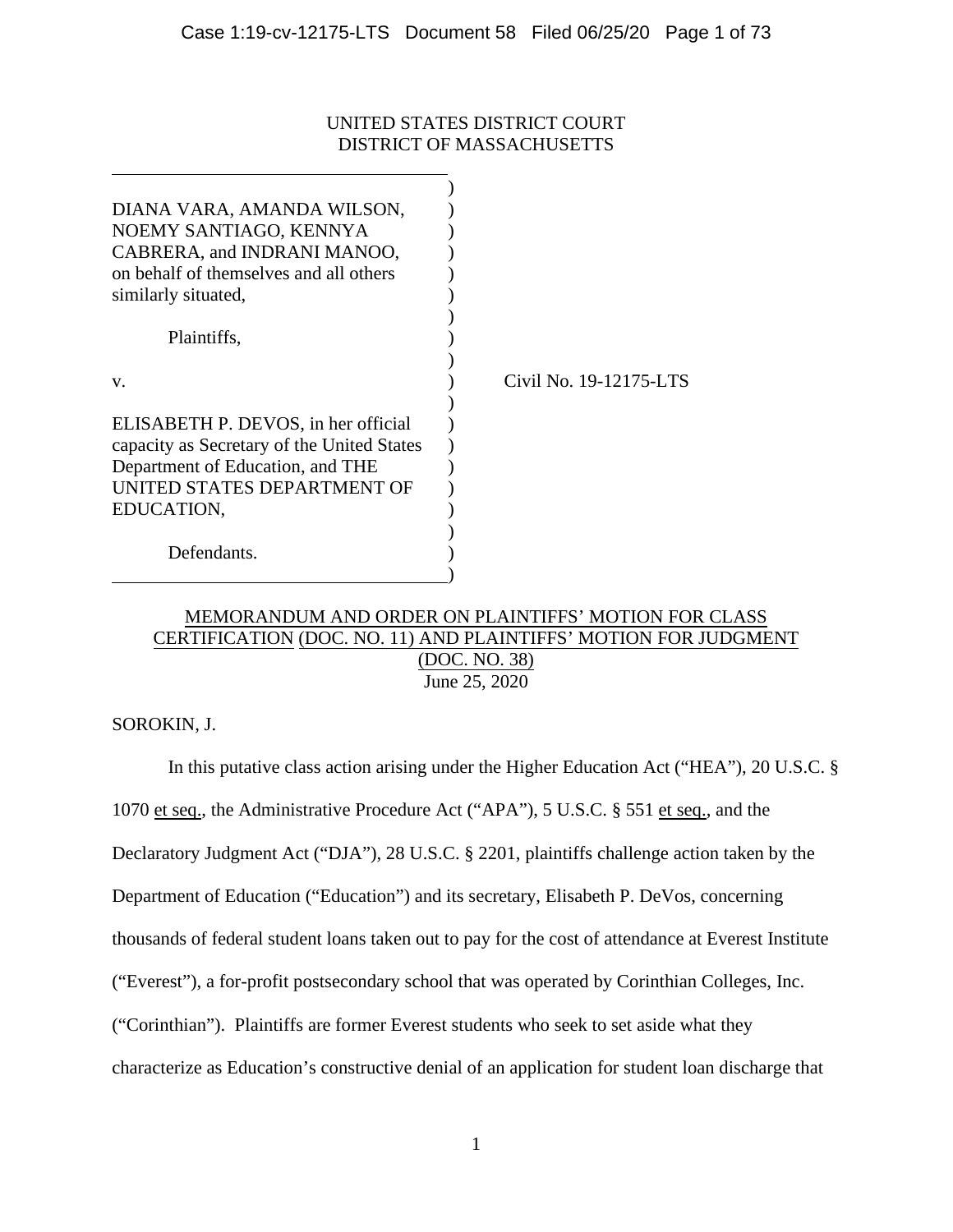# Case 1:19-cv-12175-LTS Document 58 Filed 06/25/20 Page 2 of 73

the Massachusetts Attorney General's Office ("AGO") submitted on their behalf in 2015. Plaintiffs contend that Education's failure to render a reasoned decision on the merits of the AGO's application was "arbitrary, capricious, an abuse of discretion, or otherwise not in accordance with law" and "without observance of procedure required by law" in violation of the APA, 5 U.S.C. § 706(2). Further, plaintiffs argue that the AGO's application, which included extensive factual and legal findings and invoked Education's borrower defense regulation, 34 C.F.R. § 685.206(c) (eff. until Oct. 16, 2018), entitled plaintiffs to full relief from their federal student loan obligations.

On November 13, 2019, Named Plaintiffs Diana Vara and Amanda Wilson moved to certify this lawsuit as a class action, Doc. No. 11, a motion that was later supplemented after Named Plaintiffs Noemy Santiago, Kennya Cabrera, and Indrani Manoo entered the case, Doc. No. 29. On January 22, 2020, the parties stipulated to a factual record to govern this dispute. Doc. No. 33. Subsequently, plaintiffs moved for judgment on the record, Doc. No. 38, and defendants opposed both plaintiffs' motion for class certification, Doc. No. 39, as well as their motion for judgment, Doc. No. 49. The two pending motions are now ripe for resolution.

### I. BACKGROUND

Before turning to the resolution of the pending motions, the Court reviews the text, application, and recent revision of the governing regulatory regime, the procedural history of this case and its prior related case, as well as the factual record as it concerns both Corinthian and the AGO's application seeking borrower defense relief on behalf of borrowers who took out loans to pay for the cost of attendance at Everest Massachusetts locations. The Court first reviews the governing law.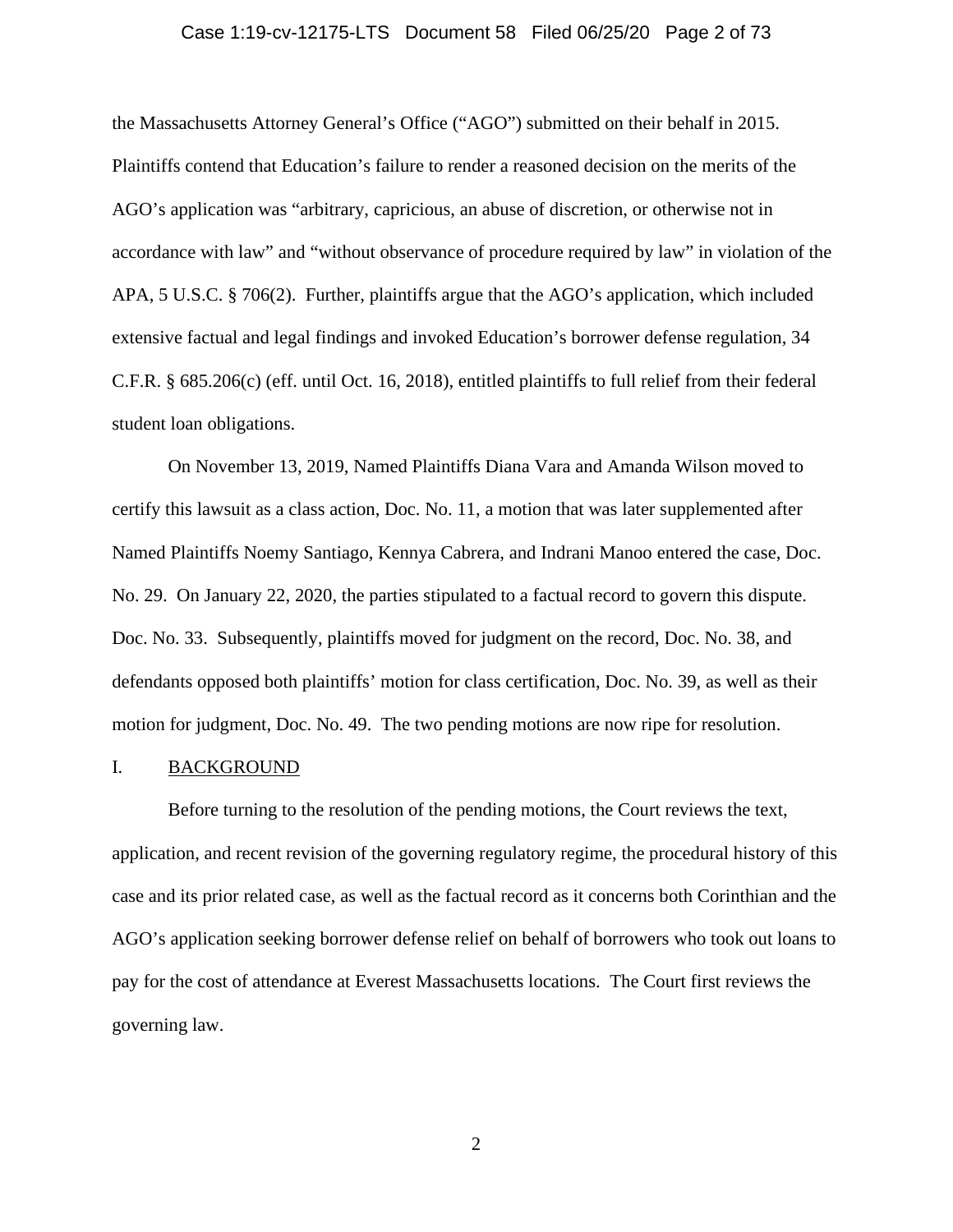# A. Federal Student Loans and the Borrower Defense Regulatory Scheme

Under Title IV of the HEA, the Secretary of Education is authorized "to assist in making available the benefits of postsecondary education to eligible students" through financialassistance programs. 20 U.S.C. §§ 1070(a), 1071(a)(1). To that end, the HEA directs the Secretary of Education to "carry out programs to achieve [this] purpose[]," id. § 1070(b), including the William D. Ford Federal Direct Loan Program ("Direct Loan Program"), through which borrowers secure direct loans from the federal government, id. § 1087a, as well as the Federal Family Education Loan Program ("FFEL Program"), which allows Education to reinsure guaranteed loans made to students by financial institutions, id. § 1078.

# 1. The 1995 Borrower Defense Regulatory Scheme

Education's regulations, promulgated pursuant to its statutory authority under the HEA, establish that "a borrower is obligated to repay the full amount of a Direct Loan . . . unless the borrower is relieved of the obligation to repay as provided [by the HEA or Education's regulations]." 34 C.F.R. § 685.207. In the HEA, Congress mandated:

Notwithstanding any other provision of State or Federal law, the Secretary shall specify in regulations which acts or omissions of an institution of higher education a borrower may assert as a defense to repayment of a loan made under this part, except that in no event may a borrower recover from the Secretary, in any action arising from or relating to a loan made under this part, an amount in excess of the amount such borrower has repaid on such loan.

20 U.S.C. § 1087e(h). Pursuant to this statutory command, Education promulgated its borrower defense regulation, codifying the mechanism by which "[a] Direct Loan borrower may request that the Secretary exercise [her] long-standing authority to relieve the borrower of his or her obligation to repay a loan on the basis of an act or omission of the borrower's school." Federal Direct Student Loan Program, Notice of Proposed Rulemaking, 59 Fed. Reg. 42,646, 42,649 (Aug. 18, 1994). In its original iteration—which was effective from June 28, 1995 until October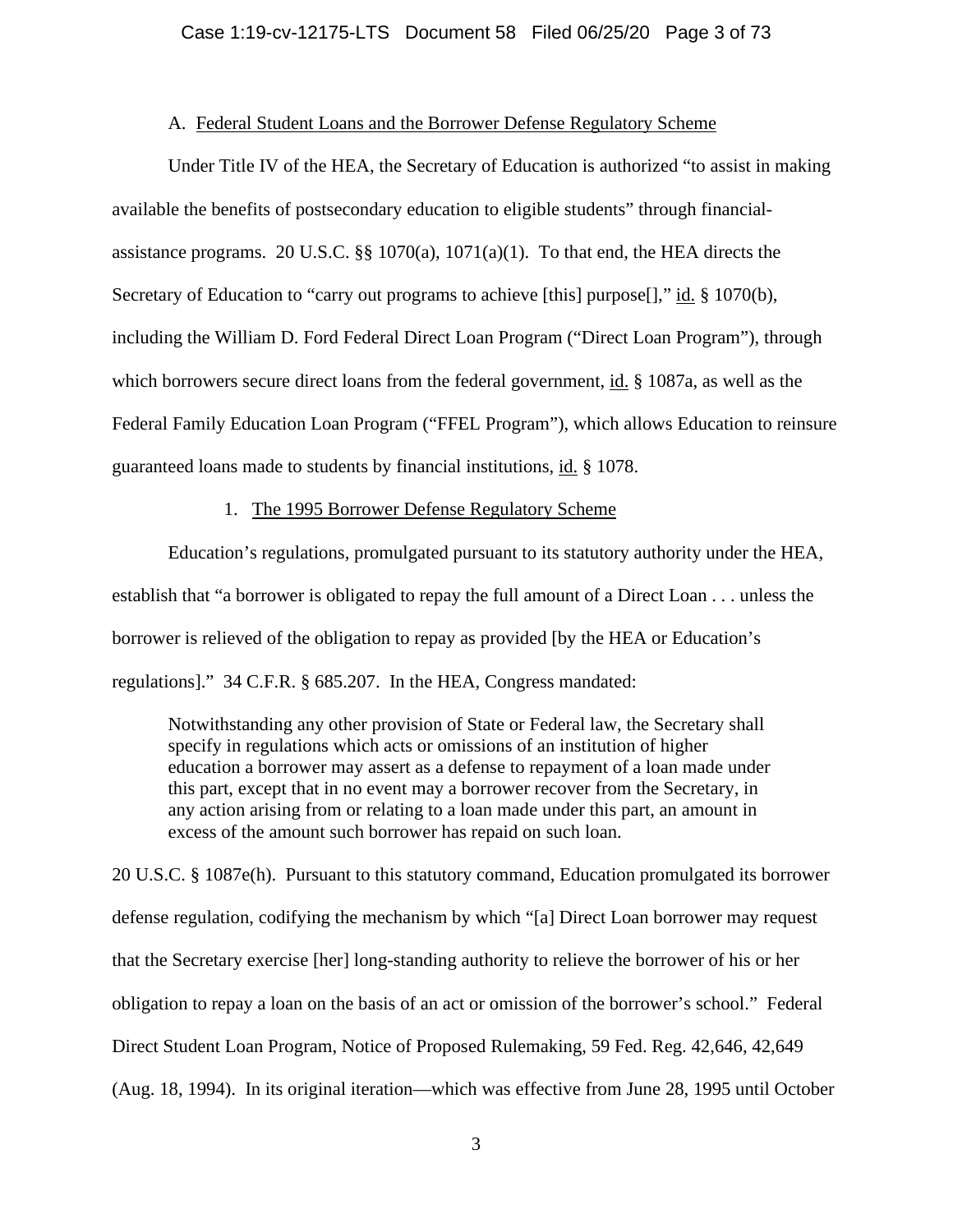16, 2018 and governs the federal student loans at issue in this case—the regulation read in

pertinent part:

(c) Borrower defenses.

(1) In any proceeding to collect on a Direct Loan, the borrower may assert as a defense against repayment, any act or omission of the school attended by the student that would give rise to a cause of action against the school under applicable State law. These proceedings include, but are not limited to, the following:

(i) Tax refund offset proceedings under 34 CFR 30.33. (ii) Wage garnishment proceedings under section 488A of the Act. (iii) Salary offset proceedings for Federal employees under 34 CFR part 31. (iv) Credit bureau reporting proceedings under 31 U.S.C. 3711(f).

(2) If the borrower's defense against repayment is successful, the Secretary notifies the borrower that the borrower is relieved of the obligation to repay all or part of the loan and associated costs and fees that the borrower would otherwise be obligated to pay. The Secretary affords the borrower such further relief as the Secretary determines is appropriate under the circumstances.

34 C.F.R. § 685.206(c) (eff. until Oct. 16, 2018).

a. The Secretary is Required to Adjudicate Borrower Defenses to Repayment

As a threshold matter, the HEA and the 1995 borrower defense regulation require the Secretary to adjudicate borrower defense claims. This duty to adjudicate emanates from the text of the HEA, which establishes that borrowers have the right to raise "defense[s] to repayment" of their federal student loans and unequivocally directs the Secretary to define the contours of such defenses—that is, to clarify which "acts or omissions of an institution of higher education" will give rise to a defense that Education must recognize. 20 U.S.C. § 1070e(h). In passing this provision, Congress ensured that a defense to repayment would be available to borrowers, irrespective of how Education ultimately defined the scope and nature of such a defense. And by selecting the word "defense," Congress chose a word associated with adjudication, a significant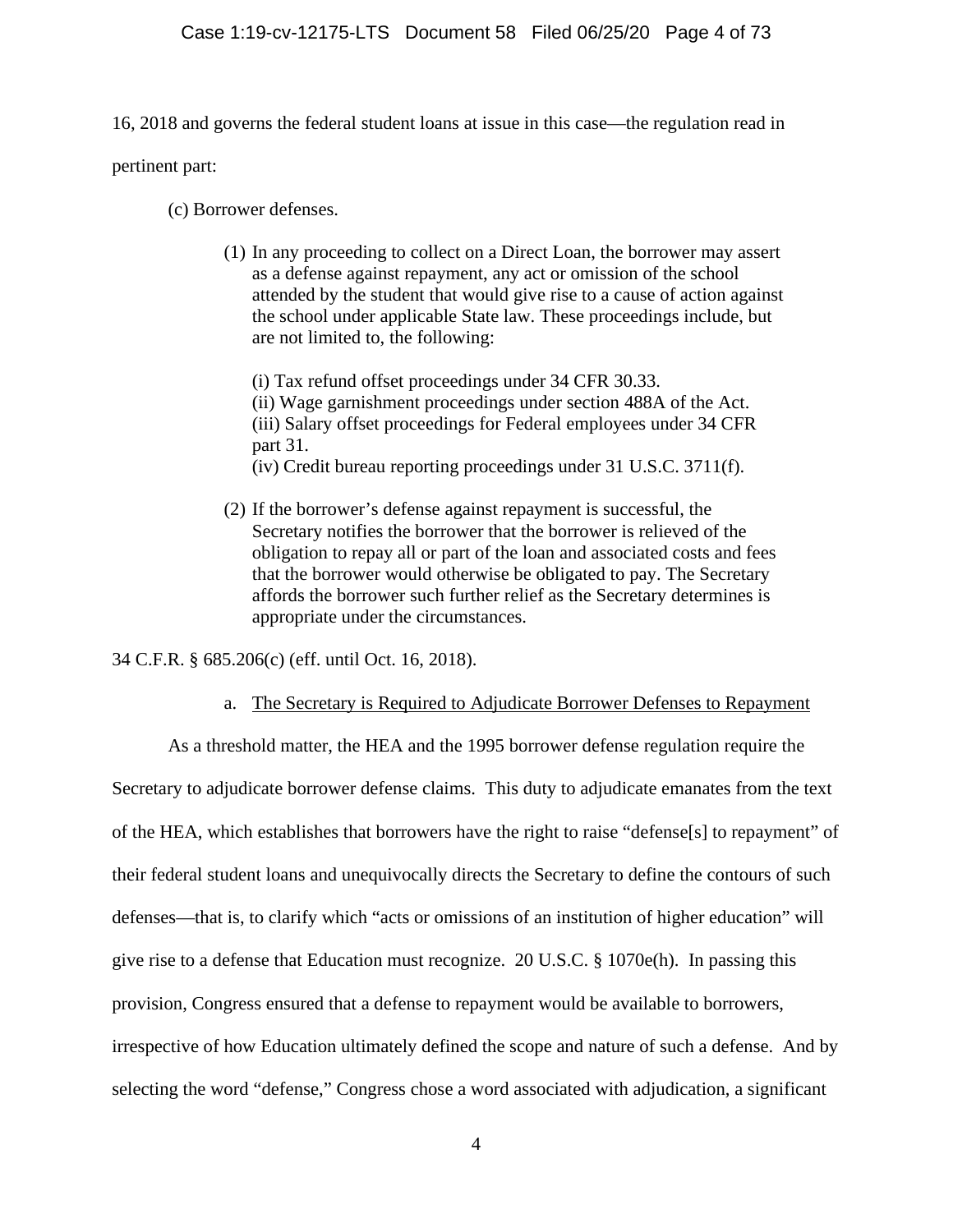# Case 1:19-cv-12175-LTS Document 58 Filed 06/25/20 Page 5 of 73

textual consideration. See Black's Law Dictionary 511 (10th ed. 2014) (defining "defense" as "a basis for avoiding liability on a negotiable instrument").

At the same time, Congress delegated to the Secretary—along with other duties necessary to administer the federal student loan programs that Congress created in the HEA—the task of identifying the specific "acts or omissions" which would constitute a defense. Courts have recognized that where, as here, Congress has delegated to an agency the task of administrating federal programs, that agency undertakes a non-discretionary duty to adjudicate claims or applications that are essential to the administration of those programs. Cf. Nigmadzhanov v. Mueller, 550 F. Supp. 2d 540, 546 (S.D.N.Y. 2008) ("The secretary cannot be charged with immigration administration and simultaneously have no duty to administrate. Such a result is irrational."); Rodriguez v. Nielsen, No. 16-CV-7092 (MKB), 2018 WL 4783977, at \*10 (E.D.N.Y. Sept. 30, 2018) (collecting cases in which courts have held that "immigration authorities have a non-discretionary duty to adjudicate applications"). So too here.

Moreover, Education and courts have confirmed that the agency is bound to adjudicate borrower defenses to repayment. Indeed, when Education issued its first interpretation of the 1995 borrower defense regulation, the agency explained circumstances in which "[t]he Secretary will acknowledge a Direct Loan borrower's cause of action under State law as a defense to repayment of a loan" during the course of an adjudication. 60 Fed. Reg. 37,768, 37,769 (July 21, 1995) (emphasis added). Since then, courts have confirmed that an adjudication necessarily follows a borrower's assertion of the defense. See Commonwealth v. United States Dep't of Educ., 340 F. Supp. 3d 7, 10 (D.D.C. 2018) (observing that, under the regulatory scheme, the agency will continue collection on a student's debt "until this defense is asserted and the Department adjudicates the borrower's application"). Moreover, the agency has confirmed in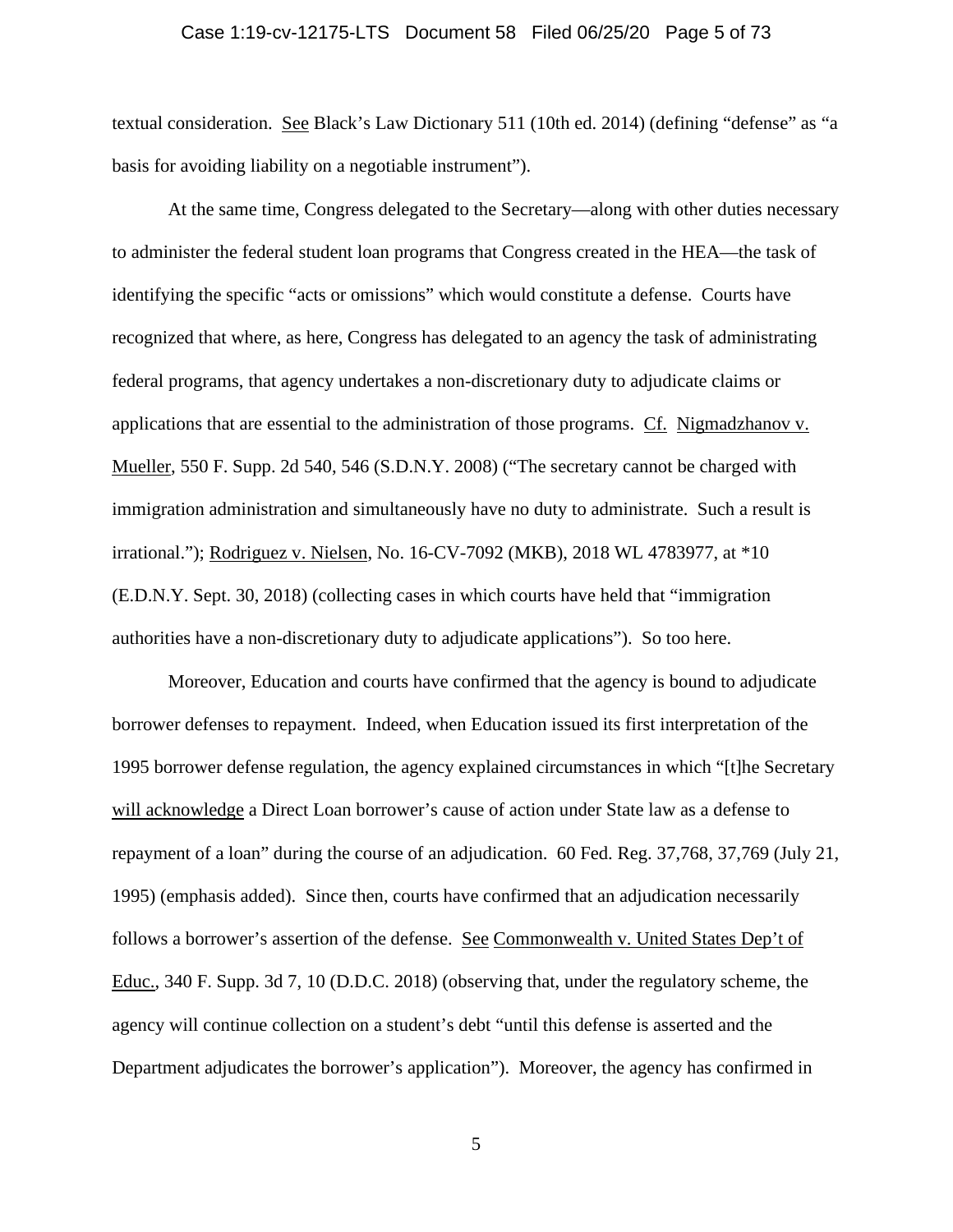# Case 1:19-cv-12175-LTS Document 58 Filed 06/25/20 Page 6 of 73

this litigation that borrower defense applications are "adjudicat[ed] in the regular course." Doc. No. 33 ¶ 16. Thus, under the HEA, the 1995 borrower defense regulation, and the agency's interpretations, the Secretary has a duty to adjudicate applications or claims for borrower defense relief.

# b. The Secretary Must Adjudicate Affirmative Borrower Defense Applications

The borrower defense regulatory scheme also provides that the Secretary must adjudicate affirmative borrower defense applications—that is, requests for borrower defense relief that are asserted before a borrower has defaulted on their federal student loan and is a party to a related post-default collection proceeding.

The text of the borrower defense regulation makes clear that additional regulations more specifically govern some, but not all, of the "proceedings" in which a borrower may assert a defense to repayment. For example, before the Secretary may collect debt owed to Education through a tax refund offset proceeding, she is required to notify the debtor of her intent to collect and must allow the debtor sixty-five days to request a review by Education of "the existence, amount, enforceability, or past-due status of the debt." 34 C.F.R. § 30.33. As a part of that review, a borrower must include an "explanation of the reasons the debtor believes that the notice the debtor received . . . inaccurately states any facts or conclusions relating to the debt," and, in this explanation, may assert a defense to repayment pursuant to the borrower defense regulation. 34 C.F.R. § 30.24(b)(2).

However, the plain text of the borrower defense regulation also explains that the "proceedings" in which a borrower may assert a defense to repayment "are not limited to" those that are specifically enumerated in subsections (i) through (iv). 34 C.F.R.  $\S 685.206(c)(1)$ (providing that a borrower may assert a defense to repayment in tax refund proceedings, wage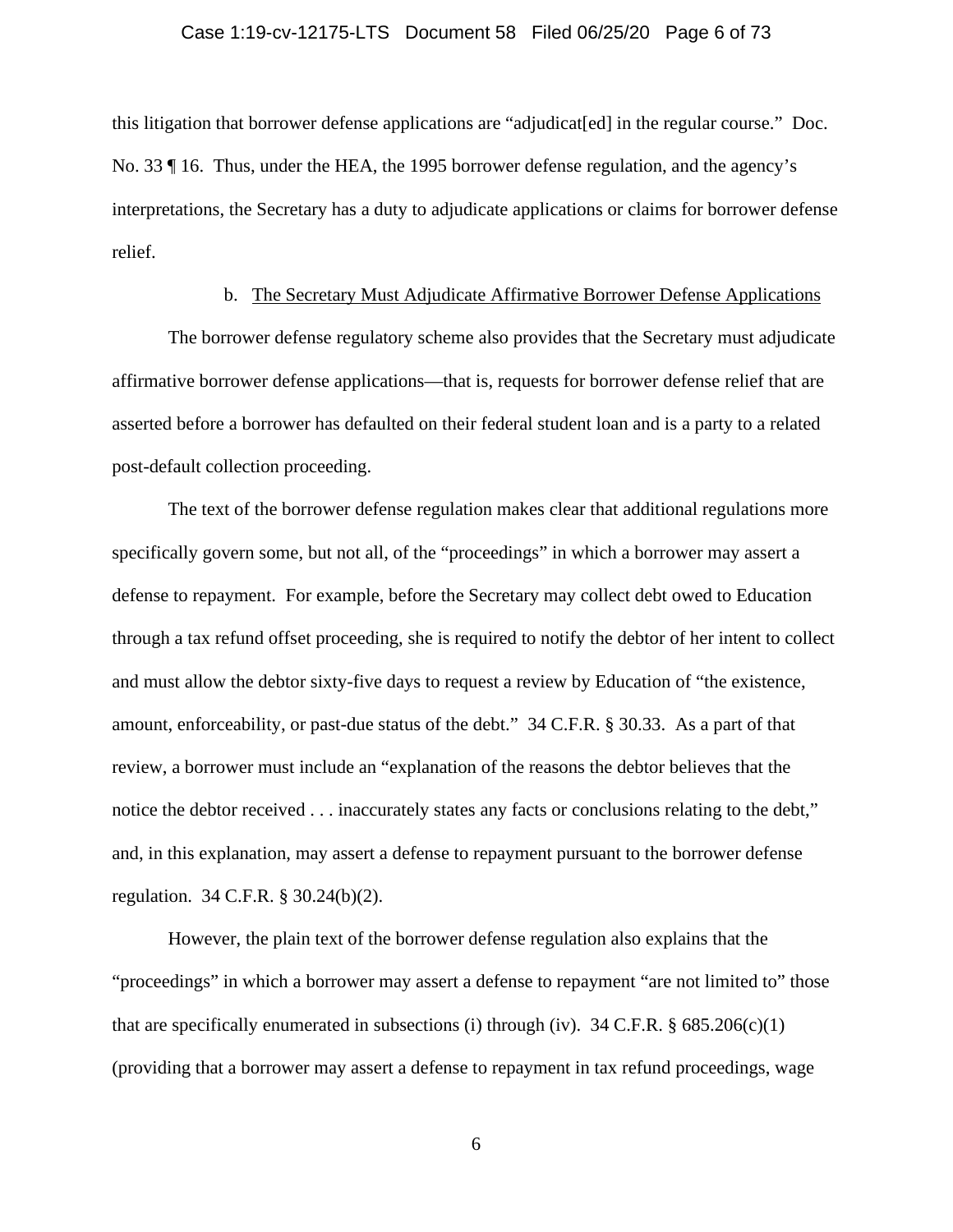# Case 1:19-cv-12175-LTS Document 58 Filed 06/25/20 Page 7 of 73

garnishment proceedings, federal employee salary offset proceedings, and credit bureau reporting proceedings). In fact, numerous sources—in addition to the regulation's clear indication that the listed "proceedings" are not exhaustive—confirm that borrowers who are not facing such proceedings and, indeed, not in default at all may nonetheless assert and obtain an adjudication of their borrower defense. From 1995 on, the agency's interpretations, contracts, and adjudications confirmed that the rights conferred by the borrower defense regulatory scheme had two critical features: (1) a borrower's ability to assert a defense to repayment was not limited to post-default collection proceedings such as those specifically enumerated in 34 C.F.R. §  $685.206(c)(1)$ ; and (2) Education was bound to adjudicate affirmative, pre-default applications for borrower defense relief by issuing reasoned decisions that discussed the merits of such applications.

The agency's published interpretations, as well as its contractual agreements, confirm that the borrower defense regulation encompassed the right to assert a defense to repayment at any time during repayment of a loan. Education's 1995 interpretation—published "to ensure that program participants and the public generally understand the Secretary's intent in issuing" the borrower defense regulation—provides that Direct Loan borrowers "may present [their] arguments to . . . the Department during the collection process," not just during debt collection proceedings. 60 Fed. Reg. 37,768, 37,770 (July 21, 1995). Since then, Education has repeatedly "explained [that] the Direct Loan borrower defense regulations were intended to . . . allow[] borrowers to assert both claims and defenses to repayment, without regard as to whether such claims or defenses could only be brought in the context of debt collection proceedings." 81 Fed. Reg. 75,926, 75,956 (Nov. 1, 2016) (noting that this interpretation was first "explained by the Department in 1995" shortly after the borrower defense regulation was initially promulgated).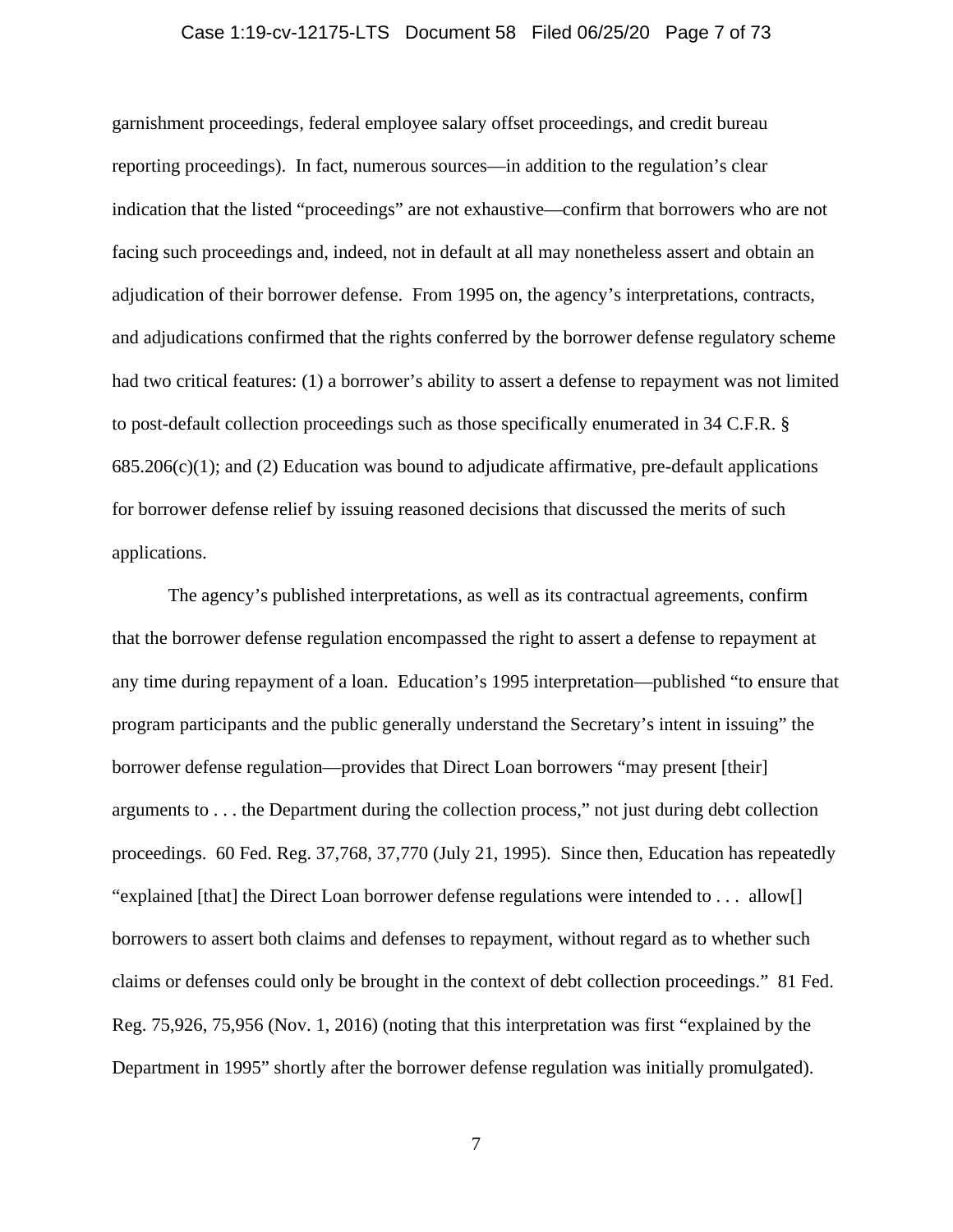### Case 1:19-cv-12175-LTS Document 58 Filed 06/25/20 Page 8 of 73

Just last year, the agency reiterated this interpretation, acknowledging that "throughout the history of the existing borrower defense repayment regulation, [Education] has approved . . . affirmative borrower defense to repayment requests." 84 Fed. Reg. 49,788, 49,796 (Sept. 23, 2019). Moreover, the promissory notes governing both the Direct Loan Program and the FFEL Program have long included the following statement under the heading "Discharge (having your loan forgiven)":

In some cases, you may assert, as a defense against collection of your loan, that the school did something wrong or failed to do something that it should have done. You can make such a defense against repayment only if the school's act or omission directly relates to your loan or to the educational services that the loan was intended to pay for, and if what the school did or did not do would give rise to a legal cause of action against the school under applicable state law.

Williams v. DeVos, Civil Case No. 16-11949-LTS, Doc. No. 43-13 at 7 (reproducing a Direct Loan Master Promissory Note dated October 6, 20[1](#page-7-0)0).<sup>1</sup> Education has confirmed that "[I]oans made before July 1, 2017 are governed by the contractual rights expressed in the existing Direct Loan promissory notes." 81 Fed. Reg. 75,926, 75,936 (Nov. 1, 2016). The "defense against collection" described in the master promissory note is not reserved for those borrowers in debt collection proceedings; by its plain terms, a borrower is empowered to assert such a defense as an affirmative claim to preclude "collection" of the loan.

Education's long-standing practice conforms to the regulatory guidance and contract documents. The agency adjudicated applications that affirmatively invoked borrower defenses to repayment, including those submitted on behalf of groups of borrowers. For example, in 2001 and 2003, Education's Office of the General Counsel wrote detailed memoranda in response to two "requests that [Education] recognize [a group of borrowers'] defense to repayment of their

<span id="page-7-0"></span> $<sup>1</sup>$  The parties agree that the Court may take judicial notice of any documents filed in the Williams</sup> case. Doc. No. 33 at 2 n.1.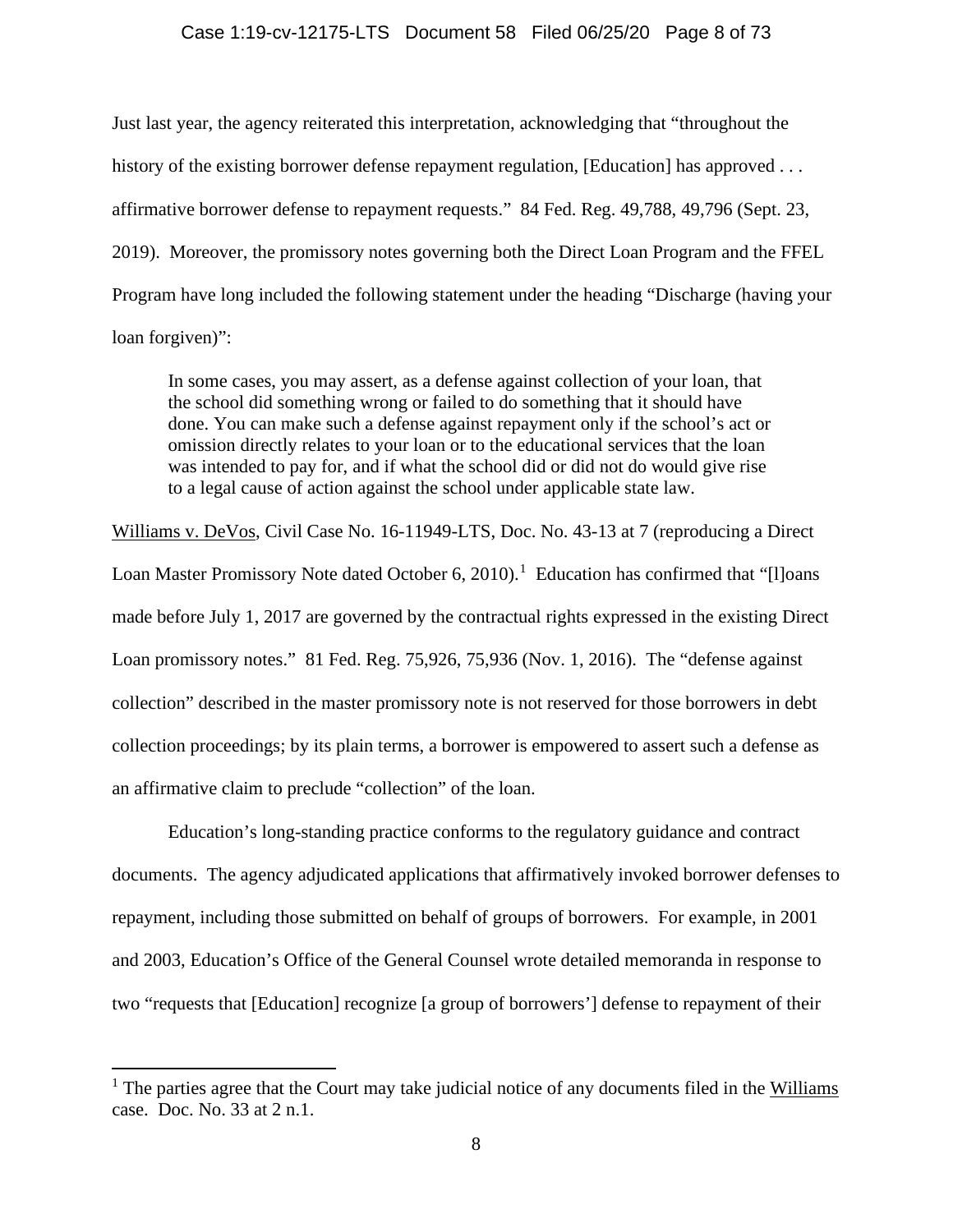# Case 1:19-cv-12175-LTS Document 58 Filed 06/25/20 Page 9 of 73

Direct Loans pursuant to 34 C.F.R. § 685.206(c)." Calvillo Manriquez v. Devos, Civil Case No. 3:17-cv-07[2](#page-8-0)10-SK, Doc. No. 35-8 at 73-82, 86-99.<sup>2</sup> In response to one of these requests—which was made on behalf of 58 borrowers<sup>[3](#page-8-1)</sup> who "claim[ed] that they should not have to pay any remaining balance on their Direct student loan accounts," id. at 87—Education's Office of the General Counsel wrote that "Direct Loan regulations provide that a borrower may avoid repayment on a Direct Loan to the extent that he or she 'asserts [] a [valid] defense against repayment,'" id. at 86 (quoting 34 C.F.R. 685.206(c)). The memorandum then explicated a "three-part test" that the agency used to determine whether it "will . . . recognize such claims":

[I]n order to establish a defense to repayment, these 58 students must prove three elements: (1) that [the school] engaged in wrongful conduct that gives rise to a legal cause of action under State law (in this case North Dakota law); (2) that [the school]'s actions were directly related to the receipt or distribution of their Direct Loans or the provision of educational services paid for with those loans; and (3) that they were in fact injured as a result of [the school]'s action, and that those injuries can be measured as a specific damage amount.

Id. at 86-87 (emphasis added); see also id. at 74. In its legal analysis, the memorandum used mandatory language to describe its consideration of the borrowers' claim. See, e.g., id. at 89 (concluding that Education "must evaluate these 58 students' claims under North Dakota law")

<span id="page-8-1"></span><span id="page-8-0"></span> $2$  The Court takes judicial notice of these memoranda pursuant to Fed. R. Evid. 201(b). See Cardoso v. City of Brockton, No. CIV.A. 12-10892-DJC, 2014 WL 6698618, at \*3 (D. Mass. Aug. 11, 2014) ("'Federal courts, in appropriate circumstances, may take notice of proceedings in other courts, both within and without the federal judicial system, if those proceedings have a direct relation to matters at issue.'" (quoting E.I. Du Pont de Nemours & Co. v. Cullen, 791 F.2d 5, 7 (1st Cir. 1986)); Torrens v. Lockheed Martin Servs. Grp., Inc., 396 F.3d 468, 473 (1st Cir. 2005) (taking judicial notice of a letter sent by the Acting Navy Secretary to the Governor of Puerto Rico because the letter was relevant "as a legally significant event"); Cty. of Tooele v. U.S. Dep't of Agric., 210 F.3d 382 n.3 (9th Cir. 2000); Opoka v. I.N.S., 94 F.3d 392, 394 (7th Cir. 1996). Here, the Secretary directed the Court to Calvillo Manriquez, which has direct relation to the claims and arguments presently before the Court. See Doc. No. 49 at 15. <sup>3</sup> This group included both students and "parents who obtained PLUS loans for their children." Id. at 86 n.2.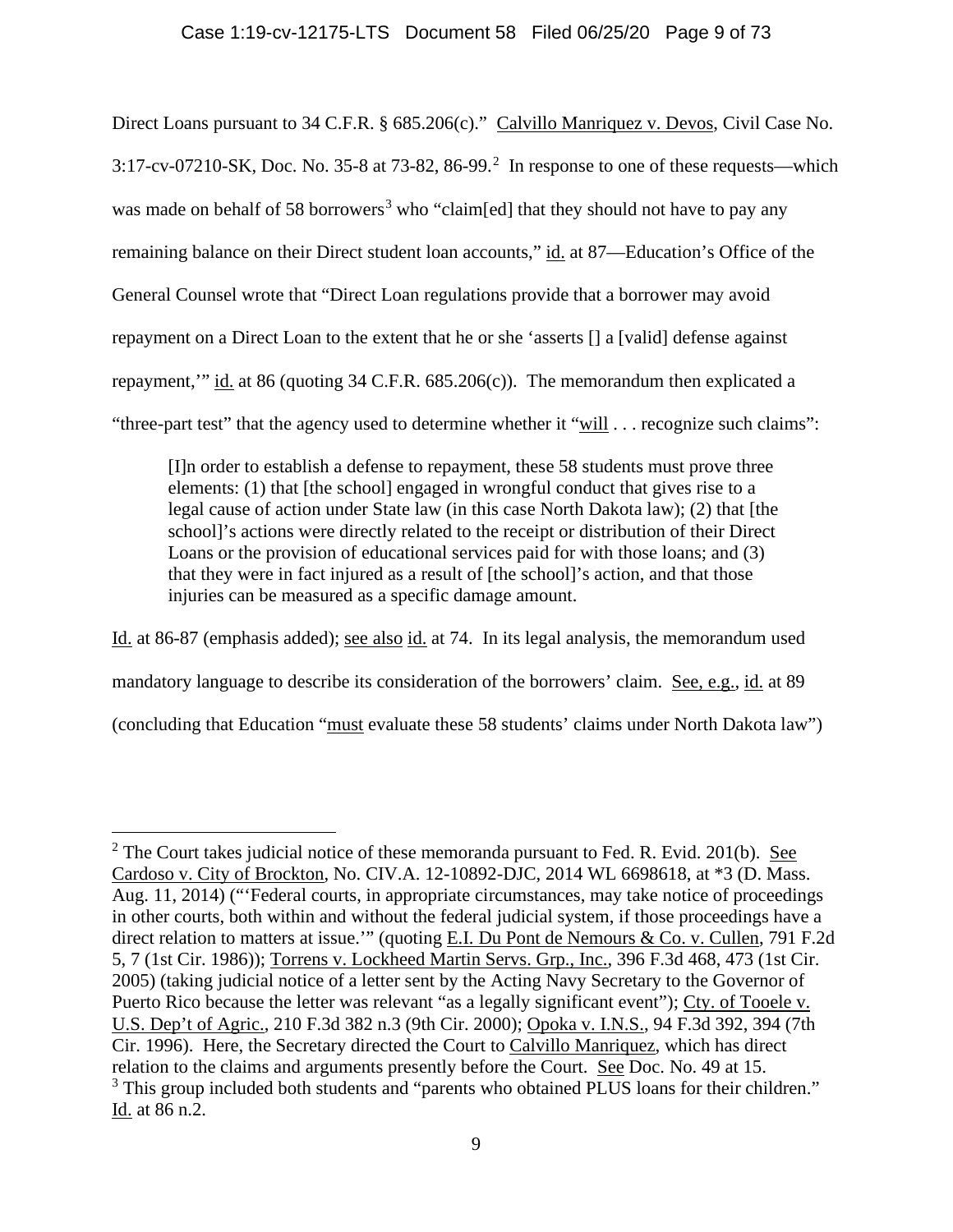# Case 1:19-cv-12175-LTS Document 58 Filed 06/25/20 Page 10 of 73

(emphasis added).<sup>[4](#page-9-0)</sup> Ultimately, after analyzing the three decisive factors and acknowledging that the memorandum's "conclusions rest[ed] in large part on inferences drawn from other cases involving [the same college] but not these individuals," Education's Office of the General Counsel "conclude[d] that all 58 students" had "adequately established" that their "claims should be recognized as a defense to collection of their Direct loans." Id. at 93. Education also explained that in order "[t]o quantify the students' damages, [the agency] ha[d] to determine the amount of damages they could recover from [the school] under state law." Id. at 92. After looking to North Dakota state law, which "permits a person defrauded by any advertisement or circular issued by a postsecondary educational institution to recover three times the amount of the actual damages," the agency determined that the students' "loan obligations are fully offset by their damages against [the school]." Id. at 92-93 (citing North Dakota Century Code §15-20.4-09). Finally, in addition to both memoranda, Education furnished the borrowers' representative with responses that provided notice of Education's determination. See id. at 83.

Education's practice of adjudicating affirmative applications continued well after 2003. For example, in 2016, the AGO "sent an application to the Department requesting that all Massachusetts borrowers who attended [American Career Institute ("ACI")] receive a full discharge of their federal loans under the borrower defense regulation without individual application." Doc. No. 33-11 at 1; Commonwealth, Civil Case No. 12-12777-LTS, Doc. No. 16-

<span id="page-9-0"></span><sup>&</sup>lt;sup>4</sup> This mandatory language was mirrored over a decade later in Education's First Report of the Special Master for Borrower Defense to the Under Secretary, which noted that, under Education's 1995 Notice of Interpretation, 60 Fed. Reg. 37768 (July 21, 1995), "the Department will acknowledge a Direct Loan borrower's cause of action under state law as a defense to repayment of a loan only if the cause of action directly relates to the loan or to the school's provision of educational services for which the loan was provided." U.S. Dep't of Educ., First Report of the Special Master for Borrower Defense to the Under Secretary 4 (Sept. 3, 2015), https://perma.cc/8RMB-5VBJ ("First Special Master Report") (emphasis added).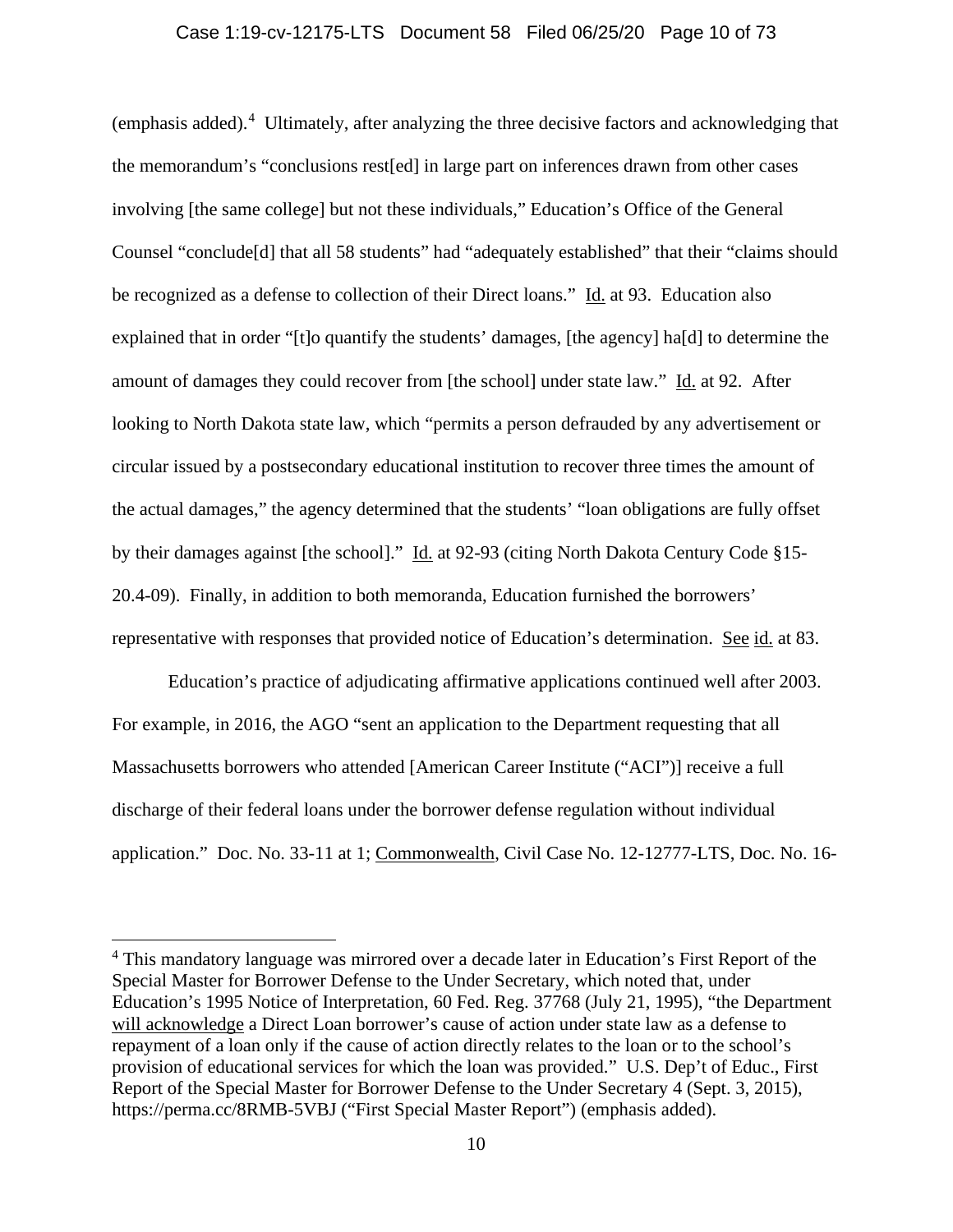#### Case 1:19-cv-12175-LTS Document 58 Filed 06/25/20 Page 11 of 73

2 at 9 ("Pursuant to 34 C.F.R. 685.206, the Commonwealth requests and applies for Borrower Defense Discharges, including refunds for all amounts paid to date, for [all] students who attended ACI in Massachusetts between 2010 and the School's closure on January 9, 2013."). On January 4, 2017, Education adjudicated the AGO's application, determining that the agency should "provid[e] full borrower defense relief to all borrowers who attended ACI's Massachusetts campuses." Id. According to its recommendation, which was authored by Under Secretary of Education Ted Mitchell and approved by the General Counsel of the agency, Education came to this conclusion by applying "the current borrower defense regulation."[5](#page-10-0)

Notably, Education's adjudication of the AGO's ACI application mirrored the agency's earlier memoranda considering defense to repayment applications submitted on behalf of multiple borrowers. First, Education concluded that "borrowers who attended ACI campuses in Massachusetts ha[d] a valid claim under the Massachusetts Consumer Protection Act (MCPA)<sup>[6](#page-10-1)</sup> and [were] therefore eligible for a borrower defense." Id. at 7. Second, Education canvassed ACI's "numerous," "egregious, [and] widely-disseminated misrepresentations" that related to its provision of educational services that were paid for with federal student loans. Id. at 2-6. Then, Education concluded that "the loss to ACI borrowers was clearly connected to ACI's misrepresentations and omissions." Id. at 8. Given these conclusions, Education "direct[ed] the granting of borrower defense relief" as to "approximately 3,850" eligible borrowers. Id. at 7, 11. Then, Education applied Massachusetts state law to determine the appropriate amount of relief:

<span id="page-10-0"></span><sup>&</sup>lt;sup>5</sup> As indicated above, the 1995 version of the borrower defense regulation was effective until October 16, 2018.

<span id="page-10-1"></span><sup>&</sup>lt;sup>6</sup> The agency applied Massachusetts courts' explicit statements "that a showing of individual reliance on a representation is <u>not</u> required under the MCPA." Id. at 8 (emphasis in original). Thus, the agency concluded that "providing relief to students without individual applications is consistent with state law." Id. at 9.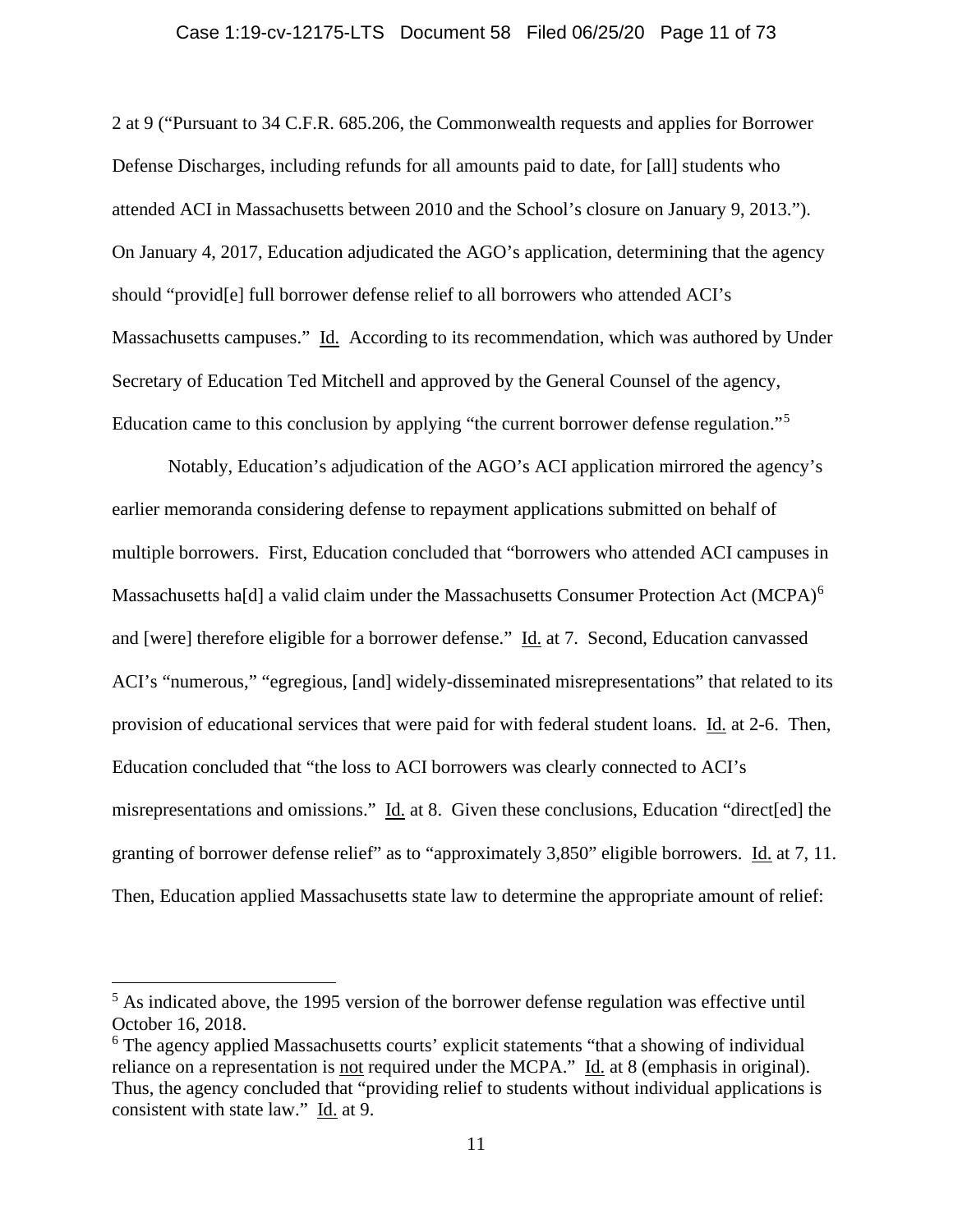#### Case 1:19-cv-12175-LTS Document 58 Filed 06/25/20 Page 12 of 73

full loan discharges. Id. at 10 (noting that "actual damages under Massachusetts law would include, at a minimum, the amount paid by the student to attend the school").

In sum, the texts of the HEA and the 1995 borrower defense regulation, as well as Education's contemporaneous interpretations, contracts, and adjudicatory practices, demonstrate that the agency must adjudicate affirmative applications for borrower defense relief through the issuance of reasoned decisions applying established legal frameworks.

2. Corinthian's Collapse and the New Borrower Defense Regulatory Scheme

In 2015, Corinthian, a publicly traded company that operated postsecondary schools across the country, closed its schools and filed for bankruptcy. Doc. No. 33 ¶¶ 1, 5. Corinthian's demise followed "numerous investigations for misconduct," id. ¶ 5, including a multi-year investigation led by Education that resulted in a \$26,665,000 fine for falsification of job placement rates at Corinthian campuses in California, see Letter from Robin Minor, U.S. Dep't of Educ., to Jack Massimino, Corinthian Colleges, Inc., (Apr. 14, 2015), https://perma.cc/J6AQ-38PY.

After Corinthian's collapse, Education received a "flood of borrower defense claims submitted by Corinthian students stemming from the school's misconduct." 81 Fed. Reg. 39,330, 39,330 (June 16, 2016); see also Doc. No. 33 ¶ 6 ("Immediately after Corinthian collapsed, Education received about a thousand borrower defense claims."). In 2015, Education announced the appointment of a Special Master for Borrower Defense, a position that was designed "to provide students who attended Corinthian Colleges the debt relief they are entitled to." Press Release, U.S. Dep't of Educ., Education Department Appoints Special Master to Inform Debt Relief Process (June 25, 2015), [https://perma.cc/RP5Q-9F9S.](https://perma.cc/RP5Q-9F9S) In September 2015, Special Master Joseph A. Smith, Jr., issued his first report, pledging to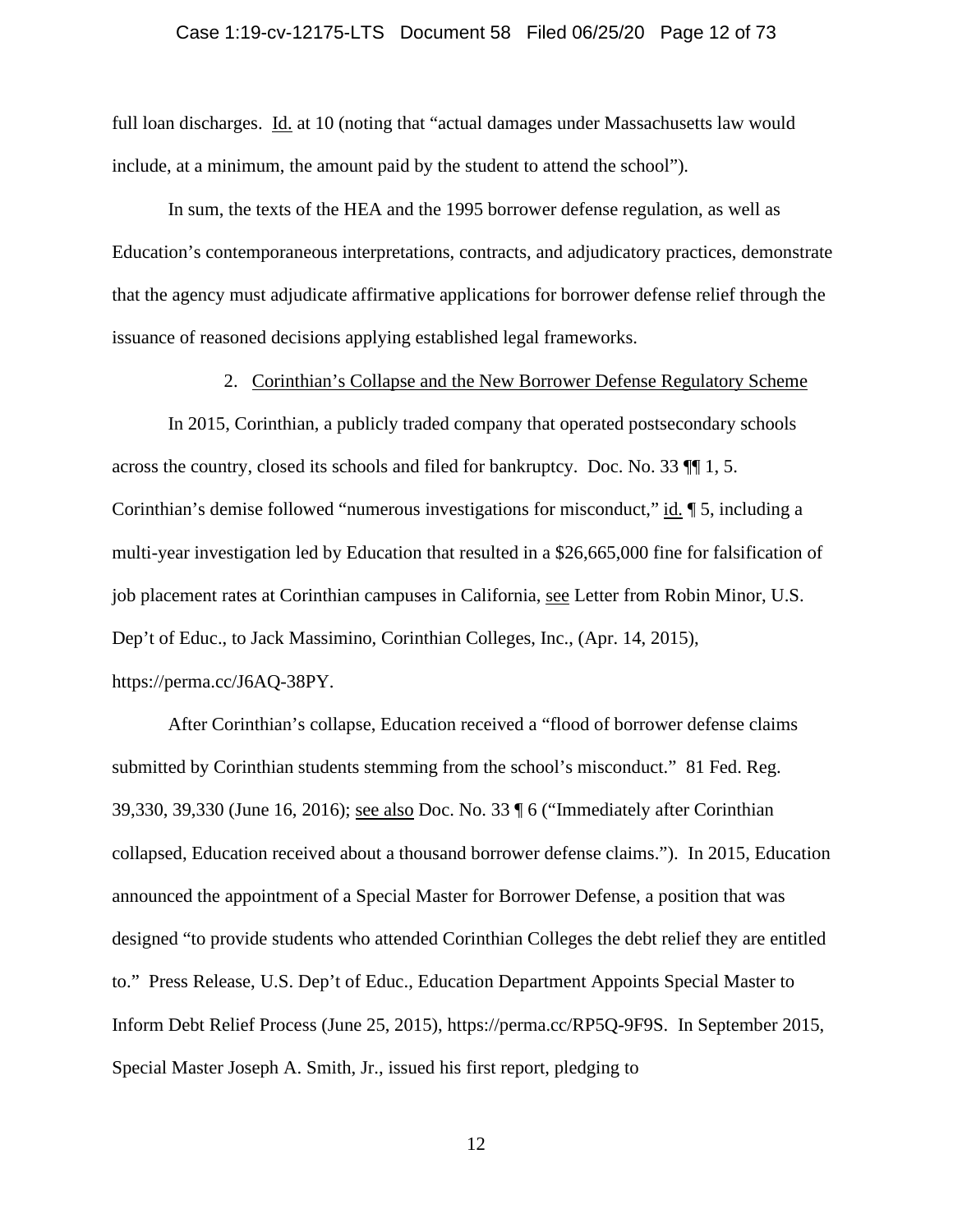# Case 1:19-cv-12175-LTS Document 58 Filed 06/25/20 Page 13 of 73

[f]urther engage State Attorneys General and other enforcement agencies to discuss pending or past investigations they may have pursued against career colleges; evidence of wrongdoing emerging from those investigations that may be relevant to the Department's borrower defense process; and their own state statutes and case law as it relates to wrongdoing relevant for borrower defense claims.

First Special Master Report at 10-11. He also stated his intent to "create processes by which the State Attorneys General can submit evidence developed through their investigatory findings, so that wherever possible, like claims can be treated together and alike." Id. at 11.

Shortly thereafter, in 2016, Education also promulgated a new borrower defense regulation in order to "clarify and streamline the borrower defense process to protect borrowers and improve the Department's ability to hold schools accountable for actions and omissions that result in loan discharges." 81 Fed. Reg. 75,926, 75,926 (Nov. 1, 2016). The new regulation, which ultimately took effect in October 2018, enumerated procedures for individual and group borrower defense applications. 34 C.F.R. §§ 685.222(e), 685.222(f). As to group borrower defense applications, the new regulation provides that "the Secretary may initiate a process to determine whether a group of borrowers, identified by the Secretary, has a borrower defense." Id.  $§685.222(f)(1)$ . The new regulation also specifies the procedures that govern such group applications, providing that "[a] hearing official resolves [a] borrower defense [group application] through a fact-finding process," which then results in a "written decision," regardless of whether the application is approved or denied. Id.  $\S 685.222(g)(1)$ .

# B. The AGO's Litigation Against Corinthian and its Defense to Repayment Application

In 2011, the AGO initiated an investigation of Corinthian after receiving numerous consumer complaints of misconduct at its two Everest campuses in Massachusetts, Doc. No. 33- 5 at 4, locations which offered "courses in medical administration, medical insurance billing and coding, dentistry, and massage therapy," Williams, 2018 WL 5281741, at \*1. Pursuant to this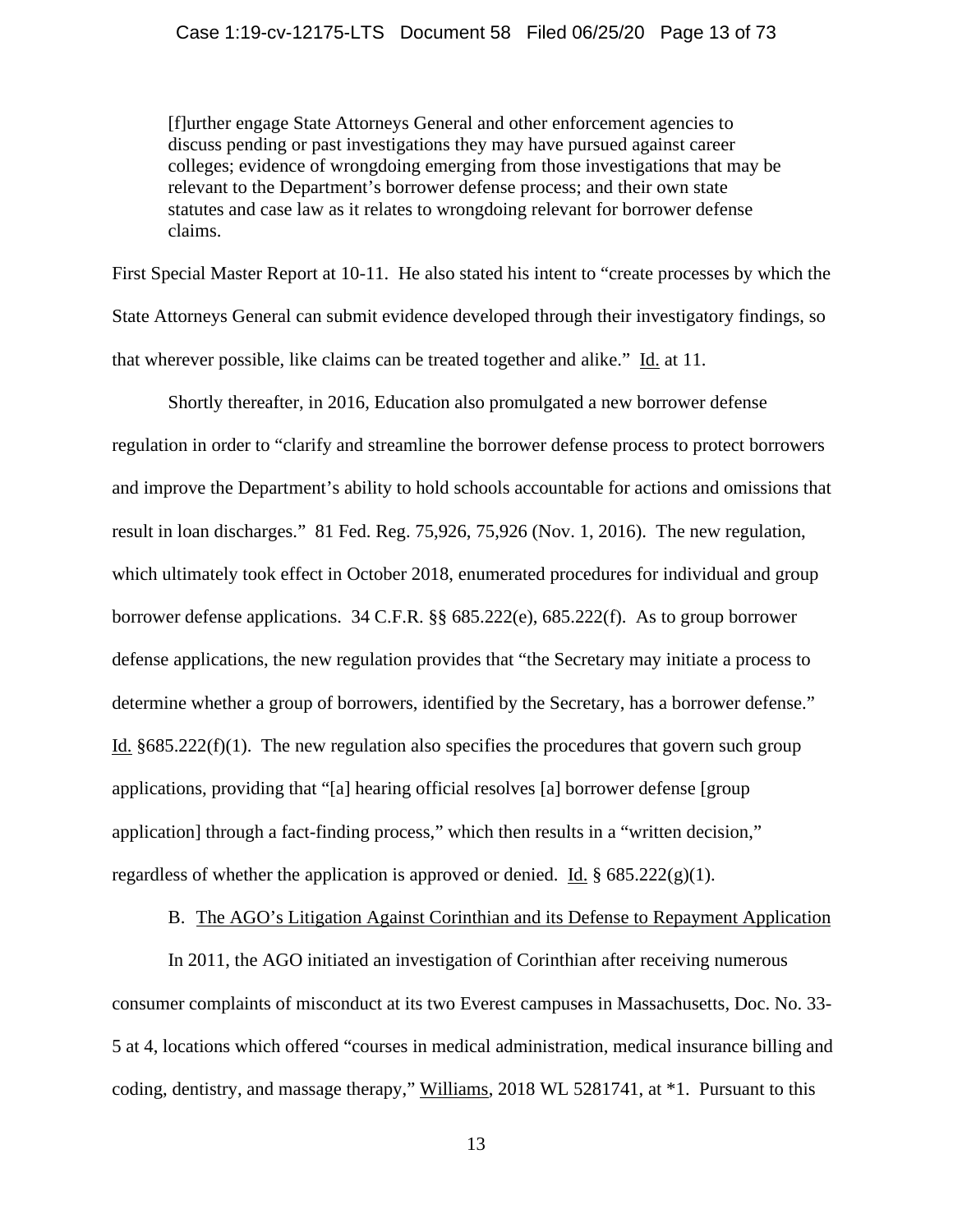#### Case 1:19-cv-12175-LTS Document 58 Filed 06/25/20 Page 14 of 73

investigation, the AGO reviewed hundreds of surveys from former students, conducted extensive employment verifications, interviewed more than one hundred former Everest employees and students, evidence which, in the AGO's view, "demonstrat[ed] widespread and systemic illegal behavior." Id. Ultimately, on April 3, 2014, the AGO sued Corinthian on behalf of the Commonwealth in Massachusetts Superior Court, alleging that since at least 2009, Corinthian had "deceived and misled the public and prospective students in order to aggressively enroll students at its Massachusetts campuses with the goal of increasing tuition and fee revenues, and consequently profits, for the company and its shareholders." Doc. No. 33-1 ¶ 2 (reproducing Complaint, Massachusetts v. Corinthian Colls., Inc., No. 14-1093 (Mass. Super. Ct. Apr. 3, 2014)). The AGO, though suing in the name of the Commonwealth of Massachusetts, sought full restitution for current and former students of Corinthian in Massachusetts. Doc. No. 33-1 at 47 (praying that the Court "[o]rder Corinthian to make full and complete restitution to current and former students at Everest MA schools, including but not limited to the repayment to students of all tuition monies acquired by Corinthian as a result of its unfair or deceptive acts or practice"). The AGO eventually prevailed on a summary judgment motion against Corinthian and, in August 2016, the Massachusetts Superior Court ordered restitution to the Commonwealth for the benefit of the borrowers in the amount of \$67,333,091. Doc. No. 33-3 ¶ 15.

While its litigation was ongoing in Massachusetts Superior Court, on November 30, 2015, the AGO submitted to Education a document entitled "Group Discharge of Federal Loans to Corinthian Students" in which the AGO explained that it sought "the immediate discharge of all federal loans taken out by student borrowers who attended Corinthian Colleges, Inc.'s Everest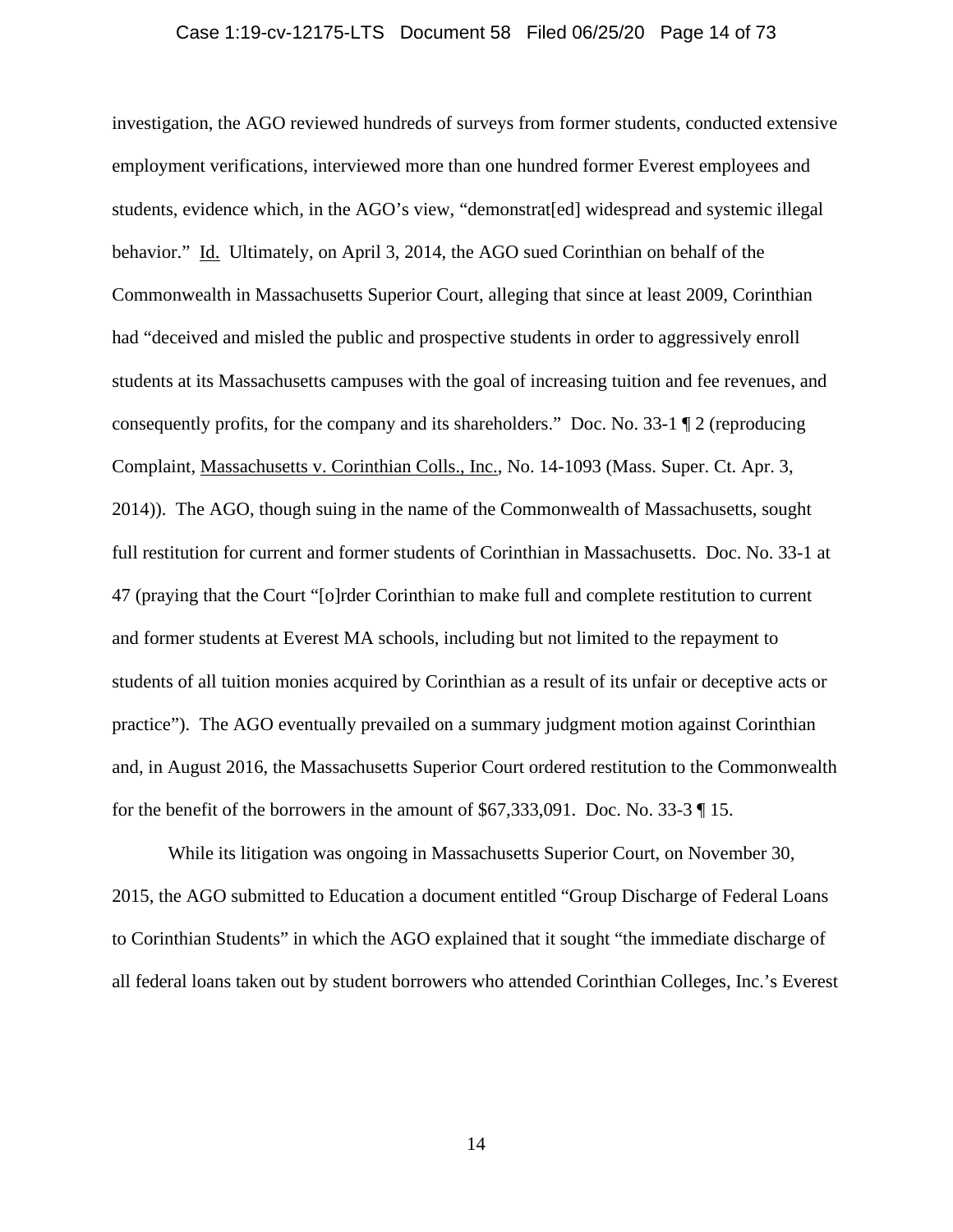Institute campuses in Brighton and Chelsea, Massachusetts, between 2007 and 2015." Doc. No. 33-4 at  $1.^7$  $1.^7$ 

The DTR Application, which was over 2,700 pages long, contained three particularly notable sections. First, the DTR Application included a 60-page memorandum detailing the evidence it had "compiled in the course of [its] investigation." Doc. No. 33-5 at 5. This evidence, according to the AGO, demonstrated that Corinthian had "engaged in patterns and practices of unfair and deceptive conduct in violation of Massachusetts law," thus "providing Everest MA students with defenses to repayment of their student loans." Id. As the Court noted in Williams, this memorandum canvassed evidence that

Corinthian [had] misrepresented its in-field placement rates at Everest, which Corinthian advertised as "often in excess of 70%," when actual in-field placement rates were as low as 20 to 40 percent depending on the program. The document also described Corinthian's misrepresentation of the quality of career services and quality and type of classroom instruction at Everest. For example, in promotional material, Corinthian promised "programs specifically designed to provide handson training" but, in reality, most training at Everest was "self-taught instruction from workbooks." And, although Corinthian promised "experienced instructors" with "industry-specific expertise," instructors were "unqualified, uninformed, and unconcerned with teaching." "Many instructors were from temp agencies and some never taught in a classroom before." In addition, Corinthian advertised its "professional-level standards for conduct and behavior" and "inspirational classroom discussions," but students instead found the school environment to be "a free-for-all," "unprofessional," and "neglectful." Students reported "serious problems of drug use and violence" at Everest. The document cited these

<span id="page-14-0"></span> $<sup>7</sup>$  In Williams, the Court referred to this document as a "Defense to Repayment ("DTR")</sup> Submission," explaining that the Court "refer[red] to Attorney General Healey's writing using the name she gave the document in her amicus brief before the Court." See Williams, 2018 WL 5281741, at \*4 n.7. In fact, Attorney General Healey's amicus brief in Williams referred to her writing as a "DTR Application." See generally Williams, Civil Case No. 16-11949-LTS, Doc. No. 29. In addition, the first sentence of the cover letter to the AGO's writing makes clear that the writing is "an application to the U.S. Department of Education . . . seeking the immediate discharge of all federal loans taken out by student borrowers who attended Corinthian Colleges, Inc.'s Everest Institute campuses in Brighton and Chelsea, Massachusetts, between 2007 and 2015[.]" Doc. No. 33-4 at 1 (emphasis added); accord id. ("We have compiled our findings here as an application for group loan discharge.") (emphasis added). Accordingly, the Court will henceforth refer to the AGO's writing as a "DTR Application."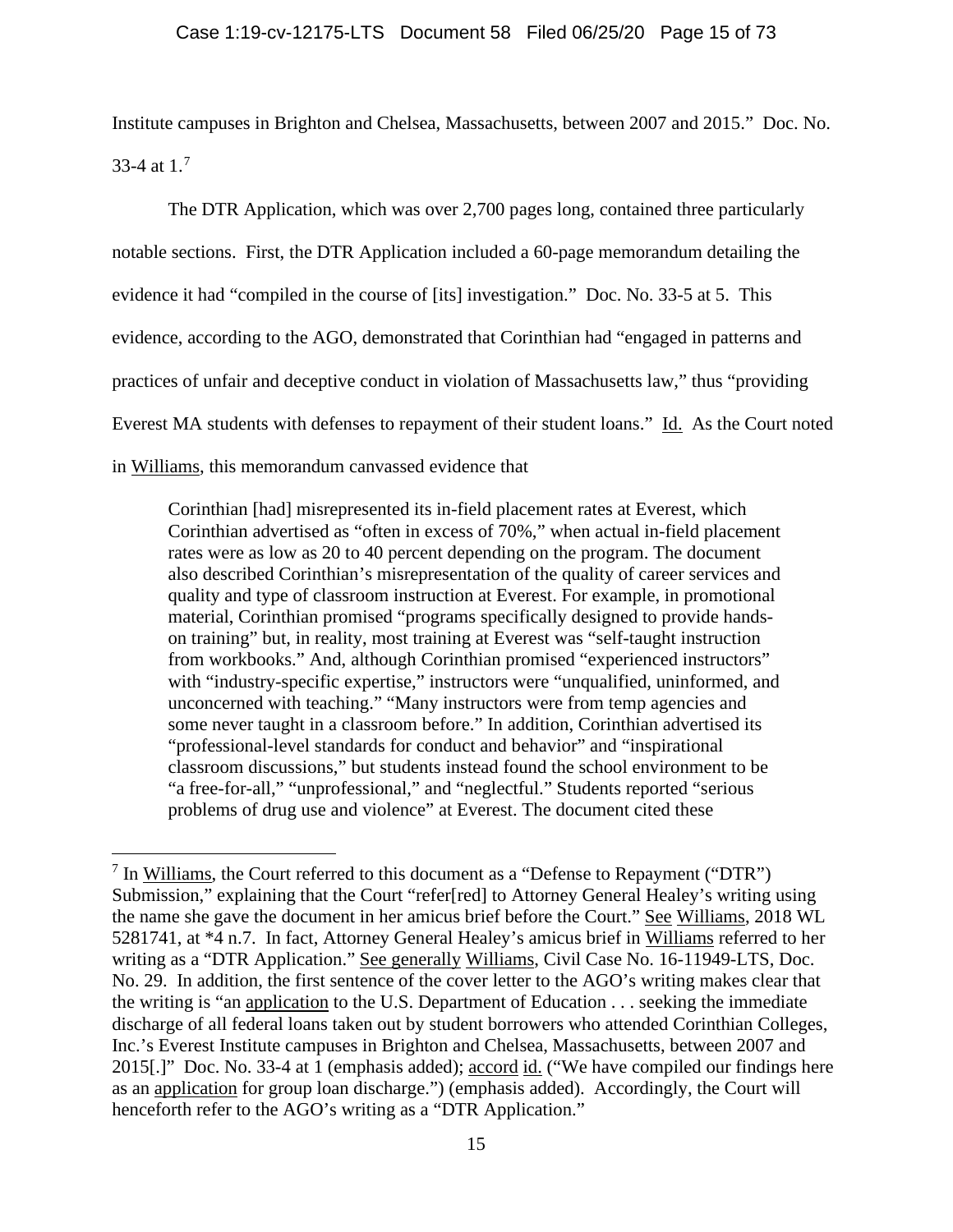# Case 1:19-cv-12175-LTS Document 58 Filed 06/25/20 Page 16 of 73

practices and others as establishing violations of the Massachusetts Consumer Protection Act.

Williams, 2018 WL 5281741, at \*5 (internal citations omitted).

Second, the DTR Application included an exhibit that "contained documents, totaling 189 pages, concerning over 30 individual former Corinthian students in Massachusetts." Doc. No. 33 ¶ 12. Labeled Exhibit 3 to the DTR Application, these forms included, "as to each student, dates of enrollment, contact and identifying information (including Social Security numbers), a list of deceptive practices of Everest with checkmarks next to those practices that influenced the specific student's decision to attend, and the student's signature," as well as "signed authorization[s] for Attorney General Healey to access information regarding the status of the student's loan(s) and to act on the student's behalf." Williams, 2018 WL 5281741, at \*4. The DTR Application additionally "requested that Education review the individual proffers in Exhibit 3 . . . and promptly discharge the applicants' federal student loans." Id. (internal alterations omitted).

Third, the DTR Application included an exhibit that "contained the name, addresses, phone numbers, e-mail addresses, enrollment status, date of enrollment, date of graduation, campus and program(s) attended of 7,241 students." Doc. No. 33 ¶ 13. In the DTR Application's introductory memorandum, the AGO requested "that the Department provide a swift, wholesale, and automatic discharge (including providing refunds on loan payments previously made and removal of any negative credit report entries) for each of Corinthian's Everest MA students, including the [approximately] 7,200 students shown on Exhibit 4." Doc. No. 33-5 at 6 (emphasis added). The AGO clarified that its application on behalf of all 7,241 students was motivated by its view that individual borrowers would struggle to "investigate cohort placement rates or aggregate witness statements," as well as its fear that "[n]avigating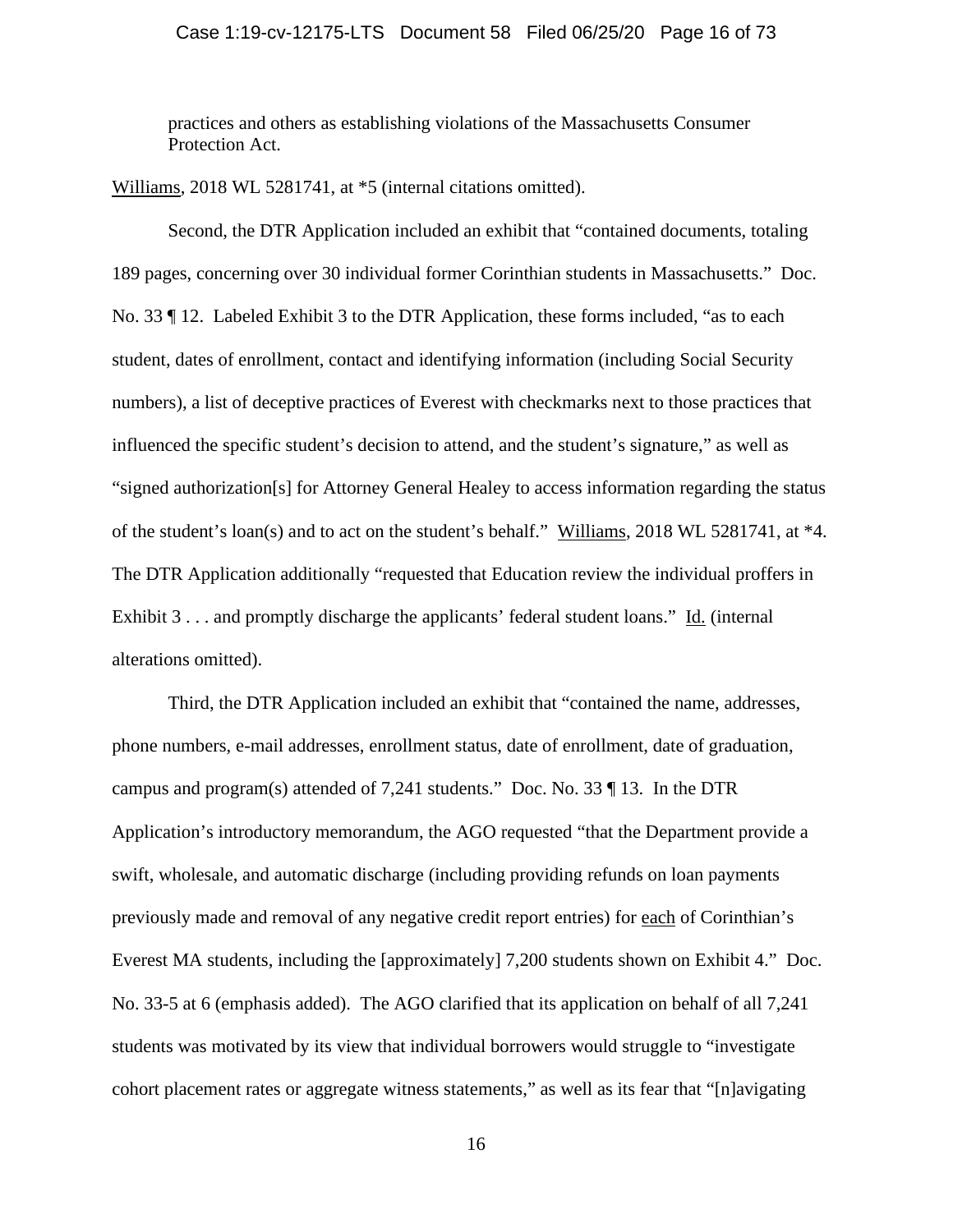# Case 1:19-cv-12175-LTS Document 58 Filed 06/25/20 Page 17 of 73

defense to repayment applications and gathering associated required documentation can also present significant hurdles, particularly in the case of a closed school like Corinthian." Id. at 6 n.5. To that end, the AGO's request sought to initiate a process that would "assist borrowers in asserting their individual defense to repayment." Id. (emphasis added).

On January 8, 2016, Education provided its only response to the DTR Application. Doc. No. 33  $\parallel$  14; Williams, 2018 WL 5281741, at  $*6$  ("The Court ordered the Secretary to file 'any responses to [Attorney General Healey's] letter by Defendant.' She filed only the January 8, 2016 letter.") (citations omitted). In its response, entitled "Re: Everest-Massachusetts Borrower Defense Claims," Education acknowledged receipt of "the summary of evidence and applicable law included with [the DTR Application]," as well as "all appendices and exhibits" that the AGO attached to its Application. Doc. No. 33-7 at 4. Additionally, Education explained that it had "reviewed the documents sent to [the agency] by [the AGO] with care and believe[d] that some evidence referred to in those documents was not included in the submission." Id. Accordingly, Education requested "additional evidence [that] may be critical to [the agency's] assessment of student claims for debt relief," including additional data to support the AGO's conclusions about Corinthian's recalculation of job placement rates, as well as corroborating documentation regarding Corinthian's alleged misrepresentations about the transferability of credits and the expected salary of graduates. Id. at 4-5. In its response, Education did not seek individual attestation forms, social security numbers, or dates of birth for the 7,241 students listed on Exhibit 4, nor did it convey to the AGO that the absence of such information would be a barrier to those students successfully asserting borrower defenses to repayment. Williams, 2018 WL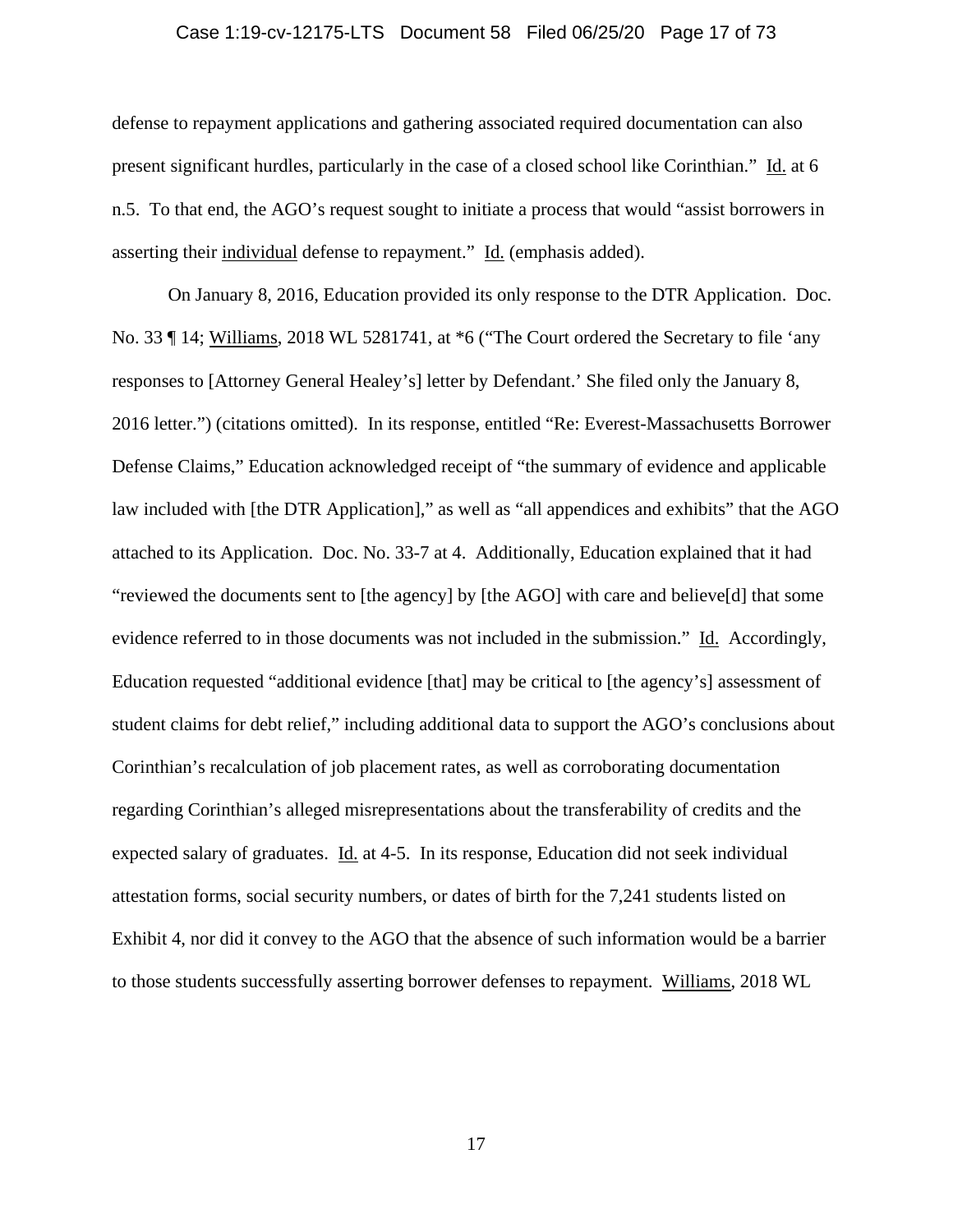#### Case 1:19-cv-12175-LTS Document 58 Filed 06/25/20 Page 18 of 73

5281741, at \*14 (noting that "Education never identified the lack of [this] information as a deficiency requiring cure").

On January 29, 2016, the AGO submitted to Education supplemental materials in support of the DTR Application. See Williams, Civil Case No. 16-11949-LTS, Doc. No. 29-1 ¶ 4 (Declaration of Assistant Attorney General Jennifer Snow). Education did not respond further to the DTR Application. Williams, 2018 WL 5281741, at \*6 n.11. According to David Michael Page, an attorney advisor in Education's Borrower Defense Unit, the forms contained in Exhibit 3 to the AGO's DTR Application, which concerned 30 individual students, were, at some point thereafter, "forwarded to the [Federal Student Aid] personnel responsible for Borrower Defense Intake, for adjudication in the regular course." Doc. No. 33  $\parallel$  16. However, on December 15, 2017, "a duly authorized representative of Education testified that 'Education did not consider the list of 7,200 names provided in Exhibit 4 to constitute individualized applications for Borrower Defense discharge and did not consider students listed in Exhibit 4 as having applied for Borrower Defense discharge.'" Id. ¶ 17 (quoting Williams, Civil Case No. 16-11949-LTS, ECF No. 50-1 (Second Decl. of Chad Keller)). Education has since confirmed that "the collection procedures on unpaid federal student loans continue for former Massachusetts Everest students who have not personally applied for Borrower Defenses or other types of student loan discharges."  $\underline{Id}$ . [19.]

# C. The *Williams* Lawsuit

In September 2016, Darnell Williams and Yessenia Taveras, two former students at Corinthian schools in Massachusetts, filed a lawsuit in this Court alleging that Education had improperly certified their student loan debts as legally enforceable for purposes of referral to the U.S. Department of the Treasury's Treasury Offset Program ("TOP"). Williams, 2018 WL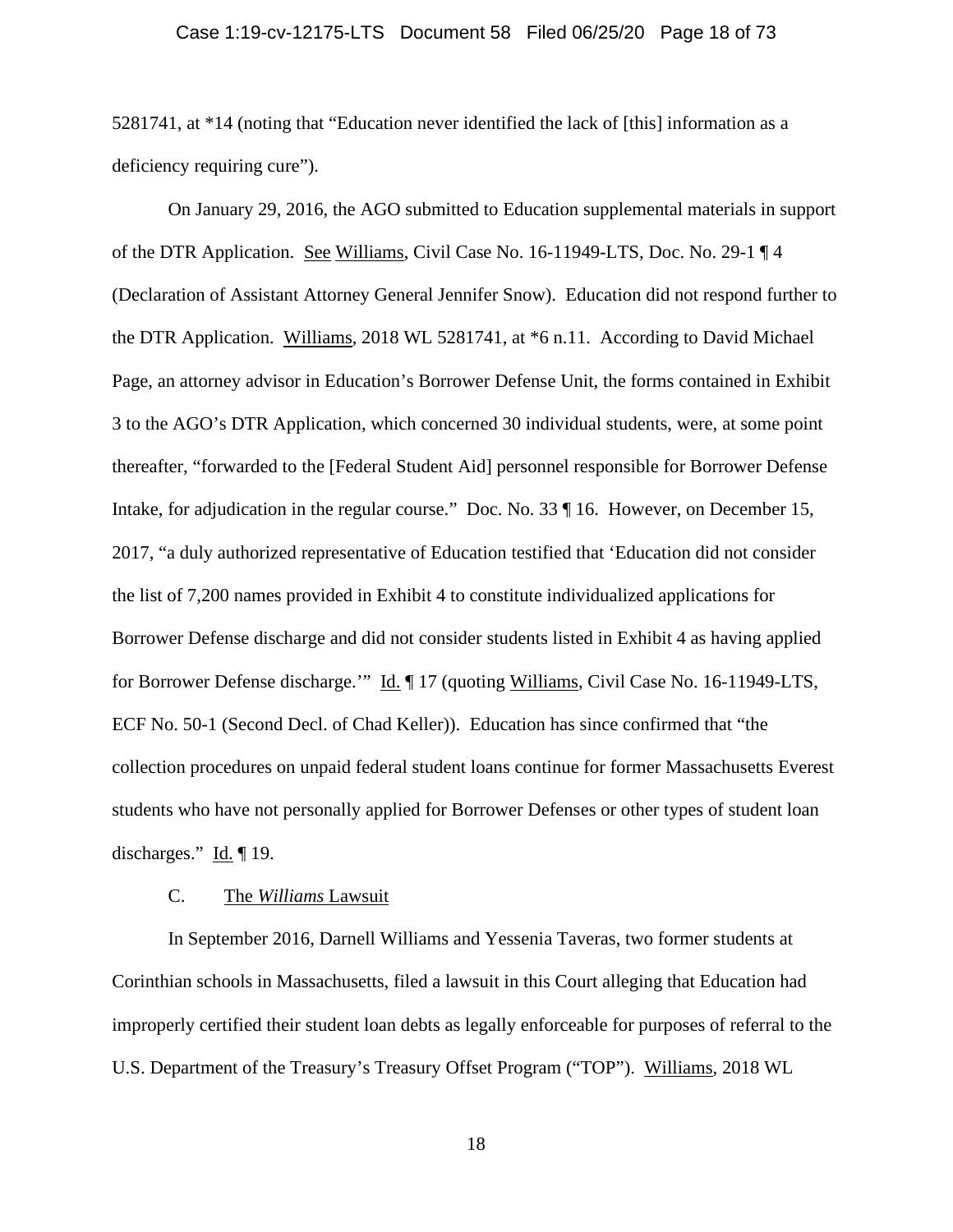# Case 1:19-cv-12175-LTS Document 58 Filed 06/25/20 Page 19 of 73

5281741, at \*1. Williams and Taveras, who each obtained nearly \$10,000 in federal student loans to attend Corinthian schools, defaulted on their student loans in the fall of 2014. Id. at \*1- \*2. Subsequently, in 2015, Education sent both Williams plaintiffs notices of its intent to refer their debts to TOP for collection by offset. Id. at \*2. Ultimately, in 2016, Education seized both Williams plaintiffs' tax refunds. Id. at \*6.

The Williams plaintiffs argued that the certification of their debts to TOP, and the subsequent seizure of their tax refunds, violated the APA because, "at the time the Secretary certified their debts, she had in her possession an application for the discharge of [their] loans" which the Secretary was required to consider before reaching her certification decision. Williams, Civil Case No. 16-11949-LTS, Doc. No. 68 at 2. Critically, both of the Williams plaintiffs were listed in Exhibit 4 of the DTR Application, which Education received on November 30, 2015, over a week before the Secretary certified the Williams plaintiffs' debt for collection by offset on December 9, 2015. Id. at \*4, \*6.

In January 2017, the Secretary moved to dismiss the Williams case for lack of jurisdiction, a motion that the Court allowed only insofar as the Williams plaintiffs sought injunctive relief or relief on behalf of other non-parties. Id. at \*1. After the Massachusetts Attorney General filed an amicus brief and the Secretary filed a complete administrative record, the parties cross-moved for judgment on the record. Id.

#### 1. The Court's Order on Motions for Judgment in *Williams*

On October 24, 2018, the Court resolved the parties' cross-motions, primarily considering two central questions: (1) whether the Williams plaintiffs were required to exhaust available administrative remedies as a prerequisite to bringing suit, id. at \*9-\*12, and (2) whether the Secretary's decision to certify the Williams plaintiffs' loans without first considering the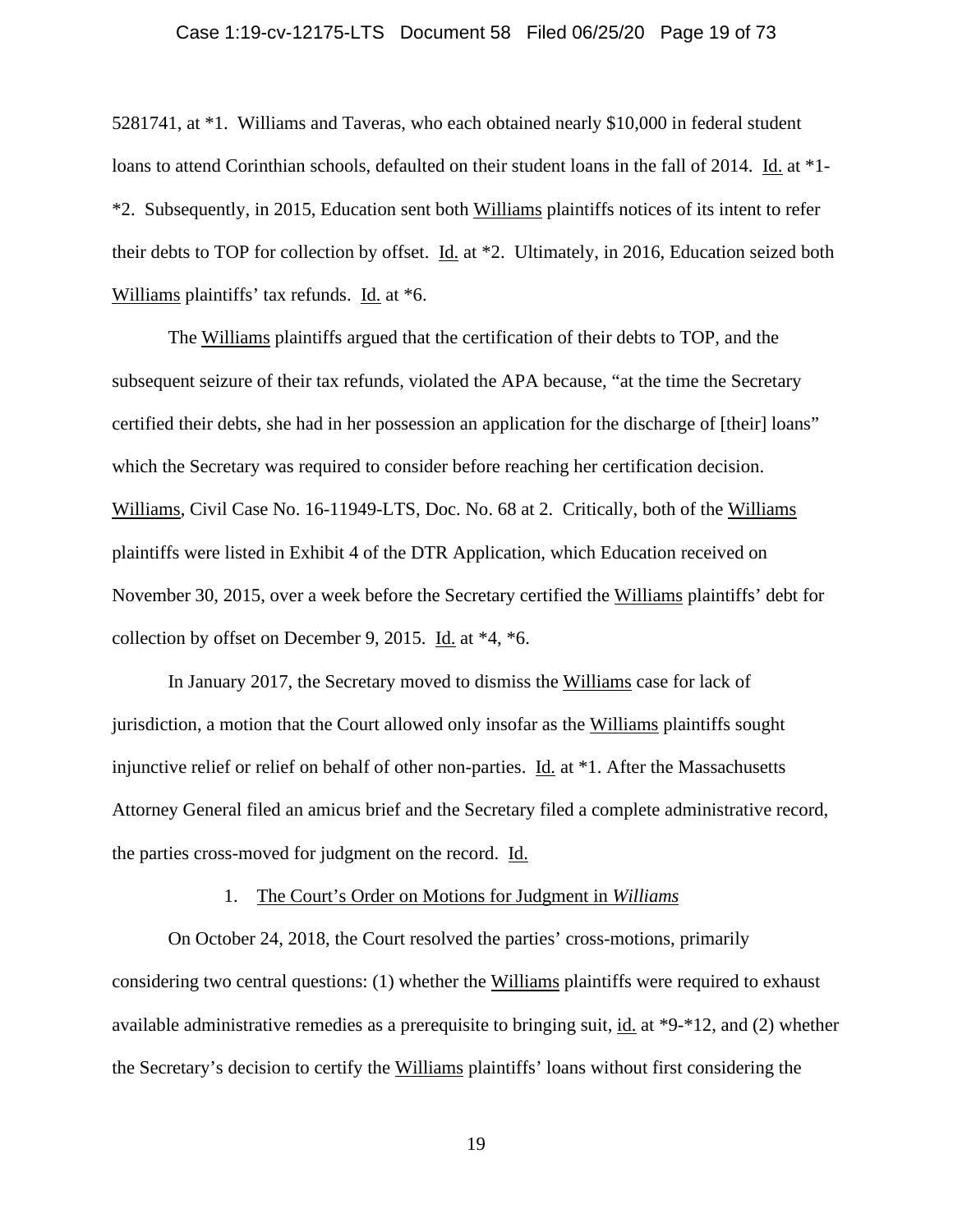# Case 1:19-cv-12175-LTS Document 58 Filed 06/25/20 Page 20 of 73

DTR Application was "arbitrary, capricious, an abuse of discretion, or otherwise not in accordance with law," in violation of the APA, id. at \*13 (quoting 5 U.S.C. § 706(2)).

First, as to exhaustion, the Court held that the Williams plaintiffs were "entitled to advance their APA action to have the agency's decision reviewed on the basis of the administrative record without first exhausting available administrative remedies." Id. at \*10. Alternatively, the Court determined that, even if the plaintiffs had been required to exhaust administrative remedies, that exhaustion requirement was satisfied by (1) the DTR Application, "which invoked the administrative remedy of Education's review process such that Education was required to adjudicate the request," id. (referencing the Secretary's regulations that govern debtor "request[s] for review" that must be adjudicated before the Secretary refers tax refund offsets to Treasury, see 34 C.F.R. §§ 30.24, 30.33); and (2) the Secretary's "decision to certify the plaintiffs' debts for collection through offset," as the Secretary's decision necessarily "'squarely addressed' . . . the plaintiffs' borrower defense," which was the precise issue that would have been adjudicated in any request for review filed by the plaintiffs, id. (quoting Mazariegos-Paiz v. Holder, 734 F.3d 57, 63 (1st Cir. 2013)).

Second, as to the merits of the Williams plaintiffs' APA claim, the Court held that

the Secretary acted arbitrarily and capriciously by (1) ignoring or refusing to consider the DTR [Application] prior to certifying the plaintiffs' loans for tax refund offsets; (2) failing to determine whether Williams and Taveras, in light of the administrative record and the DTR [Application], had established valid borrower defenses as defined in Education's regulations; and (3) failing to issue a reasoned decision on either of these points.

Id. at \*14. In reaching this holding, the Court rejected several arguments that the Secretary raised in support of her contention that "the DTR [Application] was not a borrower defense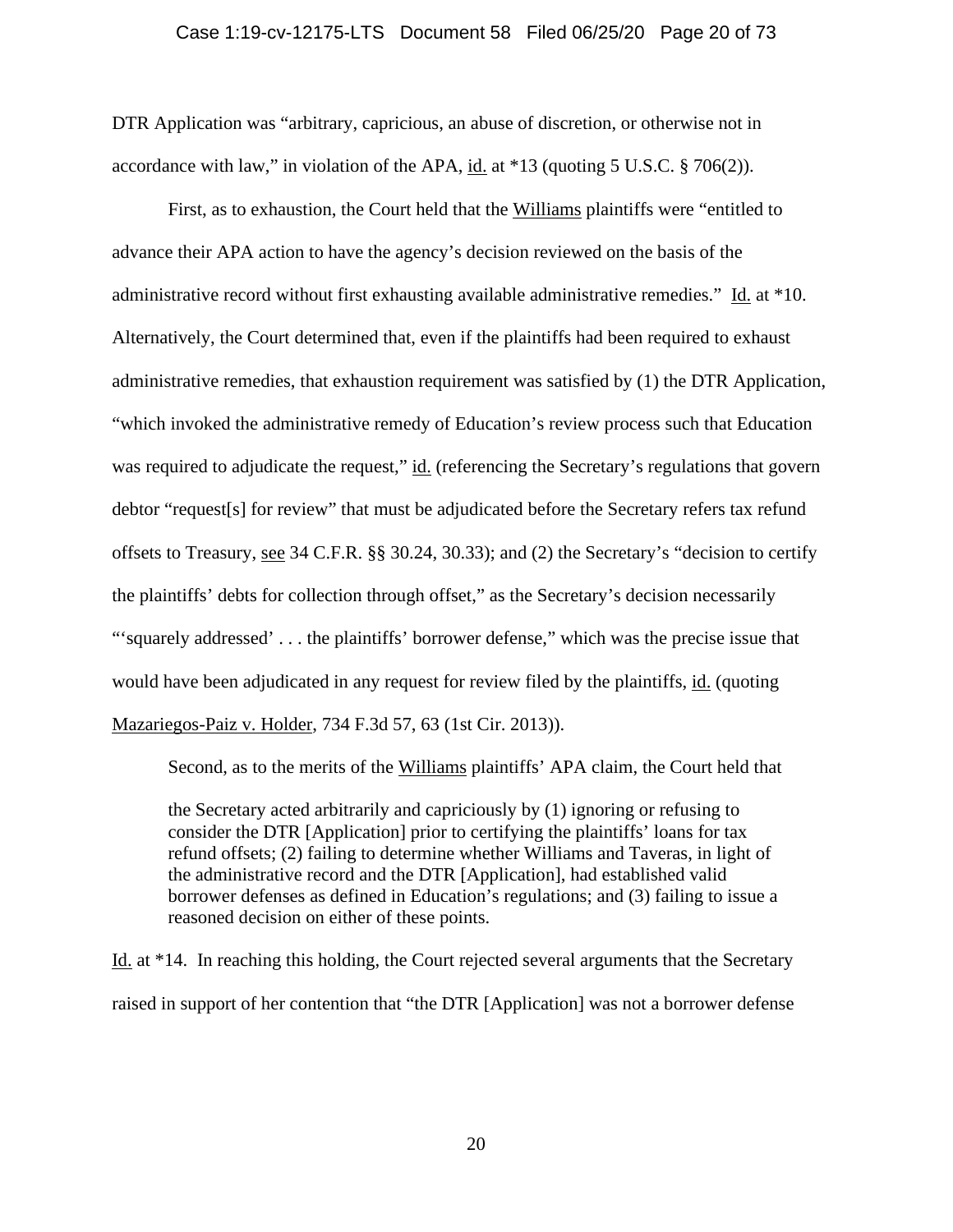# Case 1:19-cv-12175-LTS Document 58 Filed 06/25/20 Page 21 of 73

application on behalf of Williams and Taveras and therefore was insufficient to stop certification of their debts." Id. at \*13.

First, the Court rejected the Secretary's argument that the AGO could not have submitted a valid borrower defense application because the applicable regulation, 34 C.F.R. § 685.206(c), "makes no provision for a *third party* to assert the borrower defense or for defenses to be submitted on behalf of a group of borrowers." Williams, Civil Case No. 16-11949-LTS, Doc. No. 81 at 13 (emphasis in original). In fact, the Court noted, the Secretary "cited no statute or regulation that explicitly prohibits an attorney general from asserting a borrower defense request on behalf of her citizens." Williams, 2018 WL 5281741, at \*11. Moreover, the Court observed that the AGO is charged with a "common law duty to represent the public interest," id. (quoting Sec'y of Admin. & Fin. v. Attorney Gen., 326 N.E.2d 334, 338 (Mass. 1975)), a duty the AGO had previously exercised by filing an earlier group application for discharge that Education had adjudicated and approved, id. at \*12 (referencing the AGO's 2016 application submitted on behalf of former ACI students, see generally supra section I.A.1). The Court also noted that, in its January 8, 2016 response to the DTR Application, "Education did not advance the position that the law (or anything else) required an individual request from each borrower." Id.

Second, the Court rejected the Secretary's claim that Education could withhold consideration of the DTR Application because it did not "establish[] that the plaintiffs relied upon or were personally harmed by Corinthian's illegal conduct." Id. at \*13. Indeed, the Court emphasized that "no language in the borrower defense regulation or any related regulation requires detrimental reliance in order for a borrower to state a claim sufficient for administrative consideration." Id. Further, the Court noted that irrespective of the evidence required to make out a "successful borrower defense claim, the Secretary [is] required to review," and, if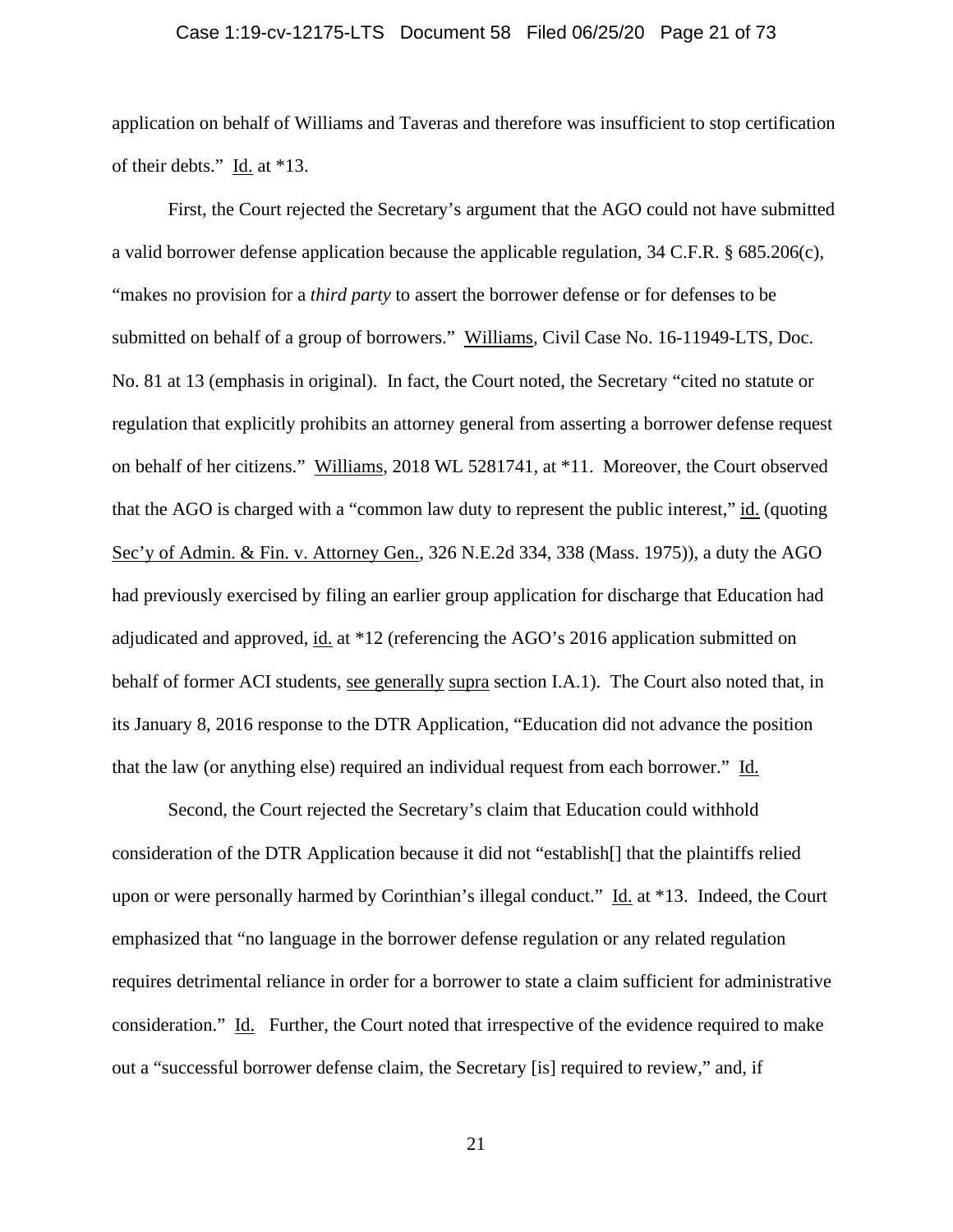# Case 1:19-cv-12175-LTS Document 58 Filed 06/25/20 Page 22 of 73

necessary, "deny [such a] claim," because "the Secretary's own regulations allow a borrower to assert a state law claim against the borrower's school as a borrower defense in a tax refund offset proceeding." Id. (citing 34 C.F.R.  $\S$  685.206(c)(1)(i)). Thus, the Court reasoned, the Secretary could not refuse to review the DTR Application and certify the plaintiffs' debt for offset without first considering the merits of the borrower defense claim that had been submitted on their behalf. Id.

Finally, the Court rejected the Secretary's argument that the DTR Application "was not a borrower defense application on the plaintiffs' behalf because it did not provide certain information required for consideration," such as the plaintiffs' social security numbers. Id. at \*14; cf. Williams, Civil Case No. 16-11949-LTS, Doc. No. 81 at 16-17 (Education's memorandum in support of its motion for judgment relying on a screenshot of the Federal Student Aid website—not Education's regulations, interpretations, or past adjudications—as evidence of the "minimum" requirements for a borrower defense claim). Rather, the Court held that, "where, as here, the DTR [Application] contained ample identifying and contact information for the plaintiffs, and Education never identified the lack of certain information as a deficiency requiring cure, Education's failure to provide notice and an explanation of its decision [to certify the plaintiffs' debt for offset] is the very definition of arbitrary and capricious agency action."  $\underline{Id}$  at \*14.

Ultimately, the Court "determine[d] that the DTR [Application] invoked a borrower defense proceeding on behalf of the people listed on Exhibit 4, including Williams and Taveras," and, given the rights afforded by the borrower defense regulation,  $34 \text{ C.F.R.}$  §  $685.206 \text{ (c)}(1)$ (i), and the agency's duty to "consider[] any evidence presented by [a] debtor" and "determine[] that the debt is past-due and legally enforceable" before certifying the debt for offset, 31 C.F.R. §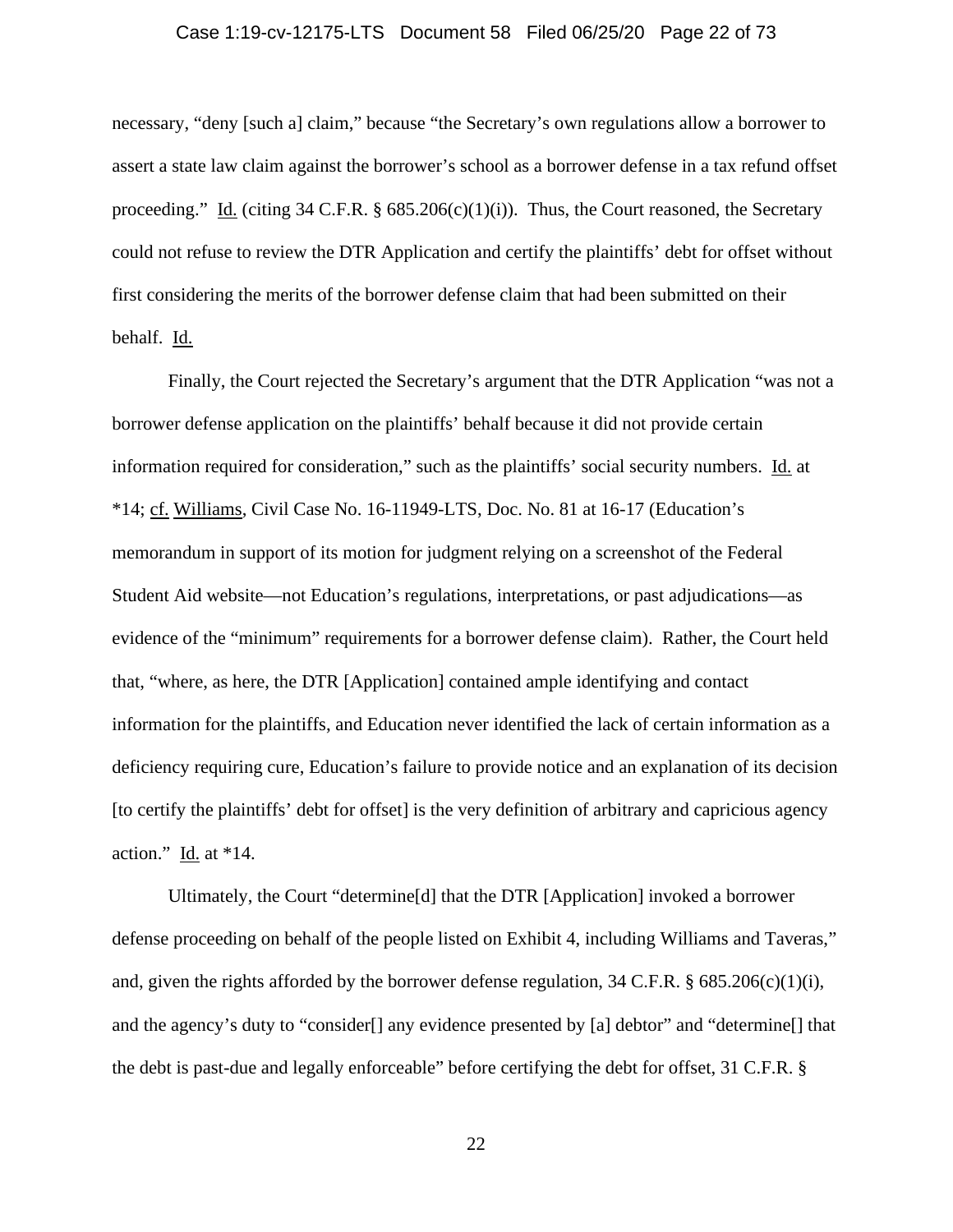#### Case 1:19-cv-12175-LTS Document 58 Filed 06/25/20 Page 23 of 73

 $285.2(d)(ii)(C)$ , held that "the Secretary's certification [of the plaintiffs' debt for offset], without consideration of Attorney General Healey's DTR [Application], was arbitrary and capricious." Id. at \*15. The Court then granted the Williams plaintiffs relief by, inter alia, (1) vacating the Secretary's "certifications for offset as to Williams and Taveras," (2) declaring that the DTR Application "required the Secretary to render a decision on the merits of [the Williams plaintiffs'] borrower defenses," (3) remanding the "matter to the Secretary for redetermination of her certification decision, including consideration of the borrower defense asserted by [the DTR Application] on behalf of Williams and Taveras," and (4) ordering "the Secretary to report on the status and timing of her decision in 60 days." Id.

# 2. Subsequent Litigation in *Williams*

Education and the Secretary did not appeal the Court's judgment on the parties' crossmotions for judgment. See Williams, 2019 WL 7592345, at  $*2$  ("Defendants did not appeal from the judgment"). Rather, on December 12, 2018, Education sent letters to the two Williams plaintiffs notifying them that, pursuant to the Court's October 24, 2018 Order, the DTR Application "will be considered to initiate a borrower defense application submitted on your behalf." Williams, Civil Case No. 16-11949-LTS, Doc. No. 101-1. However, Education also informed the plaintiffs of its view that it would not "be able to process [their] borrower defense application" until Education received "additional documentation," including a separate individual application form for a borrower defense to loan repayment from each plaintiff. Id. Thereafter, on February 5, 2018, the Court convened a status conference at which

counsel for the Secretary informed the Court that she had no information about the expected timing of the Secretary's decision on the plaintiffs' applications for borrower defense . . . In-house counsel for the Department of Education, who appeared by phone, stated that the Department has begun its review of the plaintiffs' borrower defense applications and expects that, without further submissions in response to the December 12, 2018, letters to the plaintiffs, the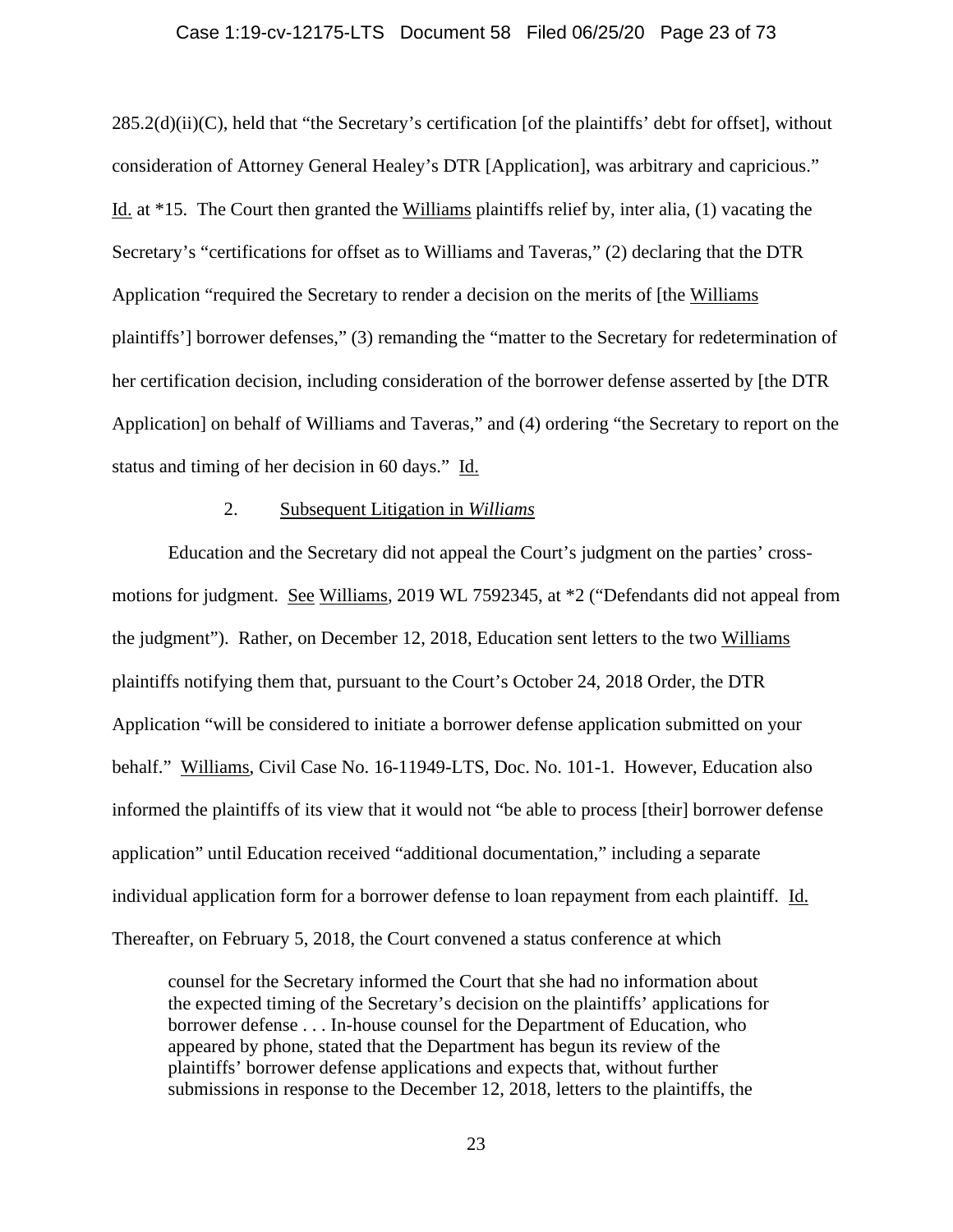# Case 1:19-cv-12175-LTS Document 58 Filed 06/25/20 Page 24 of 73

applications will be denied. However, counsel further informed the Court the Secretary might exercise her discretion to discharge the plaintiffs' debts without considering the merits of the applications for borrower defense, provided that such a discharge would moot this case.

Williams, Civil Case No. 16-11949-LTS, Doc. No. 108 at 2. The Williams plaintiffs, who were "unmoved by the Secretary's willingness to discharge the debts on a discretionary basis," informed the Court that "they did not intend to submit additional information, such as the information requested by the Secretary's [December 12, 2018] letter," and further requested that the Court order the Secretary to render a decision on the merits of their borrower defense application. Id. at 2-3. After further discussion, the Court ordered the Secretary to render a decision on the merits of the plaintiffs' applications for borrower defense, including the claims asserted by the DTR Application, within 30 days. Id. at 3. The Court's Order left to the Secretary how she might resolve the applications, but she was required to resolve them.

However, Education ultimately did not render a decision on the merits of the borrower defense application submitted on the Williams plaintiffs' behalf. Instead, on February 26, 2019, the parties reported to the Court that they had reached a settlement in principle and jointly requested that the Court stay its February 6, 2018 Order requiring Education to render a merits decision within 30 days. Williams, Civil Case No. 16-11949-LTS, Doc. No. 112. That same day, the Court entered the stay requested by the parties. The Court also received a motion by the Commonwealth of Massachusetts to compel the Secretary's compliance with the Court's October 24, 2018 Order, or, in the alternative, to intervene in the Williams case. Williams, Civil Case No. 16-11949-LTS, Doc. No. 115. On May 7, 2018, the Williams parties stipulated to dismissal of the action with prejudice, and the following day, the Court vacated its February 6,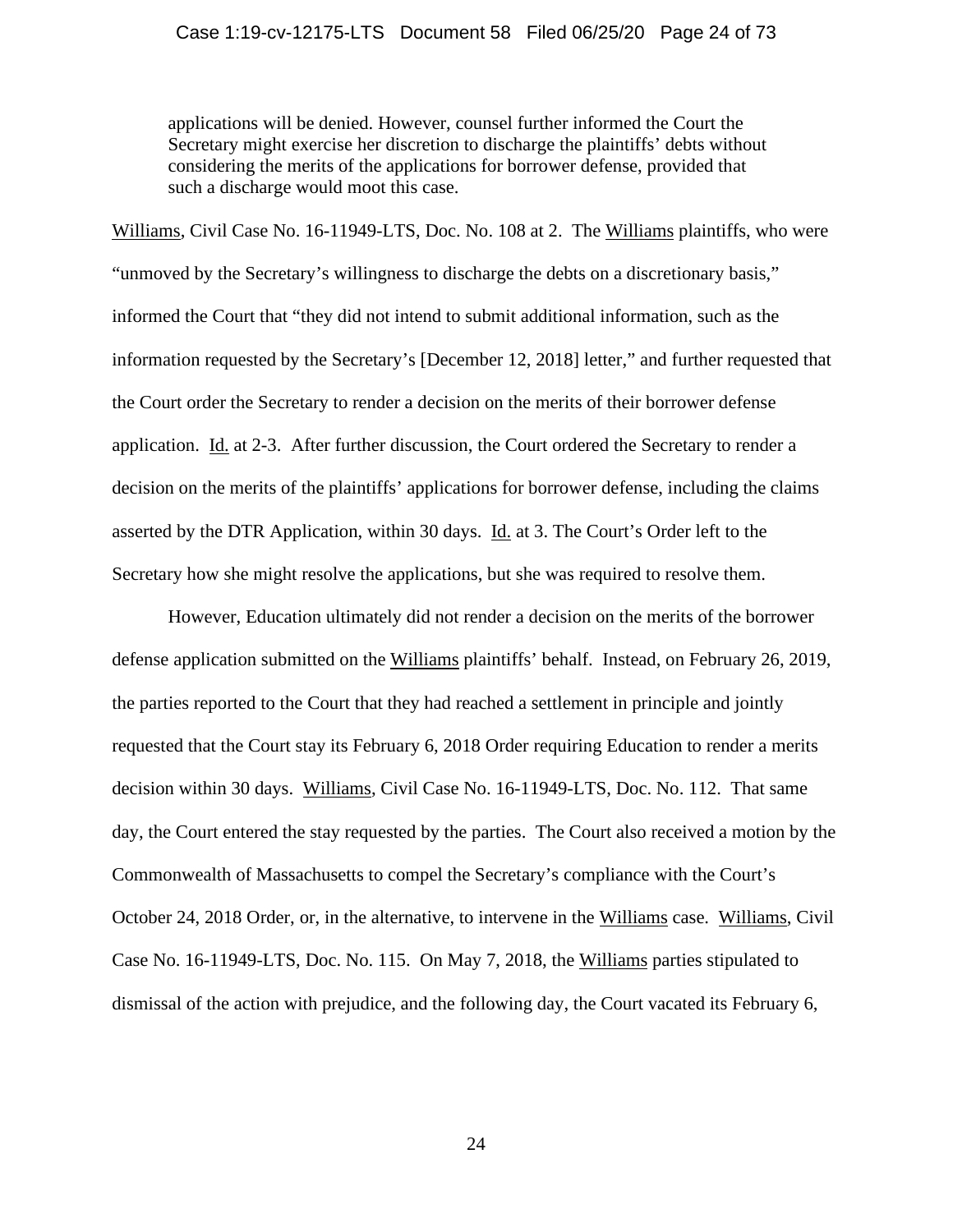201[8](#page-24-0) Order.<sup>8</sup> Williams, Civil Case No. 16-11949-LTS, Doc. No. 134. At that time, the Commonwealth's motion to compel compliance or intervene remained under advisement. Id.

On August 8, 2019, the Court denied the Commonwealth's motion. Williams, Civil Case No. 16-11949-LTS, Doc. No. 144. The Commonwealth's motion principally alleged that the Court's October 24, 2018 Order "require[ed] the Secretary to treat [the DTR Application] as having invoked a borrower defense proceeding as to all of the [approximately] 7,200 students listed on its Exhibit 4." Id. at 2. The Commonwealth also alleged that "the Secretary has adopted a different interpretation of the [October 24, 2018 Order], which it argue[d] is incorrect: that [the Order] required her to treat the DTR [Application] as having invoked a borrower defense proceeding only as the two plaintiffs in this action." Id. In denying the Commonwealth's motion, the Court noted that "[t]he express terms of the [October 24, 2018 Order] did not grant express relief to anyone other than the named plaintiffs, and the Court had previously dismissed the plaintiffs' claim for non-class declaratory relief benefiting a larger group of persons." Id. at 3. The Court also observed that permissive intervention was not warranted because, amongst other reasons: (1) Education had not appealed the October 24, 2018 Order; and (2) the Commonwealth was free to file a new lawsuit that could squarely address the relief sought by its motion to intervene and would permit the Secretary, if she wished, to appeal the merits of the Court's decision, rather than (possibly) just the Commonwealth's motion to intervene. Id. at 3-4. Finally, the Court remarked that "a prospective plaintiff could 'notify the clerk by notation on the local civil category sheet' that the new pleading is related to [the Williams] case." Id. at 4 (quoting L.R.  $40.1(g)$ ).

<span id="page-24-0"></span><sup>&</sup>lt;sup>8</sup> As the Court noted at a status conference in the instant matter, the Court did not vacate or otherwise disturb its October 24, 2018 Order. See Doc. No. 20 at 6.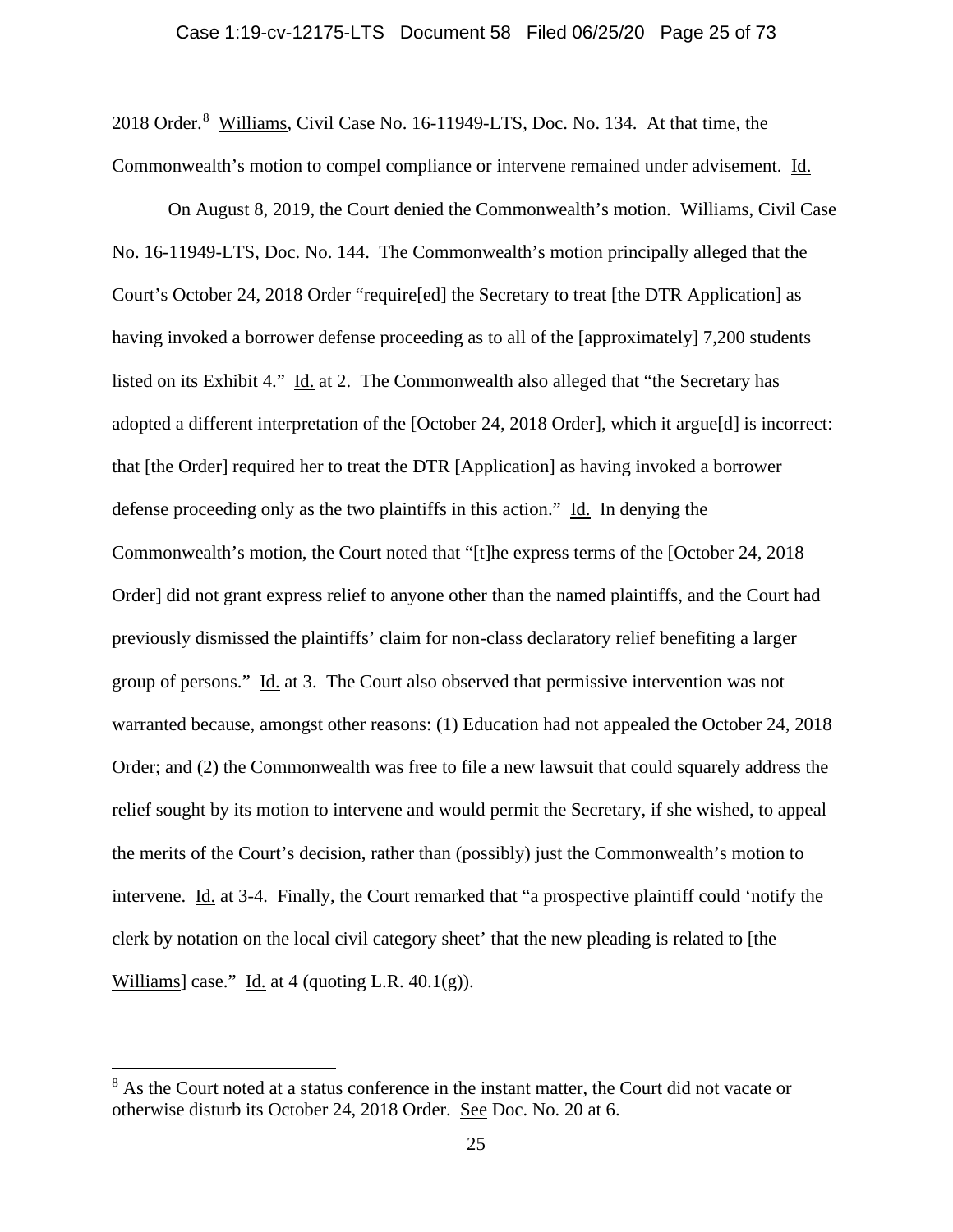# D. The Instant Lawsuit

On October 22, 2018, plaintiffs filed this lawsuit and, on the civil cover sheet accompanying their pleadings, indicated its relation to the Williams case.<sup>[9](#page-25-0)</sup> Doc. No. 1-1. In this putative class action, plaintiffs "ask the Court to rule that the Secretary is violating the [APA] by failing to render a reasoned decision on the Borrower Defense that the Attorney General submitted on behalf of 7,241 students in 2015." Doc. No. 24 ¶ 7. Further, they seek an order setting aside the Secretary's "determin[ation] that [the DTR Application] is insufficient, in and of itself or in combination with all other information available to the Department, to establish a borrower defense for any and all individuals who took out a federal student loan in connection with Everest Massachusetts." Id.  $\P$  8. Finally, they urge the Court to declare that "[t]he only non-arbitrary action that Defendants may take, in light of all the evidence in front of them, is to cancel the loans of all members of the proposed class, and return any money already collected towards these invalid loans." Id. ¶ 9.

The named plaintiffs, who bring suit on behalf of themselves and "all individuals who borrowed a federal student loan to pay the cost of attendance for the 7,241 students identified in Exhibit 4 to the [DTR Application] who have not yet had their federal student loans completely cancelled and/or have not yet received a refund of sums already collected," Doc. No. 11 at 1, are all former Everest students who were specifically named in Exhibit 4 to the DTR Application. Doc. No. 24  $\P$  13-17.

Named Plaintiff Kennya Cabrera took out a \$3,500 FFELP loan to attend Everest's Chelsea, Massachusetts location and has since made \$3,034.70 in payments on the loan. Doc.

<span id="page-25-0"></span><sup>&</sup>lt;sup>9</sup> On the same day, the Commonwealth filed a parallel "related" lawsuit. See Commonwealth v. U.S. Dep't of Educ., Civil Case No. 19-12177, Doc. No. 1-1. No party has suggested or contended that the cases are not related under the Local Rule.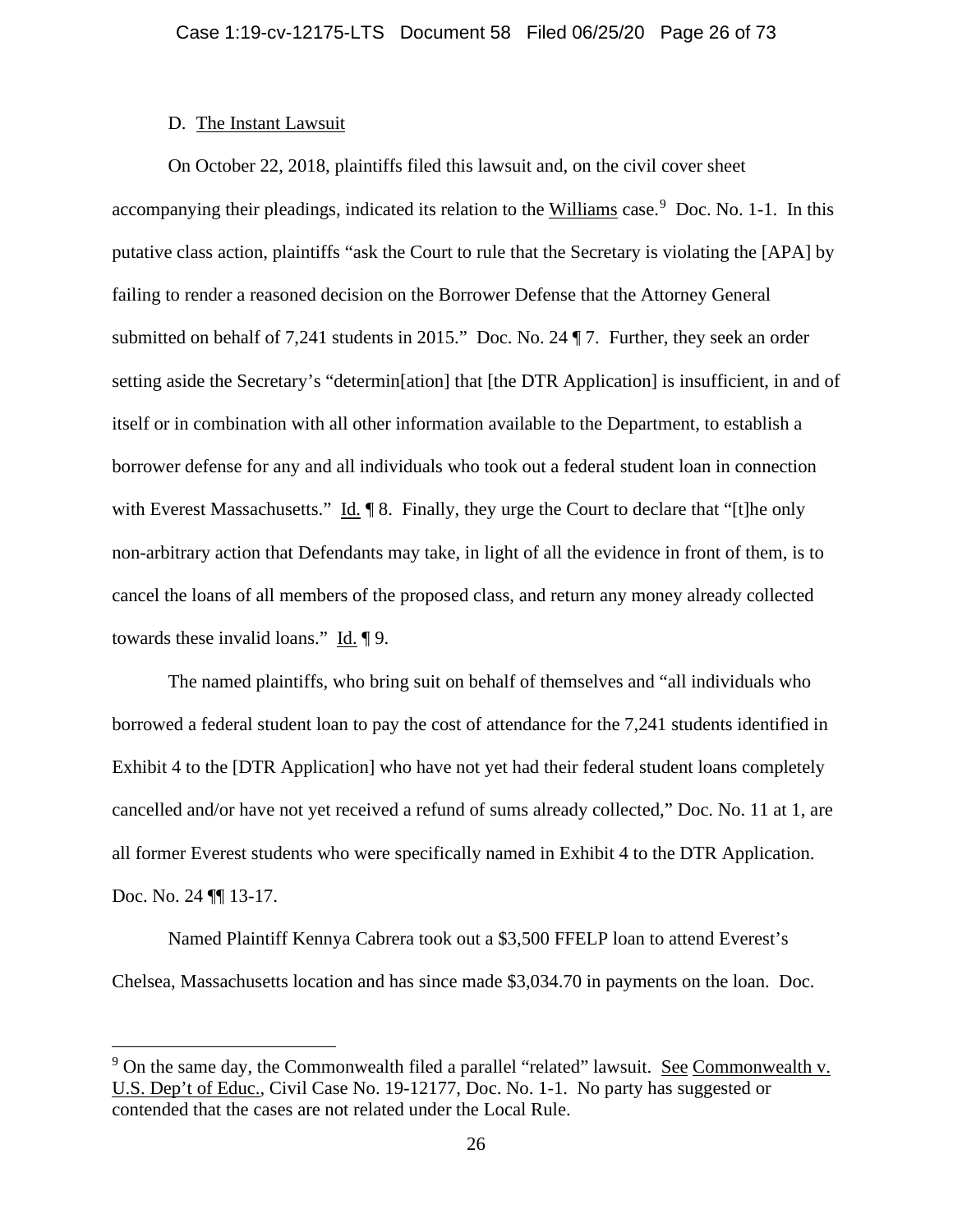# Case 1:19-cv-12175-LTS Document 58 Filed 06/25/20 Page 27 of 73

No. 35 ¶ 18 (Declaration of Education Loan Analyst Cristin Bulman). Cabrera's loans are not in default and the remaining principal on her loan is \$626.31. Id. 1 20. Additionally, on May 10, 2016, Cabrera filed an individual borrower defense application and Education has "ceased all collection activity on her loans." Id. ¶ 19.

Named Plaintiff Indrani Manoo took out \$9,500 in federal student loans to attend Everest. Doc. No. 36 ¶¶ 15-17. Manoo has made \$1,698.56 in payments on the loans but, as of January 23, 2020, still owes Education \$13,540.11 (\$11,044.39 in principal and \$2,495.72 in interest). Id. ¶ 20. Manoo has also filed, in various formats, three individual borrower defense applications, Doc. No. 36-4, and Education has "ceased all collection activity on [Manoo's] loans," Doc. No. 36 ¶ 19.

Named Plaintiff Noemy Santiago took out two federal student loans to attend Everest's Brighton, Massachusetts location. Doc. No. 34 | 15. As of January 16, 2020, the total amount owed on Santiago's FFELP Loans balance is \$13,715.97 (\$8,969.91 in principal and \$4,746.06 in interest). Id. ¶ 19. On January 22, 2020, Education sent Santiago the following communication:

On or about November 30, 2015, the U.S. Department of Education's (ED) Federal Student Aid received a submission from Massachusetts Attorney General regarding the actions of Corinthian College, which it has previously investigated. Pursuant to a decision by the U.S. District Court rendered in Williams v. DeVos, Case No. 16-11949 (D. Mass.), issued on October 24, 2018, this submission will be considered to initiate a borrower defense application submitted on your behalf. As a result of this submission your student loan account has been put into stopped collection status and decertified from Treasury Offset program on January 21, 2020. This will continue while the U.S. Department of Education's review of your borrower defense application is completed.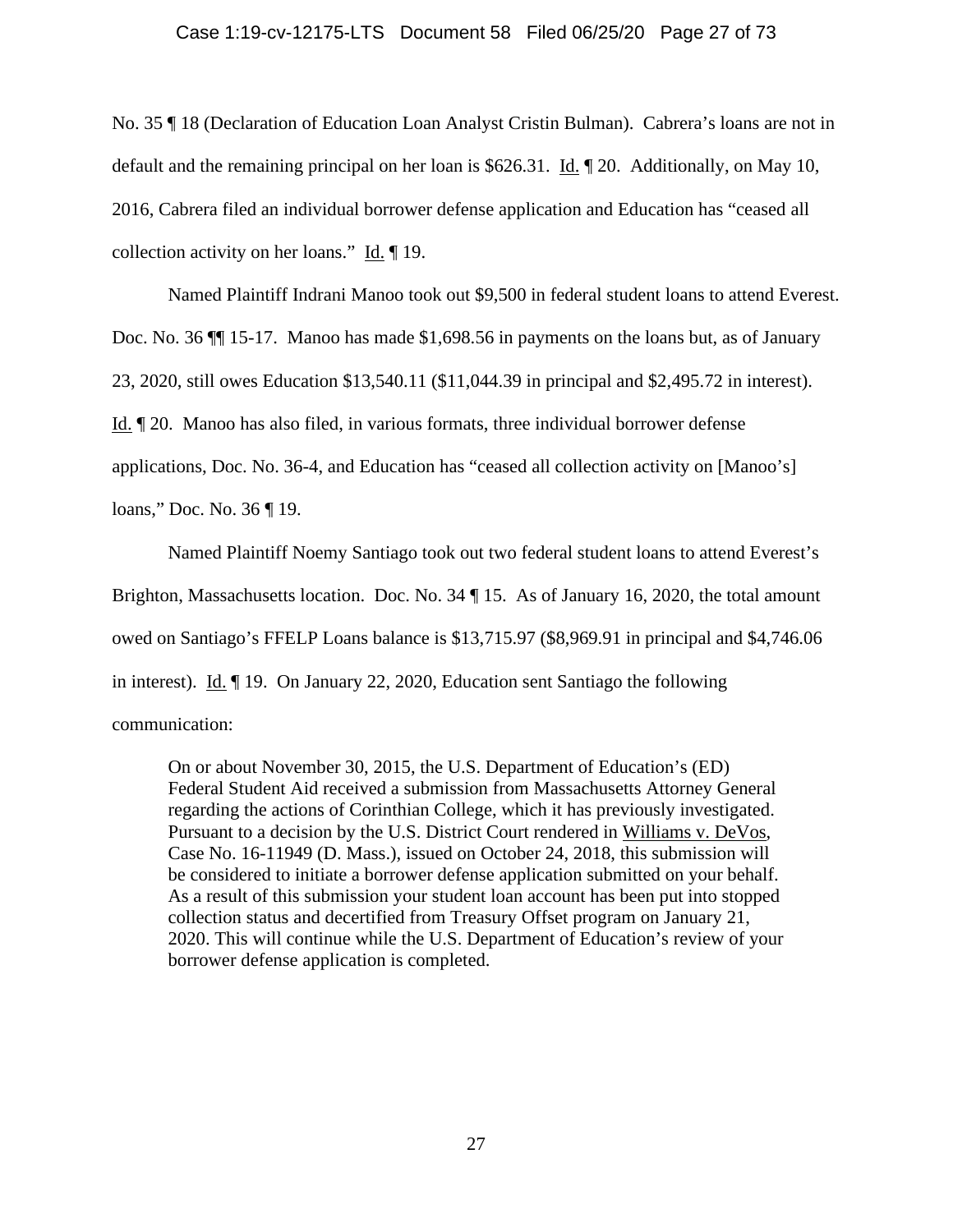# Case 1:19-cv-12175-LTS Document 58 Filed 06/25/20 Page 28 of 73

Doc. No. 38-1 at 1.<sup>[10](#page-27-0)</sup> In this communication, Education also stated in a footnote that "[t]he Secretary of Education reserves all legal rights to challenge the Court's decision." Id. And, just as it did in its pre-settlement letters to the Williams plaintiffs, Williams, Civil Case No. 16- 11949-LTS, Doc. No. 101-1, Education communicated to Santiago that it would not "be able to process [her] borrower defense application" until Education received "additional documentation," including a separate individual application form for a borrower defense to loan repayment, Doc. No. 38-1 at 1. Nothing in the record indicates that Santiago has since submitted such "additional documentation."

Named Plaintiff Diana Vara took out \$9,500 in federal student loans to pay for the cost of attendance at Everest's Chelsea location. Doc. No. 31 ¶ 17. On July 2, 2016, Vara's loans entered default, at which point her loan balances totaled \$10,279.96 (\$9,839.06 in principal and \$440.90 in interest). Id.  $\P$  18-19. Beginning on June 1, 2017 through June 11, 2019, Education collected \$8,790.03 in administrative wage garnishment payments toward Vara's federal student loans and, on April 25, 2019, collected \$1,111.00 through the TOP. Id. ¶¶ 21-22. On May 7, 2019, Vara filed an individual borrower defense application, at which point "Education ceased all collection activity on her loans." Id. ¶ 23. After the instant litigation commenced, on January 7, 2020, Education "refunded to Vara all the payments she has ever made on her student loans" and, on January 8, 2020 "wrote off the balance of all of Vara's student loans." Id. ¶¶ 25-26. However, Education did not render any decision on either Vara's individual borrower defense application or the DTR Application. Doc. No. 24  $\P$  16.<sup>[11](#page-27-1)</sup>

<span id="page-27-0"></span> $10$  At oral argument, counsel for Education represented that the filing of the Amended Complaint including Santiago as a Named Plaintiff triggered the sending of this letter.

<span id="page-27-1"></span><sup>&</sup>lt;sup>11</sup> Nowhere in Education's affidavit describing Vara's federal student loan history does Education state that Vara's loans were ultimately "discharged" pursuant to the borrower defense process; rather, Education's loan analyst merely states that Vara "is no longer indebted to the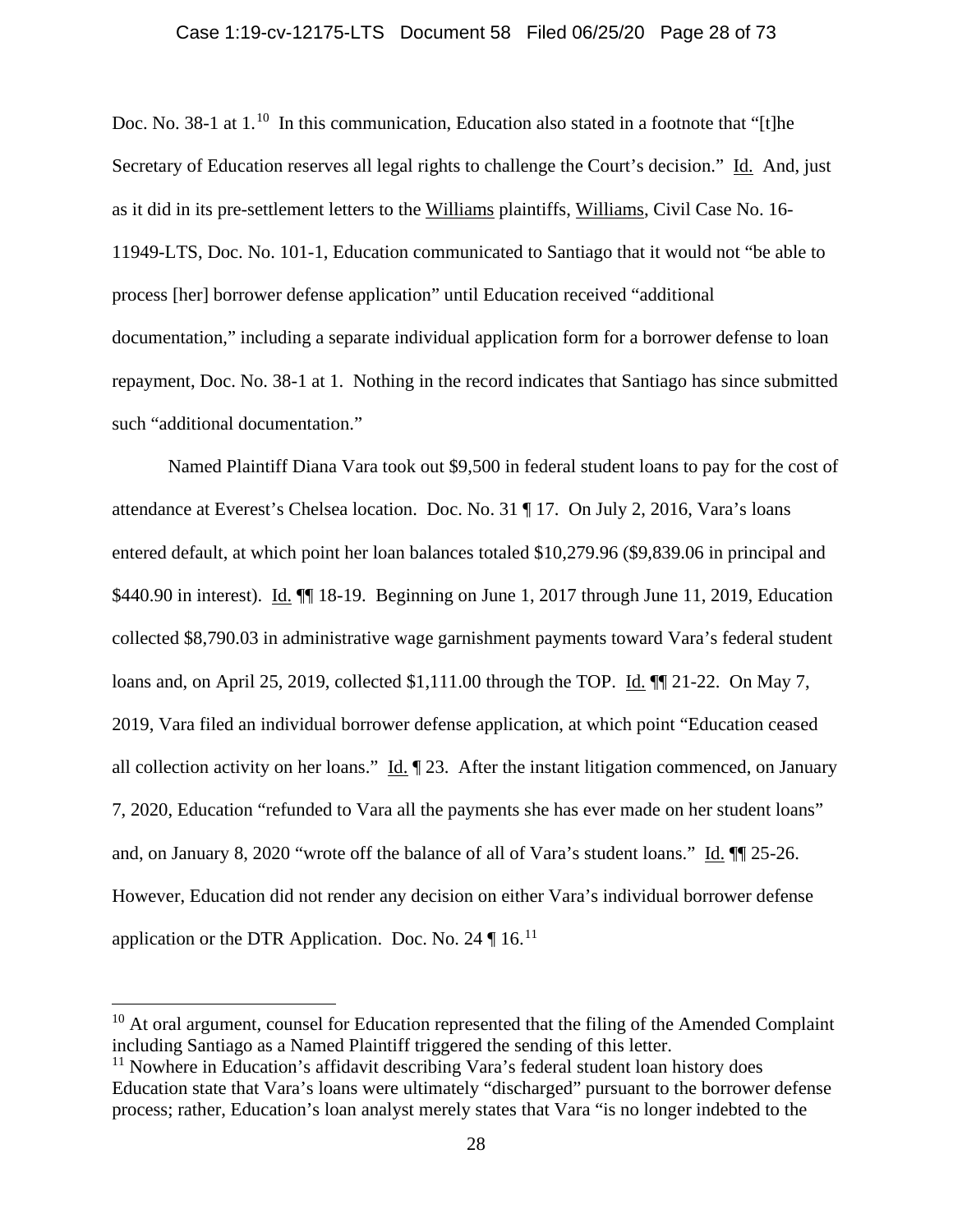# Case 1:19-cv-12175-LTS Document 58 Filed 06/25/20 Page 29 of 73

Named Plaintiff Amanda Wilson likewise borrowed thousands of dollars of federal student loans to attend Everest's Chelsea location. Doc. No. 32 ¶ 17. Wilson's loans entered default on October 20, 2018, and, six days later, when her loans were assigned for collection, her outstanding balance was \$9,448.78 (\$8,589.95 in principal and \$585.83 in interest). Id. ¶ 18. On March 6, 2019, Education collected \$3,101.00 through the TOP; however, when Wilson filed an individual borrower defense application on May 24, 2019, "Education ceased all collection activity and initiated a refund of the \$3,101.00 TOP payment." Id. ¶¶ 21-22. Just as it did with Vara, in January 2020, Education "initiated a refund of all payments Wilson made during the life of [her] loan" and "wrote off the balance of all of Wilson's student loans." Id. ¶¶ 23-24. And just like Vara, Education did not render any decision on either Wilson's individual borrower defense application or the DTR Application. Doc. No. 24 ¶ 17.

# II. MOTION FOR CLASS CERTIFICATION

The Court now turns to plaintiffs' motion for class certification, Doc. No. 11, which was supplemented after additional named plaintiffs entered the case, Doc. No. 29. Plaintiffs seek certification of the following class:

[A]ll individuals who borrowed a federal student loan to pay the cost of attendance for the 7,241 students identified in Exhibit 4 to the Massachusetts Attorney General's Office borrower defense submission who have not yet had

United States for any student loans," suggesting that Education's decision to "refund" Vara's loan payments and "write off the balance" of her loans was made pursuant to a grant of authority unrelated to the borrower discharge process. See, e.g., 20 U.S.C. § 1082(a)(6) (providing that, in the performance of her duties with respect to FFELP loans, the Secretary may "compromise, waive, or release any right, title, claim, lien, or demand, however acquired"); 20 U.S.C. § 1087a(b)(2) (explaining that Direct loans have "the same terms, conditions, and benefits as [FFELP loans]"); 34 C.F.R. § 30.70(e) (providing that "the Secretary may compromise a debt in any amount, or suspend or terminate collection of a debt in any amount, if the debt arises under" FFELP or the Direct loan program); 81 Fed. Reg. 39330, 39368 (June 16, 2016) (explaining that "[t]he HEA has, since 1965, authorized the Secretary to compromise—without dollar limitation—debts arising from title IV, HEA student loans.").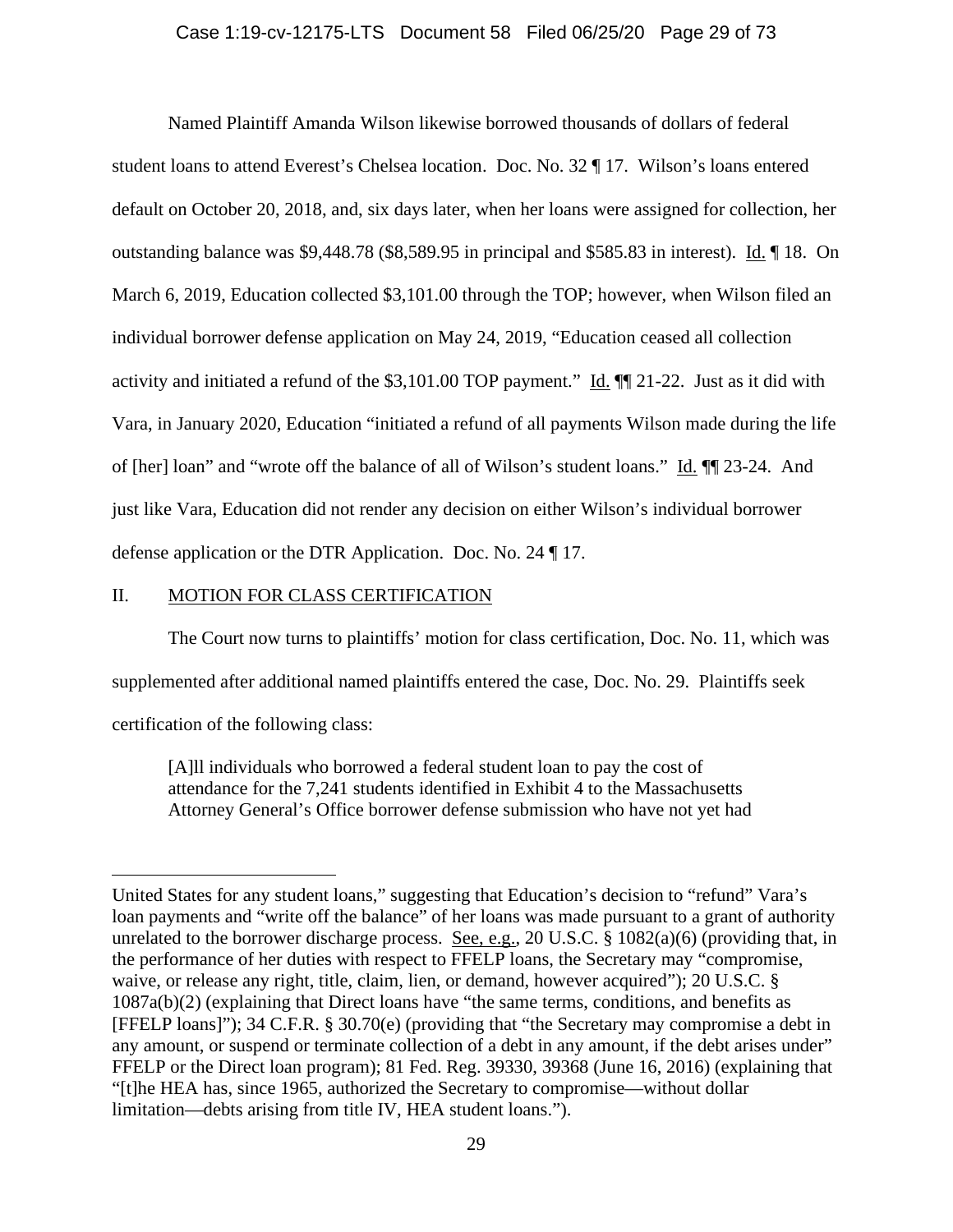their federal student loans completely cancelled and/or have not yet received a refund of sums already collected.

Doc. No. 11 at 1. The Court now considers the motion to certify this class, as well as defendants' opposition, Doc. No. 39, and plaintiffs' reply, Doc. No. 42.

# A. Legal Standard

"To obtain class certification, the plaintiff must establish the four elements of Rule 23(a)

and one of several elements of Rule 23(b)." Smilow v. Southwestern Bell Mobile Sys., Inc., 323

F.3d 32, 38 (1st Cir. 2003) (citing Amchem Prods., Inc. v. Windsor, 521 U.S. 591, 614 (1997)).

Rule 23(a) permits class certification only if:

(1) the class is so numerous that joinder of all members is impracticable; (2) there are questions of law or fact common to the class; (3) the claims or defenses of the representative parties are typical of the claims or defenses of the class; and (4) the representative parties will fairly and adequately protect the interests of the class.

Fed. R. Civ. P. 23(a).

Here, plaintiffs rely on Rule 23(b)(2), Doc. No. 11 at 15, which permits class certification

when "the party opposing the class has acted or refused to act on grounds that apply generally to

the class, so that final injunctive relief or corresponding declaratory relief is appropriate

respecting the class as a whole." Fed. R. Civ. P. 23(b)(2).

B. Discussion

Defendants raise two sets of arguments in opposition to class certification. First,

defendants argue that plaintiffs' motion fails to meet the commonality and typicality

requirements of Rule  $23(a)$ .<sup>[12](#page-29-0)</sup> Second, defendants argue that plaintiffs' requested relief would

<span id="page-29-0"></span> $12$  Defendants do not contend that the other two prerequisites of Rule 23(a) are unmet. Thus, the Court focuses its inquiry on commonality and typicality.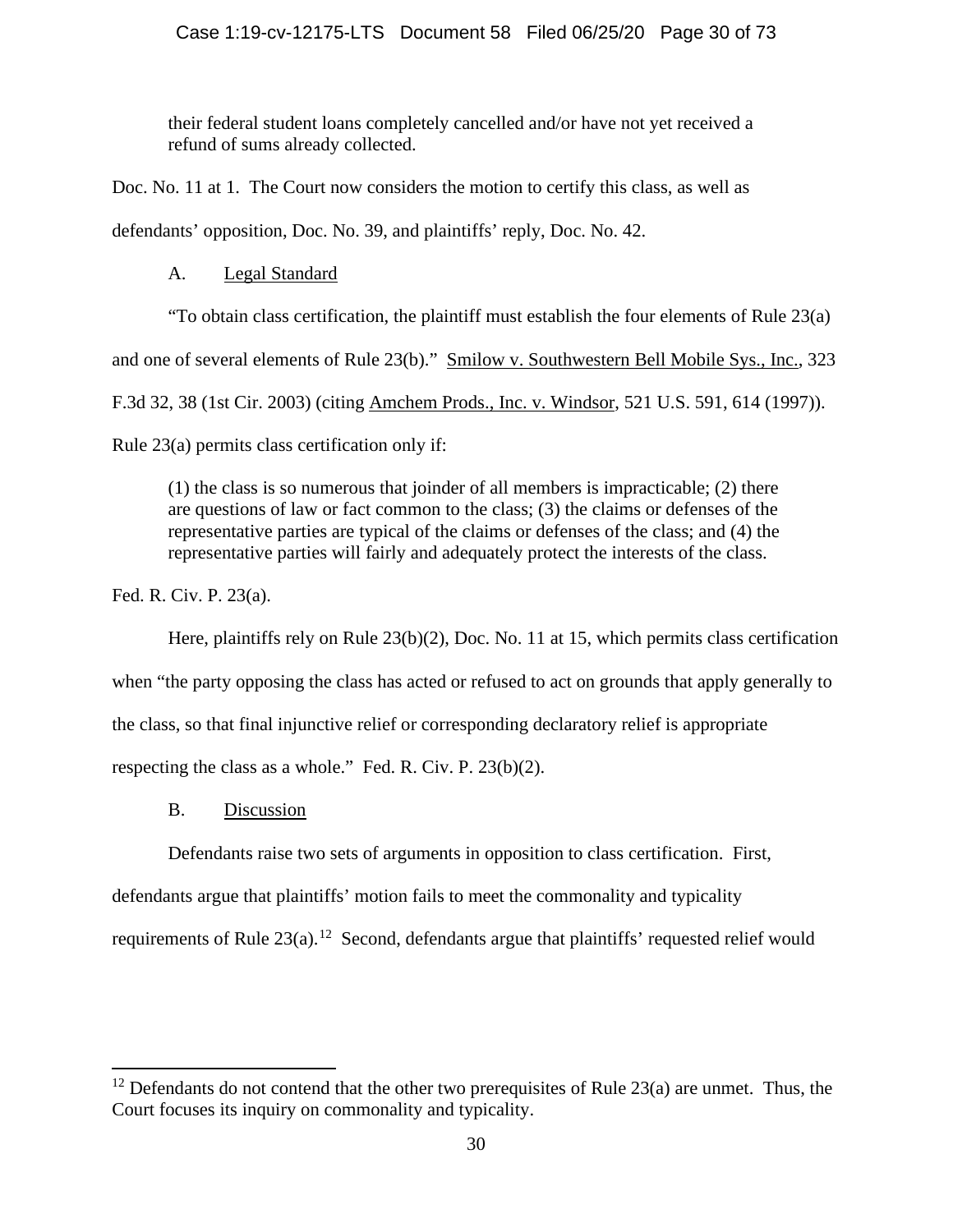# Case 1:19-cv-12175-LTS Document 58 Filed 06/25/20 Page 31 of 73

not be "appropriate respecting the class as a whole" and that "final injunctive relief" is unavailable to them. Fed. R. Civ. P. 23(b). The Court now addresses these arguments in turn.

### 1. Rule 23(a): Commonality and Typicality

Under Rule 23(a), "commonality" necessitates "questions of law or fact common to the class." Fed. R. Civ. P.  $23(a)(2)$ . "A question is common if it is 'capable of classwide resolution—which means that determination of its truth or falsity will resolve an issue that is central to the validity of each one of the claims in one stroke.'" Parent/Prof'l Advocacy League v. City of Springfield, Massachusetts, 934 F.3d 13, 28 (1st Cir. 2019) (quoting Wal-Mart Stores, Inc. v. Dukes, 564 U.S. 338, 350 (2011)). "In other words, the commonality requirement is met where the questions that go to the heart of the elements of the cause of action will each be answered either 'yes' or 'no' for the entire class and the answers will not vary by individual class member." Raposo v. Garelick Farms, LLC, 293 F.R.D. 52, 55 (D. Mass. 2013) (internal quotations and citation omitted). Under Rule 23(a), what really "matters to class certification . . . is not the raising of common 'questions'" as much as "the capacity of a classwide proceeding to generate common answers apt to drive the resolution of the litigation." Wal-Mart, 564 U.S. at 350 (alteration in original) (emphasis in original) (quoting Richard A. Nagarenda, Class Certification in the Age of Aggregate Proof, 84 N.Y.U. L. Rev. 97, 132 (2009)). "Those common answers," the First Circuit recently explained, "typically come in the form of 'a particular and sufficiently well-defined set of allegedly illegal policies [or] practices" that work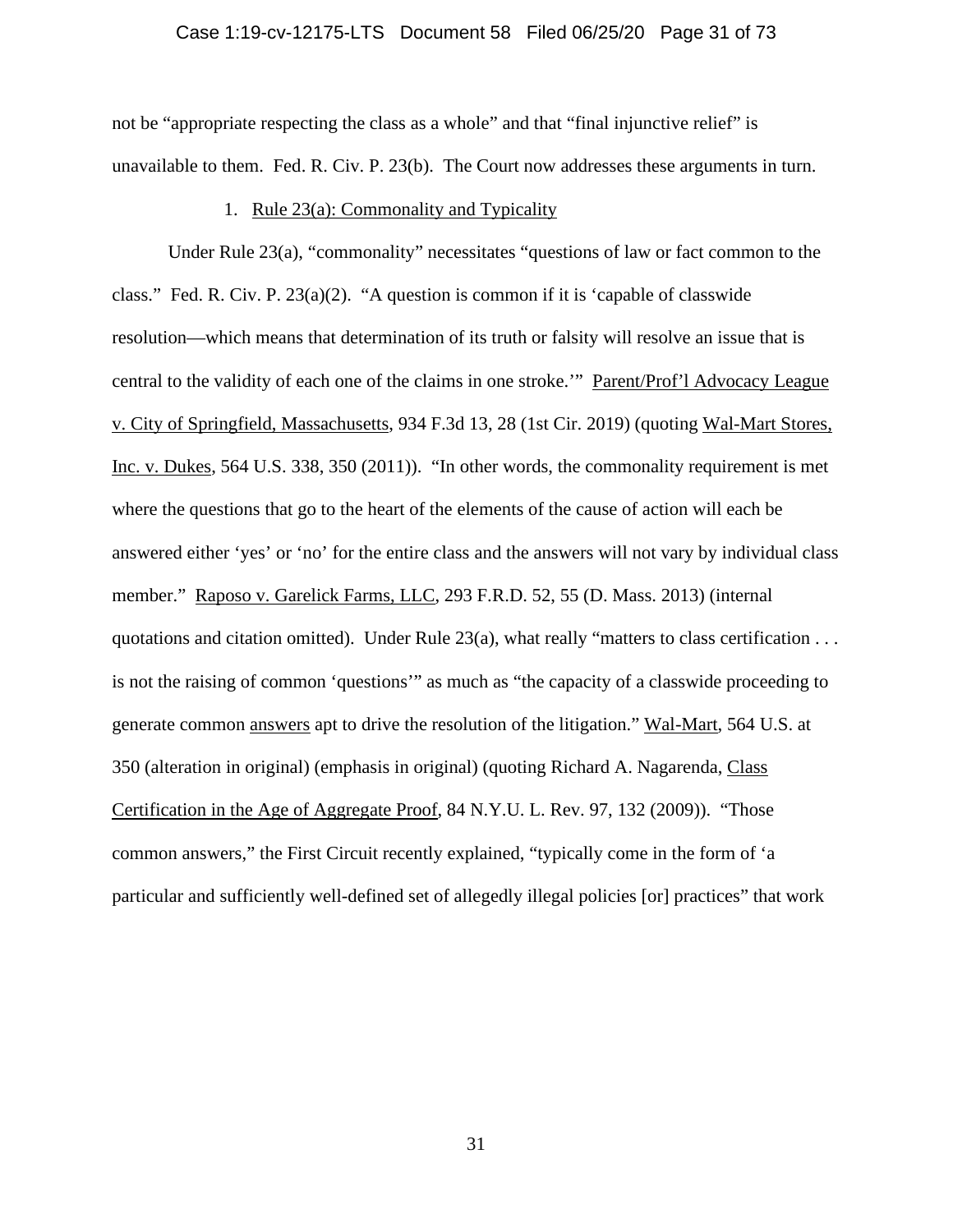similar harm on the class plaintiffs." Parent/Prof'l Advocacy League, 934 F.3d at 28 (quoting

Parsons v. Ryan, 754 F.3d 657, 679 (9th Cir. 2014)).

"To establish commonality under Rule  $23(a)(2)$ , one common question is enough."

Savino v. Souza, No. CV 20-10617-WGY, 2020 WL 1703844, at \*6 (D. Mass. Apr. 8, 2020).

Here, plaintiffs propose several common questions of law and fact, including:

(1) whether the AGO's submission represents a valid borrower defense application on behalf of all former Everest Massachusetts students named therein; (2) whether the Secretary constructively denied that application without making a reasoned decision, in violation of the Administrative Procedure Act; and (3) given Everest's numerous, undisputed violations of state law, whether any decision that fails to grant full relief to Plaintiffs and proposed class members is arbitrary and capricious.

Doc. No. 42 at 2; Doc. No. 28 ¶ 155(b).

The typicality requirement of Rule 23(a), on the other hand, "requires that the claims of the representative plaintiff be typical of the claims of the class." Vargas v. Spirit Delivery  $\&$ Distribution Servs., Inc., 245 F. Supp. 3d 268, 287 (D. Mass. 2017). "The typicality requirement is met 'when the representative plaintiffs' injuries arise from the same events or course of conduct as do the injuries of the class and when plaintiffs' claims and those of the class are based on the same legal theory.'" Id. (quoting In re Credit Suisse–AOL Sec. Litig, 253 F.R.D. 17, 23 (D. Mass. 2008)). Critically, courts note that the typicality requirement "does not mean that the representative plaintiffs' claims must be identical to those of proposed class members, rather the question is whether the putative class representatives can fairly and adequately pursue the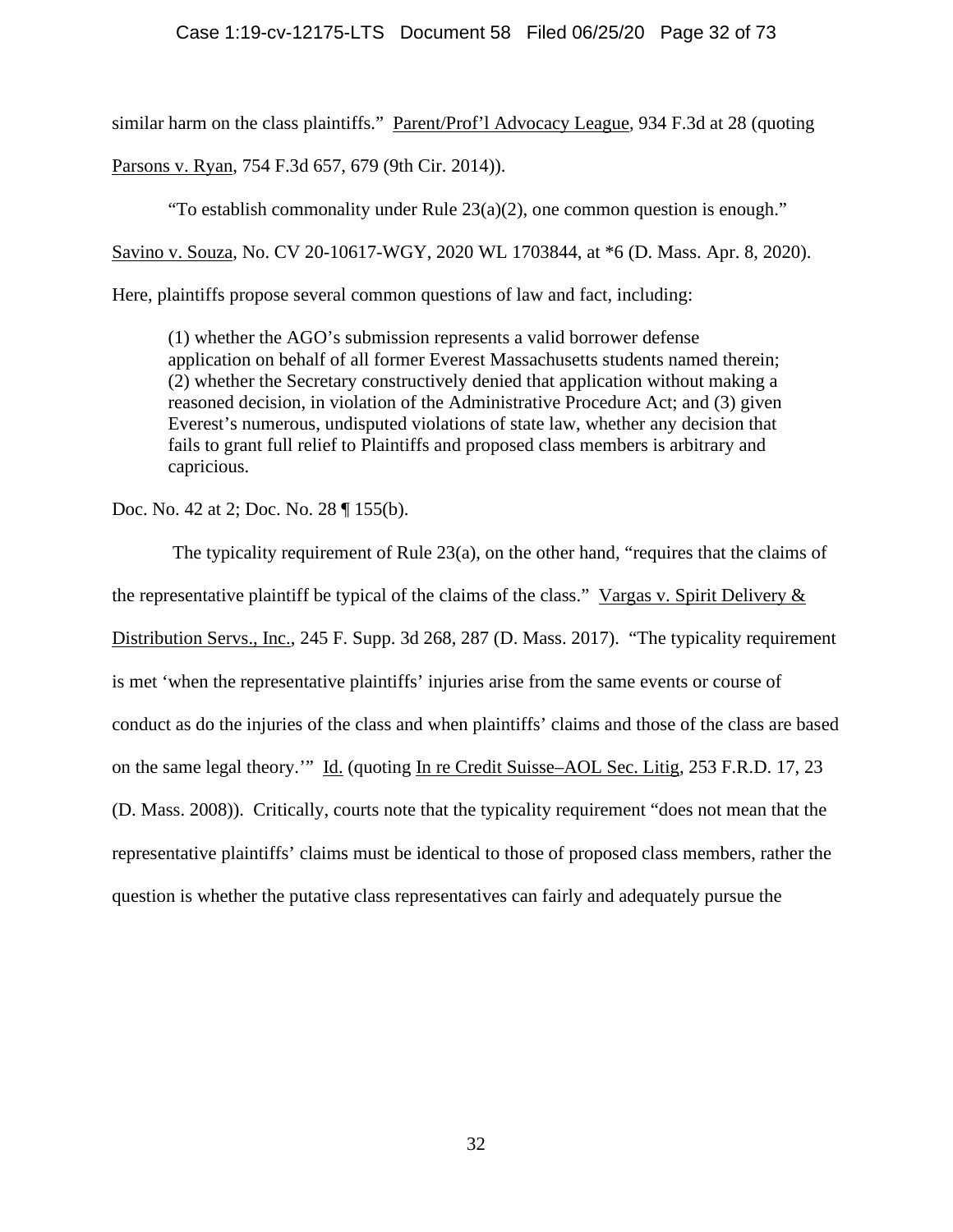# Case 1:19-cv-12175-LTS Document 58 Filed 06/25/20 Page 33 of 73

interests of the proposed class members without being sidetracked by their own particular concerns." Id. (internal alterations and quotation marks omitted).

# a. Dissimilarities Amongst Proposed Class Members Are Immaterial

"Though commonality and typicality are distinct elements under Rule 23(a), the Supreme Court has repeatedly recognized that they 'tend to merge.'" Savino, 2020 WL 1703844, at \*6 (quoting Wal-Mart, 564 U.S. at 349 n.5). In this case, defendants marshal the same argument to attack both requirements: that "there are material dissimilarities between the claims of the five individual Plaintiffs and between each individual Plaintiff and the proposed class as a whole." Doc. No. 39 at 11.

Defendants point to two sets of "material dissimilarities" that, in their view, prevent class-wide consideration of plaintiffs' claims. First, they observe that some proposed class members—including some of the named plaintiffs—have "filed individual Borrower Defense applications . . . while others [in the proposed class] have never filed an [individual] application," Doc. No. 39 at 11. Further, they note that "the [proposed] class is composed not only of borrowers who are not in default on their loans and have filed Borrower Defense applications . . . but also borrowers who are not in default and have never filed Borrower Defense applications, borrowers who are in default and have filed Borrower Defense applications, and borrowers who are in default and have never filed Borrower Defense applications." Id. at 13. Second, and relatedly, defendants argue that some of the relief that plaintiffs seek—full discharge of their student loan obligations—cannot be considered as a class because, in their telling, "entitlement to relief under the borrower discharge regulation hinges on individualized facts" such that borrower defense discharges "cannot be determined en masse." Id.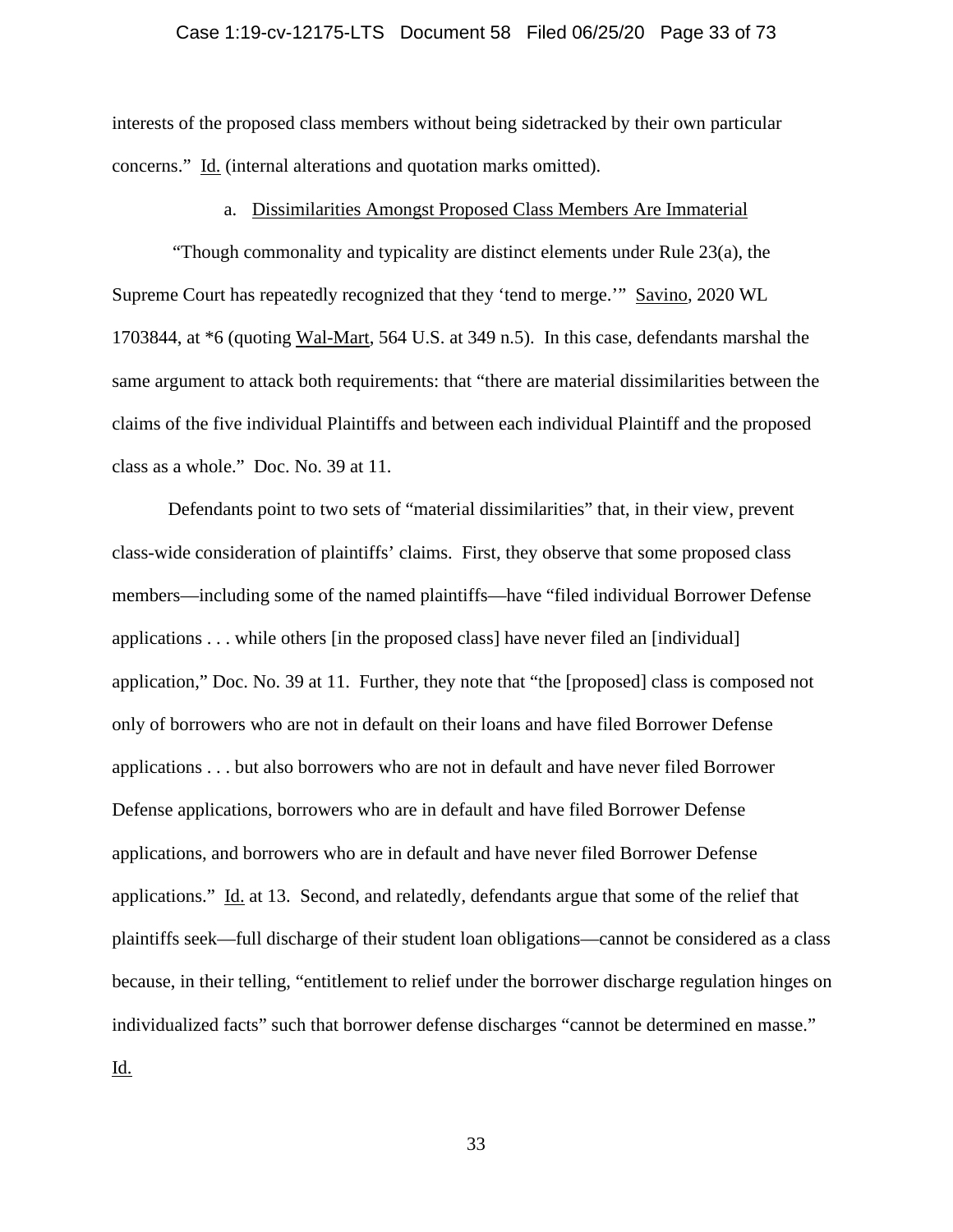# Case 1:19-cv-12175-LTS Document 58 Filed 06/25/20 Page 34 of 73

In fact, these dissimilarities have no bearing on class certification. First, the question whether a given class member filed an individual borrower defense application in addition to the DTR Application is entirely unrelated to whether the DTR Application, in and of itself, constituted a valid borrower defense application on behalf of all class members that must be adjudicated and entitles all class members to relief. Even if some proposed class members have pending individual applications that separately entitle them to relief, this additional entitlement in no way vitiates any entitlement that they may enjoy with respect to the DTR Application. If, by raising this objection, the Secretary means to say that the existence of one pending application submitted on an individual's behalf precludes relief emanating from a separate application also filed on that individual's behalf, nothing in the borrower defense regulatory scheme suggests this limitation on a borrower's ability to seek and receive discharge of their loan obligations.<sup>13</sup> And the Secretary submits no authority or reasoned argument in support of such a limitation.<sup>[14](#page-33-1)</sup>

In any event, though Education claims that those proposed class members who submitted individual applications are differently situated because their "applications [are] in the process of being adjudicated by [Education]," id., nothing in the affidavits supporting its motions establish that Education is, in fact, adjudicating such individual borrower defense applications, see, e.g.,

<span id="page-33-0"></span> $13$  This reasoning applies with equal force to Education's attempt to distinguish proposed class members "who have filed [an individual] Borrower Defense application and been denied discharge." Id. Even if such proposed class members exist, the mere fact that one application was insufficient to establish an individual's entitlement to relief in no way answers the question whether the DTR Application—which may include more robust evidence—entitles that same individual to relief. Cf. Doc. No. 33-6 at 6 n.5 (explaining that the DTR Application seeks discharge on behalf of all 7,241 students because individuals may struggle to "investigate cohort placement rates or aggregate witness statements" and acknowledging that "[n]avigating defense to repayment applications and gathering associated required documentation can also present significant hurdles").

<span id="page-33-1"></span><sup>&</sup>lt;sup>14</sup> Whether a ruling on one application, favorable or unfavorable, might have significance to other pending applications on behalf of a borrower has not been argued by the Secretary and is not presented by the facts before the Court.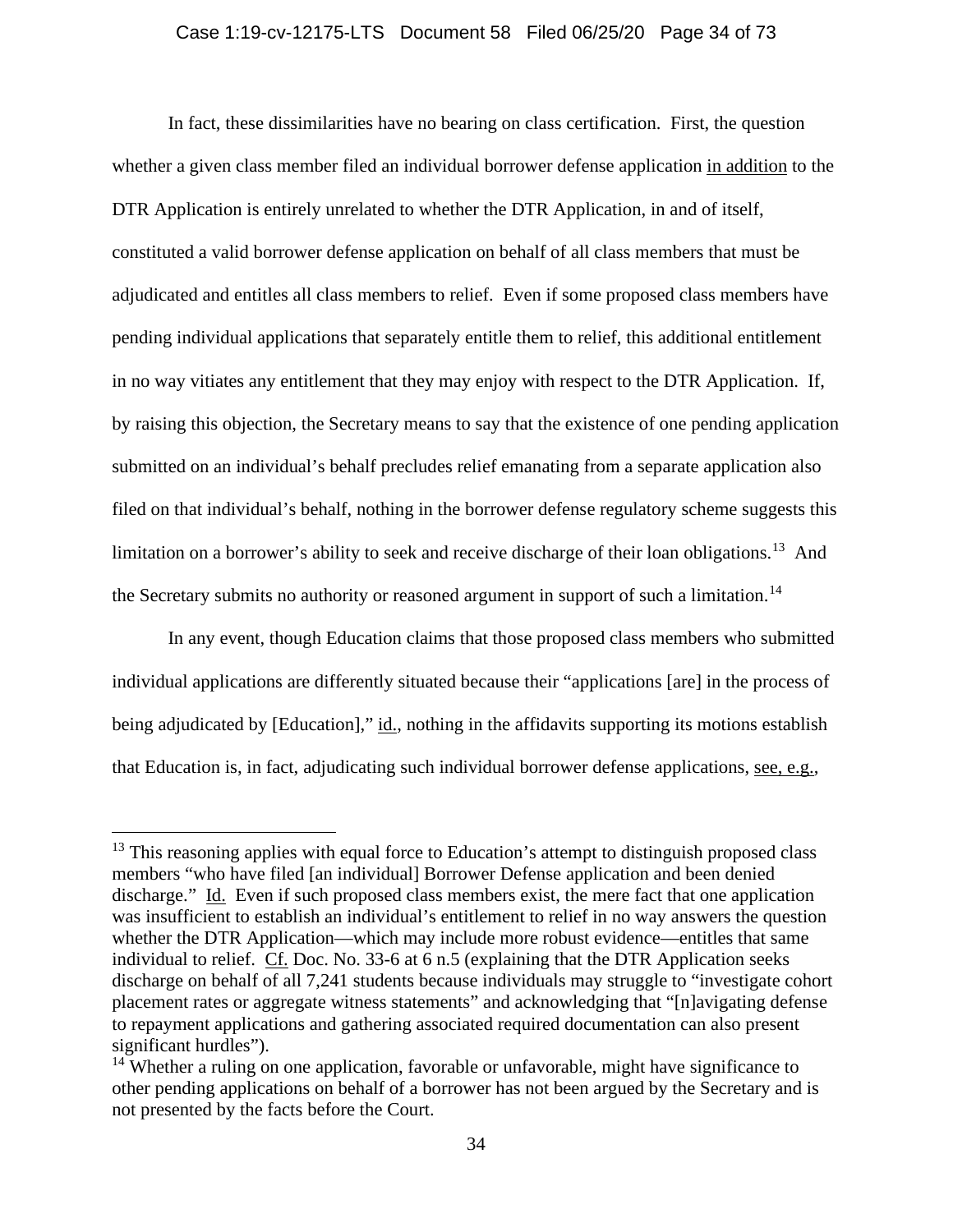#### Case 1:19-cv-12175-LTS Document 58 Filed 06/25/20 Page 35 of 73

Doc. No. 36 ¶ 19 (stating that Manoo filed three individual applications with Education in 2016, 2017, and 2019, respectively, but not providing any information about whether they are "being adjudicated"); Doc. No. 35 ¶ 19 (stating that Cabrera filed an individual application with Education in 2016, but not similarly providing no information about whether that application is "being adjudicated"); cf. L.R. 7.1 ("Affidavits and other documents setting forth or evidencing facts on which the motion is based shall be filed with the motion.") (emphasis added).

That some proposed class members are in default on their loans while others are not is also immaterial to class-wide resolution of plaintiffs' claims. As explained above, see supra section I.A.1 (collecting numerous sources), since its promulgation, the borrower defense regulation has encompassed the right to assert a defense to repayment at any time during repayment of a loan, including before a borrower is in default. Indeed, Named Plaintiffs Manoo and Santiago are not in default on their loans, yet Education deems them to have valid borrower defense applications pending before the agency, undoubtedly for this very reason. See Doc. No. 36 ¶ 19; Doc. No. 34 ¶ 20. Clearly, then, default is unrelated to the submission and consideration of borrower defense applications; thus, it is immaterial to the resolution of whether the DTR Application was a valid borrower defense application, whether that application has been denied in violation of the APA, and whether that application entitles all proposed class members to relief. Of course, if the law were otherwise—that only persons in default could obtain a borrower defense discharge of their entire loan obligation—Education's regulatory scheme would stand for an incongruous and perverse proposition: A student who is defrauded by a predatory for-profit college but who nonetheless, through grit and sacrifice, manages to avoid default enjoys no legal right to a borrower defense, while an otherwise similarly-situated student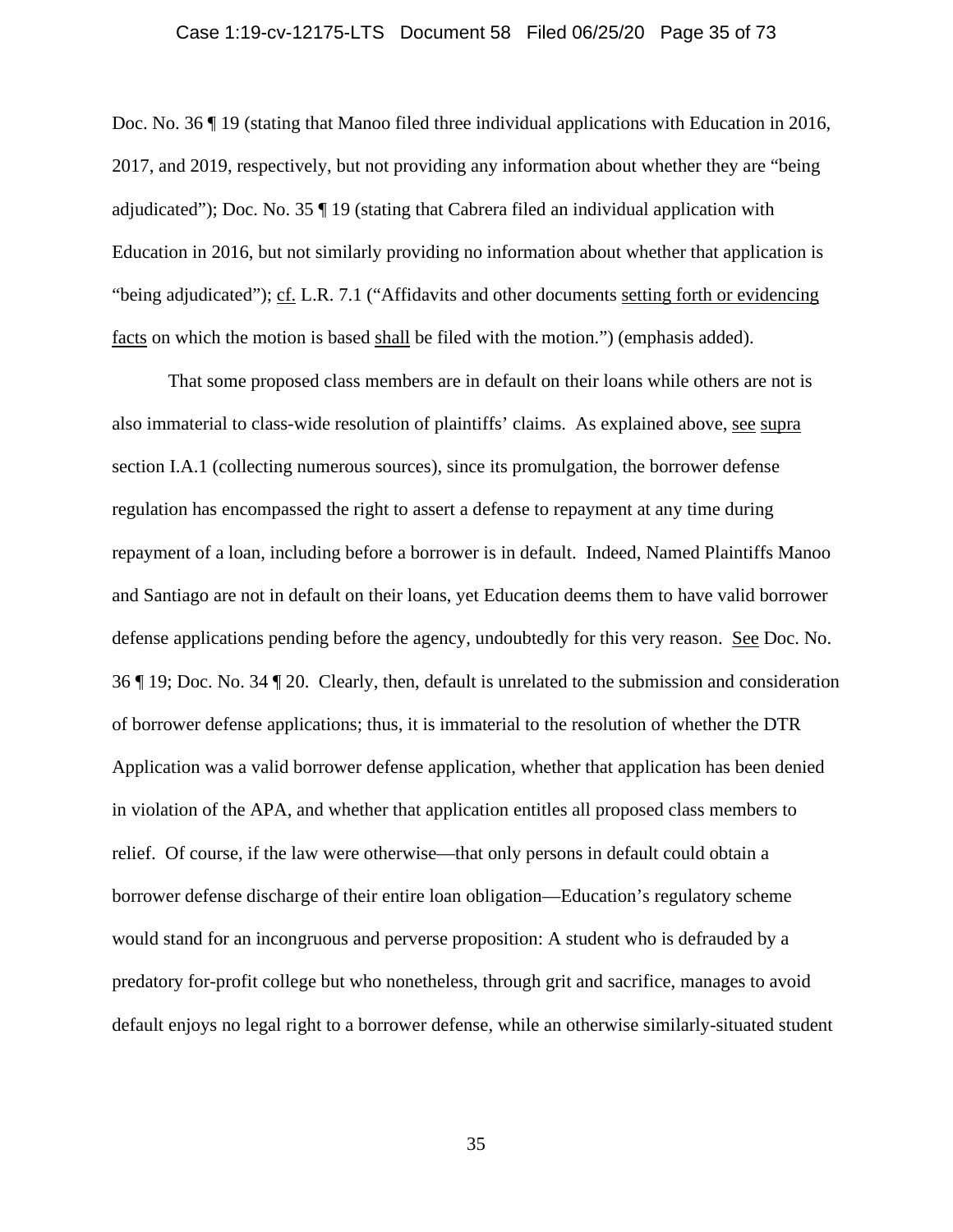# Case 1:19-cv-12175-LTS Document 58 Filed 06/25/20 Page 36 of 73

who forgoes the difficult sacrifice of the first student and defaults on their loan nonetheless enjoys a right to a borrower defense.

Finally, Education's assertion that entitlement to borrower defense relief "hinges on individualized facts," like an individual's "reliance" on a "school's actions," such that relief "cannot be determined en masse" is simply inaccurate as a matter of law. Doc. No. 39 at 13. Defendants concede that the 1995 borrower defense regulation "appl[ies] to this case," Commonwealth, Civil Case No. 19-12177-LTS, Doc. No. 18 at 15; see Doc. No. 49 at 11 n.2 (incorporating this argument by reference), and, in its Answer to plaintiffs' Second Amended Complaint, Doc. No. 37 ¶ 33, admit that "[s]tate law provides the standard for borrower defense for all federal student loans at issue in this lawsuit," Doc. No. 28 ¶ 33 (citing "34 C.F.R. § 685.206(c) (eff. until Oct. 16, 2018)"). Reliance is not an element under the relevant Massachusetts law. Aspinall v. Philip Morris Cos., 813 N.E.2d 476, 492 (Mass. 2004) (finding "deceptive advertising . . . a per se injury on consumers"). Thus, the individual's "reliance" is not relevant to whether a borrower is entitled to relief.

Moreover, defendants have, throughout the history of the 1995 borrower defense regulation, adjudicated affirmative group borrower defense to repayment applications, recognizing this very point. See, e.g., Calvillo Manriquez, Civil Case No. 3:17-cv-07210-SK, Doc. No. 35-8 at 93 (granting an application for group discharge submitted on behalf of 58 borrowers based on "inferences drawn from other cases involving [the same college] but not these individuals"). And, when Education previously adjudicated a group application involving a Massachusetts institution, the agency specifically noted that "a showing of individual reliance on a representation is not required under" Massachusetts law. Doc. No. 33-11 at 8 (emphasis in original). Of course, Massachusetts law imposes no such requirement. Given this backdrop, the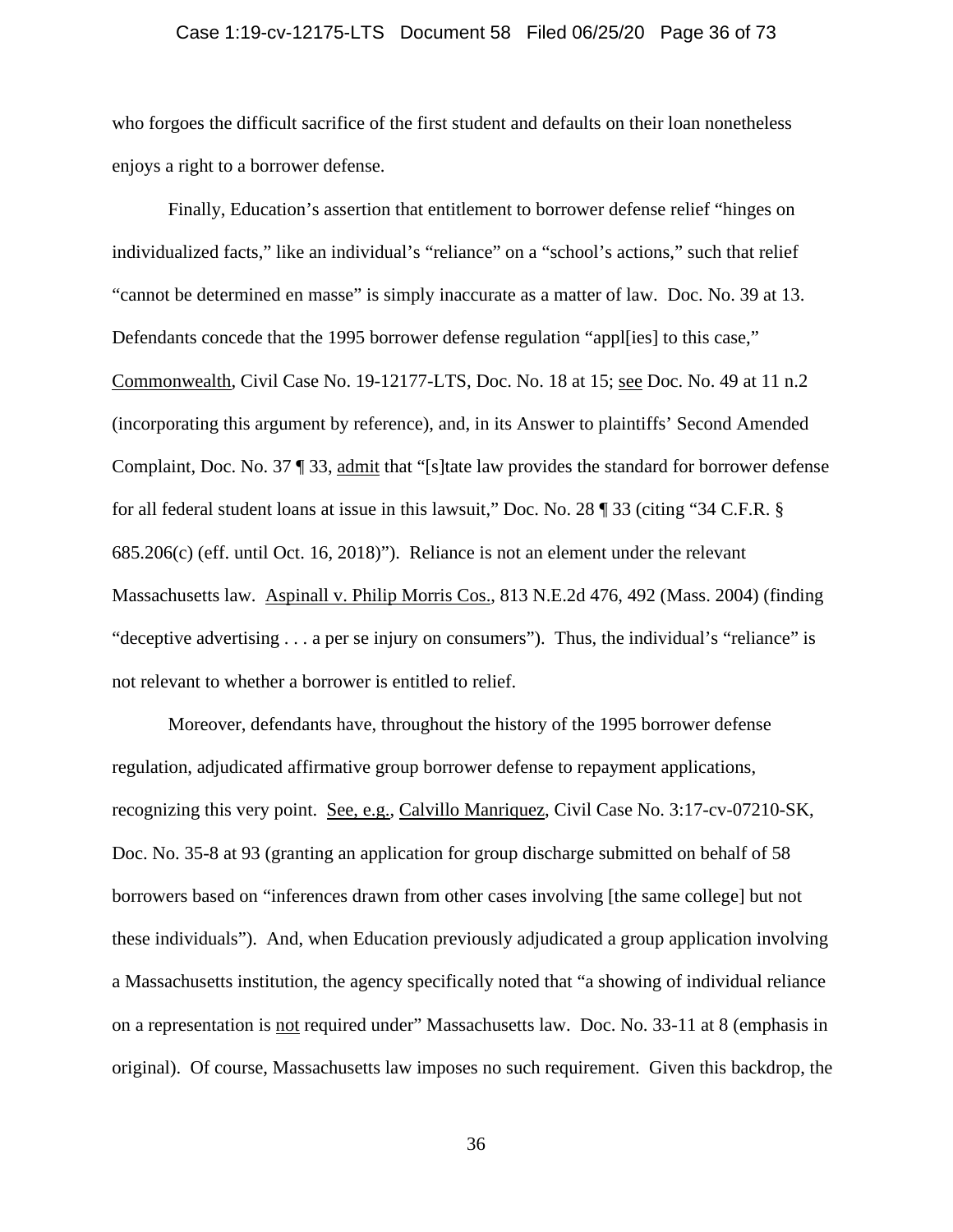#### Case 1:19-cv-12175-LTS Document 58 Filed 06/25/20 Page 37 of 73

individual circumstances of class members plainly cannot preclude review of plaintiffs' common claim that the DTR Application, in and of itself, entitled all proposed class members to relief from their loan obligations.

Ultimately, then, plaintiffs' common questions are "resolvable irrespective of the distinctions identified by Defendants" and "no possibility exists that an individual claim or factual difference will 'consume the merits' of this class action." Reid v. Donelan, 297 F.R.D. 185, 191 (D. Mass.), enforcement granted, 64 F. Supp. 3d 271 (D. Mass. 2014) (quoting Durmic v. J.P. Morgan Chase Bank, 10–cv–10380–RGS, 2010 WL 5141359, at \*4 (D. Mass. Dec. 10, 2010)).

#### 2. Vara's and Wilson's Claims Are Not Moot

Defendants level an additional attack on plaintiffs' fitness to maintain this class action: They argue that Vara and Wilson "cannot as individuals meet the jurisdictional requirement of Article III of the Constitution" because their claims are now moot. Doc. No. 39 at 12. This is so, according to defendants, because Education "has discharged their loans, refunded all payments made on the student loans, and they are no longer indebted to the United States." Id. at 11. Vara and Wilson, for their part, argue that their claims are not moot because Education's failure to adjudicate the merits of their individual borrower defense applications or the DTR Application renders them ineligible for relief from the IRS, which, as of January 15, 2020, "will not assert that taxpayers who receive a . . . borrower defense discharge must recognize gross income resulting from the discharge of [their] federal loans." I.R.S. Rev. Proc. 2020-11, § 2.05(1). Given their ineligibility for IRS relief, Vara and Wilson say, their loan discharges may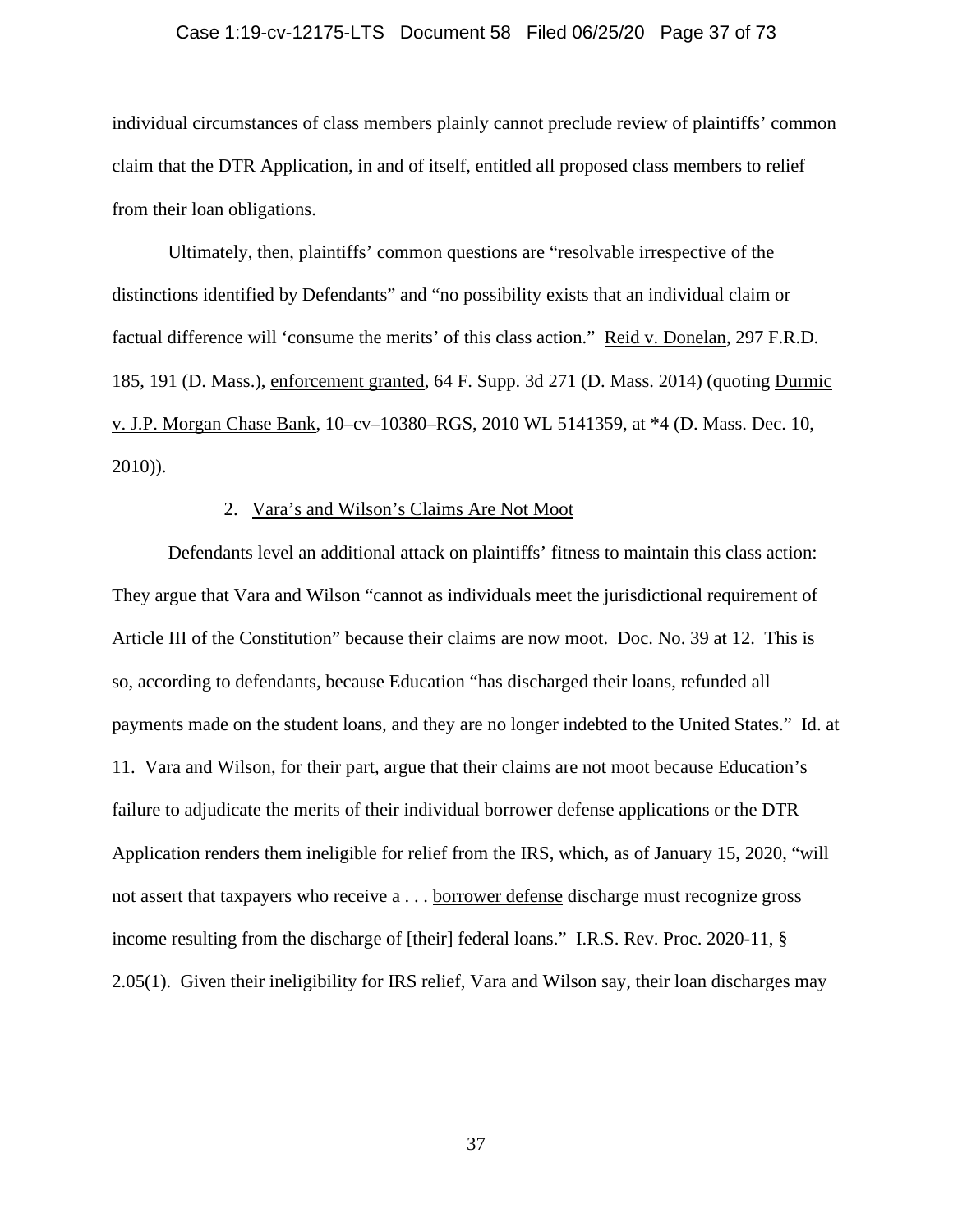be treated as gross income, thus impacting their tax liabilities and giving them a stake in the

outcome of this case. Doc. No. 42 at 4-5.[15](#page-37-0)

Defendants are correct that Article III, §2 of the U.S. Constitution limits the jurisdiction of federal courts to "Cases" and "Controversies," thus preventing federal courts from "decid[ing] questions that cannot affect the rights of litigants in the case before them." Chafin v. Chafin, 568 U.S. 165, 172 (2013) (quoting North Carolina v. Rice, 404 U.S. 244, 246 (1971)). However, the

Generally, if [an individual is] responsible for making loan payments, and the loan is canceled or repaid by someone else, [the individual] must include the amount that was canceled or paid on [their] behalf in [their] gross income for tax purposes. However, in certain circumstances, [an individual] may be able to exclude amounts from gross income as a result of: (1) Student loan cancellation due to meeting certain work requirements, (2) Student loan cancellation due to death or permanent and total disability, or (3) Student loan repayment assistance.

Id. at 4. The January 15, 2020 IRS Guidance cited by Vara and Wilson provides for additional new exceptions to the general rule, including when student loans are discharged "based on the Closed School or Defense to Repayment discharge process." I.R.S. Rev. Proc. 2020-11. The "write off" of Vara and Wilson's loans does not fall into any of the specific "exceptions or exclusions" identified in IRS guidance documents.

<span id="page-37-0"></span><sup>&</sup>lt;sup>15</sup> Nearly four months after Vara and Wilson raised this argument in their reply brief, Doc. No. 42, defendants countered in a post-argument letter that "Vara and Wilson will [not] face adverse tax consequences because . . . [s]uch write-offs are not taxable." No. 56 at 3. This is so, defendants say, because such write-offs "are not identifiable events under the Internal Revenue Service regulations." Doc. No. 56 at 3 (citing 26 C.F.R. § 1.6050P-1(b)(2)(i)). Defendants' argument misunderstands the cited regulation, which sets out requirements, "[s]olely for purposes of the reporting," for when certain applicable entities—including federal agencies like Education and certain financial entities—must file a Form 1099-C upon the discharge of an indebtedness. 26 C.F.R.  $\S$  1.6050P-1(a)(1). That a "write-off" is not an "identifiable event" under the regulation—and thus does not trigger a duty on the part of federal agencies and financial entities to file a Form 1099-C—has no bearing on whether the "write-off" must be reported as gross income. Indeed, as a 2019 IRS Guidance for individuals makes clear, "[e]ven if [an individual] didn't receive a Form 1099-C, [they] must report canceled debt as gross income on [their] tax return unless [certain] exceptions or exclusions . . . appl[y]." U.S. Dep't of Treasury, Pub. No. 4681, Canceled Debts, Foreclosures, Repossessions, and Abandonments (for Individuals) 3 (Feb. 7, 2020), [https://www.irs.gov/pub/irs-pdf/p4681.pdf.](https://www.irs.gov/pub/irs-pdf/p4681.pdf) In the section of the Guidance that specifically explains the tax consequences of student loan debt cancellations, the IRS further states: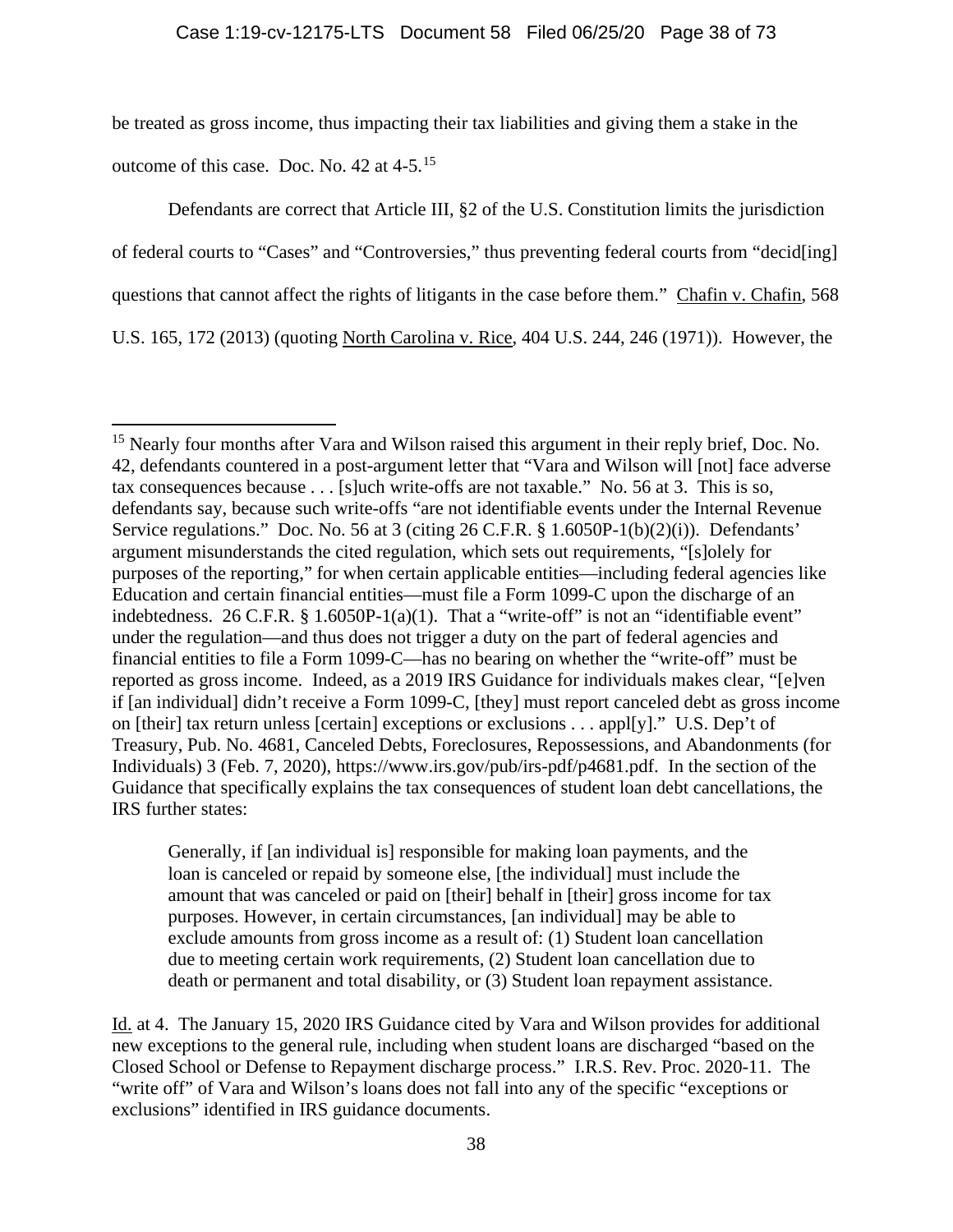#### Case 1:19-cv-12175-LTS Document 58 Filed 06/25/20 Page 39 of 73

Supreme Court has cautioned against reflexive findings of mootness, holding that a case is moot only if "it is impossible for a court to grant any effectual relief whatever," id., a "demanding standard" that courts must apply critically, Mission Prod. Holdings, Inc. v. Tempnology, LLC, 139 S. Ct. 1652, 1660 (2019). Indeed, "[a]s long as the parties have a concrete interest, however small, in the outcome of the litigation, the case is not moot." Chafin, 568 U.S. at 172 (quoting Knox v. Serv. Emps. Int'l Union, Local 1000, 567 U.S. 298, 307 (2012)).

Here, that "demanding standard" is not met. Vara and Wilson undoubtedly have an interest in minimizing their tax liabilities and, due to Education's failure to render a decision on their borrower defense applications, may not avail themselves of a benefit now provided by the IRS. I.R.S. Rev. Proc. 2020-11 (explaining that the IRS will extend relief only "where the Federal loans are discharged by [Education] under the Closed School or Defense to Repayment discharge process, or where the private loans are discharged based on a settlement of a legal cause of action against nonprofit or other for-profit schools and certain private lenders."). While the Secretary may have refunded Vara and Wilson's payments and discharged their loans, the plain text of the January 15, 2020 IRS Guidance limits relief to borrowers whose loans were discharged pursuant to the enumerated discharge processes. As such, the relief that the proposed class seeks—including a "declar[ation] that the Defendants' failure to issue a decision on the merits of the [DTR Application] is unlawful" and an order compelling Education to issue such a decision—would redress ongoing harm to Vara and Wilson. Accordingly, neither Vara's nor Wilson's claims are moot.<sup>[16](#page-38-0)</sup>

<span id="page-38-0"></span><sup>&</sup>lt;sup>16</sup> One additional matter bears discussion. On January 6, 2020, the Court convened a status conference to discuss a schedule for fair and expeditious resolution of the instant dispute. Doc. No. 23. At that conference, defendants' counsel indicated that this dispute "may be moot before [the Court has] to decide it." Id. at 30. On that very same day, Education wrote off the balance of all of Vara and Wilson's student loans (without issuing a decision as to their borrower defense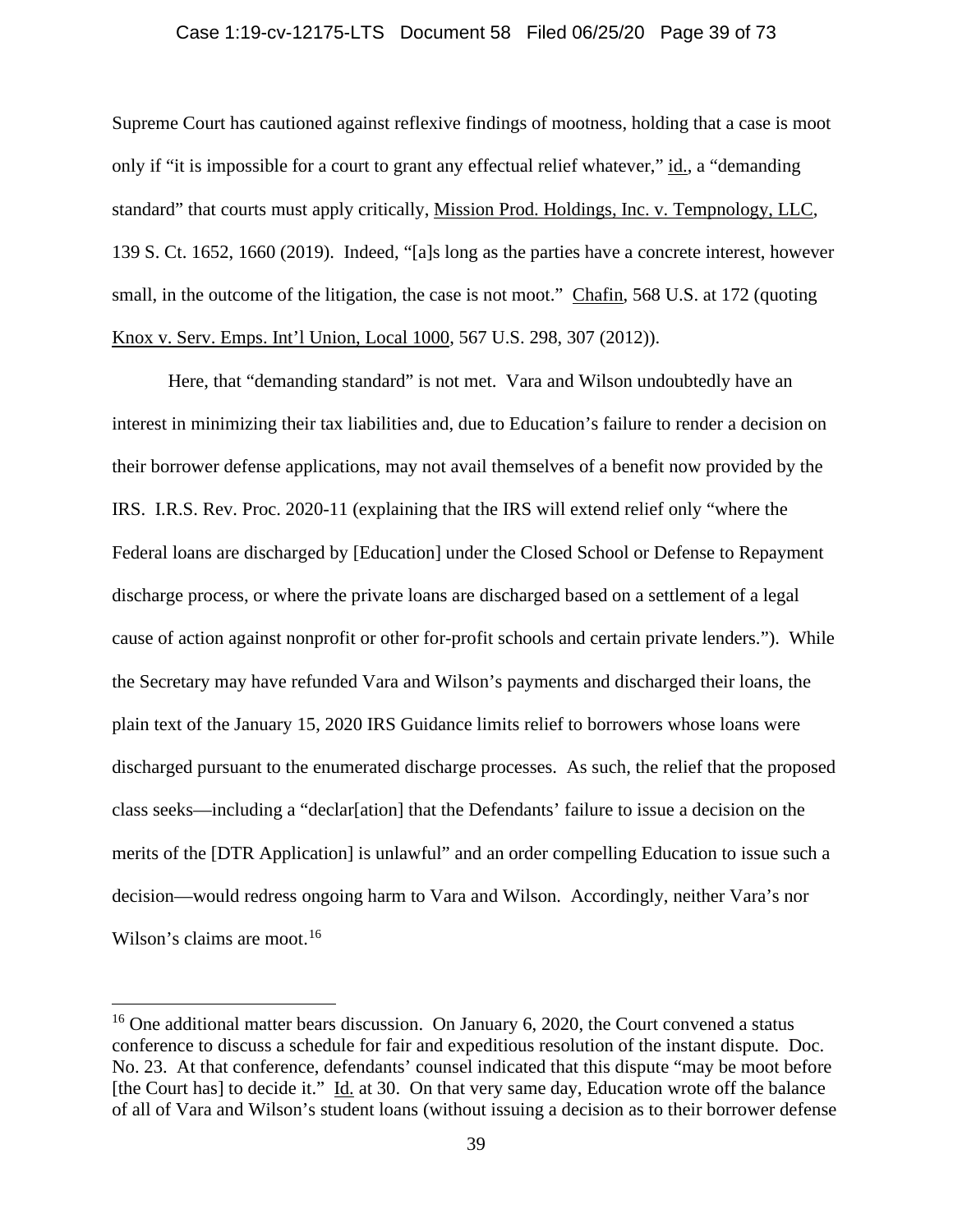# 3. Rule 23(b)

Defendants also raise two objections to class certification under Rule 23(b). First, they argue that plaintiffs are not entitled to "final injunctive relief or corresponding declaratory relief," Fed. R. Civ. P. 23(b)(2), because the HEA's so-called "anti-injunction provision," 20 U.S.C. § 1082(a)(2), forecloses such relief. Second, defendants argue that, even if plaintiffs are entitled to such relief, the proposed class is not amenable to a uniform remedy, thus rendering class certification inappropriate. See Fed. R. Civ. P. 23(b)(2) (dictating that relief must be "appropriate with respect to the class as a whole").

# a. The HEA Does Not Preclude Class Certification

Defendants argue that they are immune from suit seeking injunctive relief because the HEA provides that "no attachment, injunction, garnishment, or other similar process, . . . shall be issued against the Secretary or property under the Secretary's control." 20 U.S.C. § 1082(a)(2). Given this so-called "anti-injunction provision," defendants argue that plaintiffs are categorically

claims), see Doc. No. 31 ¶ 26; Doc. No. 32 ¶ 24; and, one day earlier, it refunded to Vara and Wilson all the payments they had ever made on their student loans, Doc. No. 31 ¶ 25; Doc. No. 32 ¶ 23. At this point, Vara and Wilson were the only named plaintiffs in this putative class action. See Doc. No. 24 (adding Santiago as a named plaintiff on January 13, 2020); Doc. No. 28 (adding Manoo and Cabrera as named plaintiffs on January 16, 2020). On January 29, 2020, nearly three weeks after the Court's status conference, defendants filed their opposition to this motion for class certification, arguing, in part, that Vara's and Wilson's claims were moot in light of the refunds and discharges that Education issued. Because Vara's and Wilson's claims are not moot, the Court need not consider whether Education engaged in the "nefarious" practice of "pick[ing] off plaintiffs to evade judicial review." Kaplan v. Fulton St. Brewery, LLC, No. CV 17-10227-JGD, 2018 WL 2187369, at \*9 (D. Mass. May 11, 2018) (quotation marks omitted); see also Bais Yaakov of Spring Valley v. ACT, Inc., 798 F.3d 46, 48 (1st Cir. 2015) (rejecting defendant's "nifty stratagem for defeating motions for class certification: offer only the named plaintiff full payment for its individual claims, and then move to dismiss the suit as moot before the court has a chance to consider whether the plaintiff should be allowed to represent the putative class").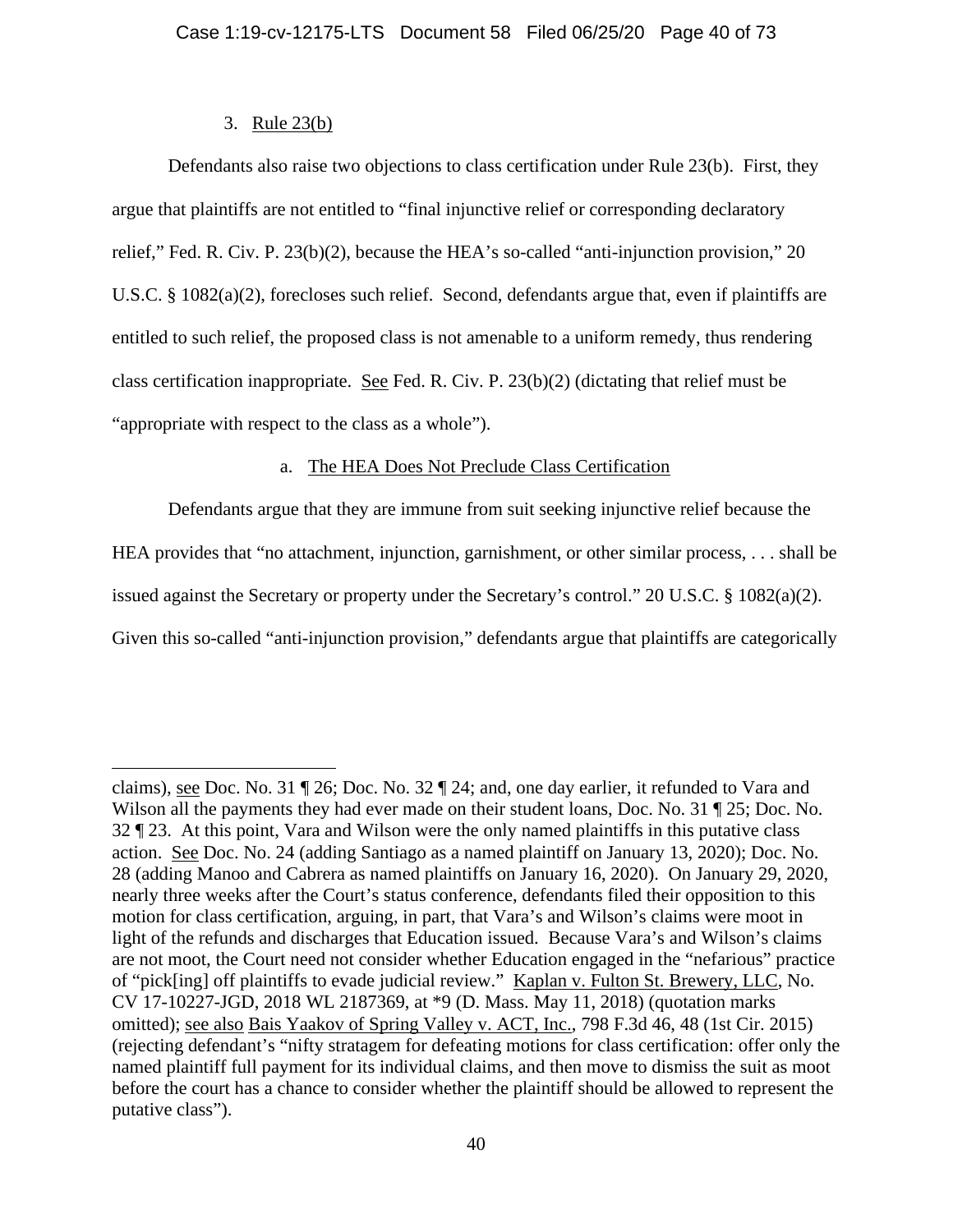# Case 1:19-cv-12175-LTS Document 58 Filed 06/25/20 Page 41 of 73

barred from seeking "final injunctive relief or corresponding declaratory relief" and thus cannot maintain this class action against the Secretary. Fed. R. Civ. P. 23(b)(2).

This is not so. As to plaintiffs' APA claim, "[s]ection 702 of the APA waives sovereign immunity when a plaintiff," as here, "seeks non-monetary relief from a decision of a federal agency." Tortorella v. United States, 486 F. Supp. 2d 159, 163 (D. Mass. 2007). The HEA's "anti-injunction provision" does not, as defendants argue, categorically disturb the APA's general waiver of sovereign immunity. As the First Circuit has held, "no-injunction language" like the HEA's "anti-injunction provision" merely

protects [Education] from interference with its internal workings by judicial orders attaching agency funds, etc., but does not provide blanket immunity from every type of injunction. In particular, it should not be interpreted as a bar to judicial review of agency actions that exceed agency authority where the remedies would not interfere with internal agency operations.

Ulstein Mar., Ltd. v. United States, 833 F.2d 1052, 1057 (1st Cir. 1987). Moreover, federal district and circuit courts across the country have "concluded the APA grants federal courts subject matter jurisdiction over cases seeking declaratory and injunctive relief for injuries caused by the Secretary's decisions made under the HEA." Adams v. Duncan, 179 F. Supp. 3d 632, 640  $(S.D.W. Va. 2016)$  (collecting numerous cases).<sup>[17](#page-40-0)</sup> Indeed, the HEA posed no impediment at all to recent class actions that challenged the Secretary's actions with respect to borrower defense

<span id="page-40-0"></span><sup>&</sup>lt;sup>17</sup> In their merits briefing, defendants point to one out-of-circuit case that recently determined that the HEA's "limited waiver of sovereign immunity does not allow declaratory relief that functions as injunctive relief by another name." Carr v. DeVos, 369 F. Supp. 3d 554, 560 (S.D.N.Y. 2019). The Court is unpersuaded, at the very least, that the Carr Court's reasoning prevents review of plaintiffs' APA claim. The Carr Court specifically "stresse[d] that [the HEA's anti-injunction provision] will not, on its own, bar Plaintiffs (or other student borrowers) from raising a similar challenge to a final [Education] decision under the APA." Carr, 369 F. Supp. 3d at 562; see also Student Loan Mktg. Ass'n v. Riley, 907 F. Supp. 464, 474 (D.D.C. 1995), aff'd and remanded, 104 F.3d 397 (D.C. Cir. 1997), on reh'g (Mar. 11, 1997) (noting that many courts "have held that the anti-injunction clause of  $\S 1082(a)(2)$  does not preclude relief for APA claims.").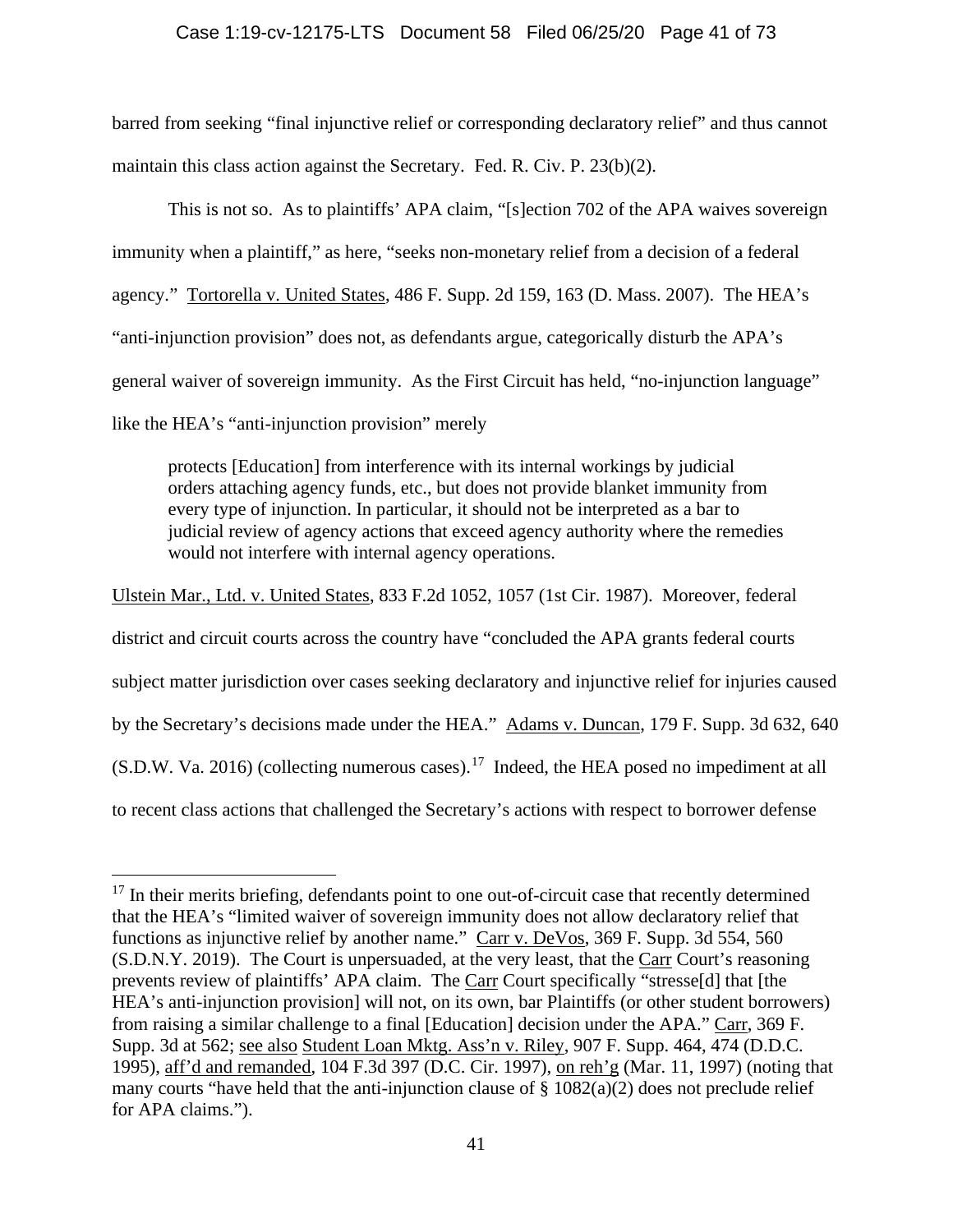## Case 1:19-cv-12175-LTS Document 58 Filed 06/25/20 Page 42 of 73

claims and sought injunctive and declaratory relief. See, e.g., Sweet v. DeVos, No. C 19-03674 WHA, 2019 WL 5595171, at \*3 (N.D. Cal. Oct. 30, 2019) (certifying a class under Rule 23(b)(2) that sought "injunctive relief compelling the Department to begin deciding borrower defense claims again"); Calvillo Manriquez v. DeVos, No. 17-CV-07210-SK, 2018 WL 5316175, at \*1  $(N.D. Cal. Oct. 15, 2018)$  (certifying a class under Rule  $23(b)(2)$  that "sought, among other forms of relief, full relief for all students who had attended the Corinthian schools during the designated time period").

Plaintiffs' claim under the DJA, which seeks a declaration that plaintiffs "have successfully established a defense to the repayment of all federal student loans associated with Everest Massachusetts," Doc. No. 28 ¶ 172, is similarly unaffected by the HEA's "antiinjunction provision." Multiple circuit courts have held that the HEA does not prevent the issuance of declarations concerning the Secretary's prospective compliance with and application of statutes and regulations. See, e.g., Thomas v. Bennett, 856 F.2d 1165, 1168 (8th Cir. 1988) (holding that the HEA did not thwart the court's consideration of plaintiff's prayer for a declaration that a proposed tax refund offset would be improper because the applicable statute of limitations had run); Bartels v. Riley, No. 98-8885 (11th Cir. June 29, 1999) (holding that the HEA did not thwart a class from seeking a declaration that certain of the Secretary's wage garnishment procedures violated due process). Accordingly, the HEA cannot prevent class-wide review of plaintiffs' claim for declaratory relief.<sup>[18](#page-41-0)</sup>

<span id="page-41-0"></span><sup>&</sup>lt;sup>18</sup> Defendants urge the Court to adopt the rule of **American Ass'n of Cosmetology Sch.** v. Riley, 170 F.3d 1250 (9th Cir. 1999), which held that the HEA's anti-injunction provision bars declaratory relief that "would have the same coercive effect as an injunction." Id. at 1255. The Court is unpersuaded. Such a categorical rule would bar "judicial review of agency actions that exceed agency authority" and would thus directly conflict with First Circuit precedent regarding the scope of anti-injunction provisions. Ulstein, 833 F.2d at 1057.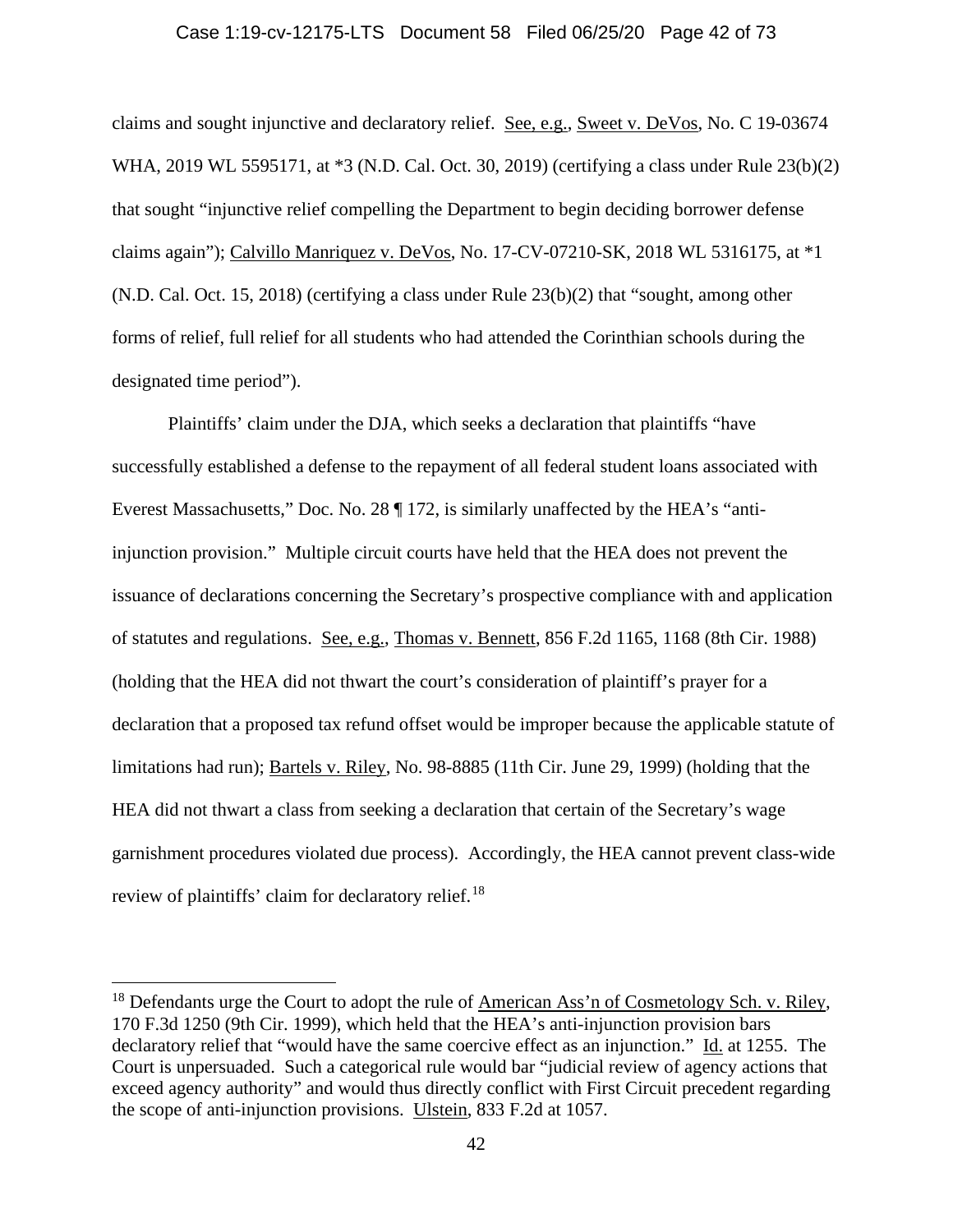#### b. The Proposed Class is Amenable to a Uniform Remedy

Rule 23(b)(2) allows class treatment when "the party opposing the class has acted or refused to act on grounds that apply generally to the class, so that final injunctive relief or corresponding declaratory relief is appropriate respecting the class as a whole." Fed. R. Civ. P. 23(b)(2). As the Supreme Court has held, "[t]he key to the (b)(2) class is the indivisible nature of the injunctive or declaratory remedy warranted—the notion that the conduct is such that it can be enjoined or declared unlawful only as to all of the class members or as to none of them." Wal-Mart, 564 U.S. at 360 (internal quotations and citations omitted). In their opposition, defendants contend that "[t]here is no uniform remedy that would address the needs of all 7,241 members of the proposed class." Doc. No. 39 at 17.

Not so. In fact, this is a "quintessential Rule 23(b)(2) case," Nat'l Ass'n of Deaf v. Massachusetts Inst. of Tech., No. 3:15-CV-30024-KAR, 2020 WL 1495903, at \*2 (D. Mass. Mar. 27, 2020); here, "a party charges that another has engaged in unlawful behavior toward a defined group," Reid, 297 F.R.D. at 193—that is, all borrowers who took out loans on behalf of individuals listed in Exhibit 4. Moreover, the remedies sought by plaintiffs—including a declaration that the all such borrowers have established a defense to repayment of their federal student loans, as well as an order compelling Education to issue a reasoned decision as to the DTR Application, Doc. No. 28 at 30—would benefit all proposed class members by ameliorating a common harm inflicted by the agency's action with respect to the DTR Application. See McDonald v. Heckler, 612 F. Supp. 293, 300 (D. Mass. 1985) (concluding that a "class action is properly brought pursuant to Rule 23(b)(2)" where plaintiffs seek "declaratory and injunctive relief with respect to the entire class concerning the policies of the Secretary which have been applied to each class member"). Thus, plaintiffs have satisfied the strictures of Rule  $23(b)(2)$ .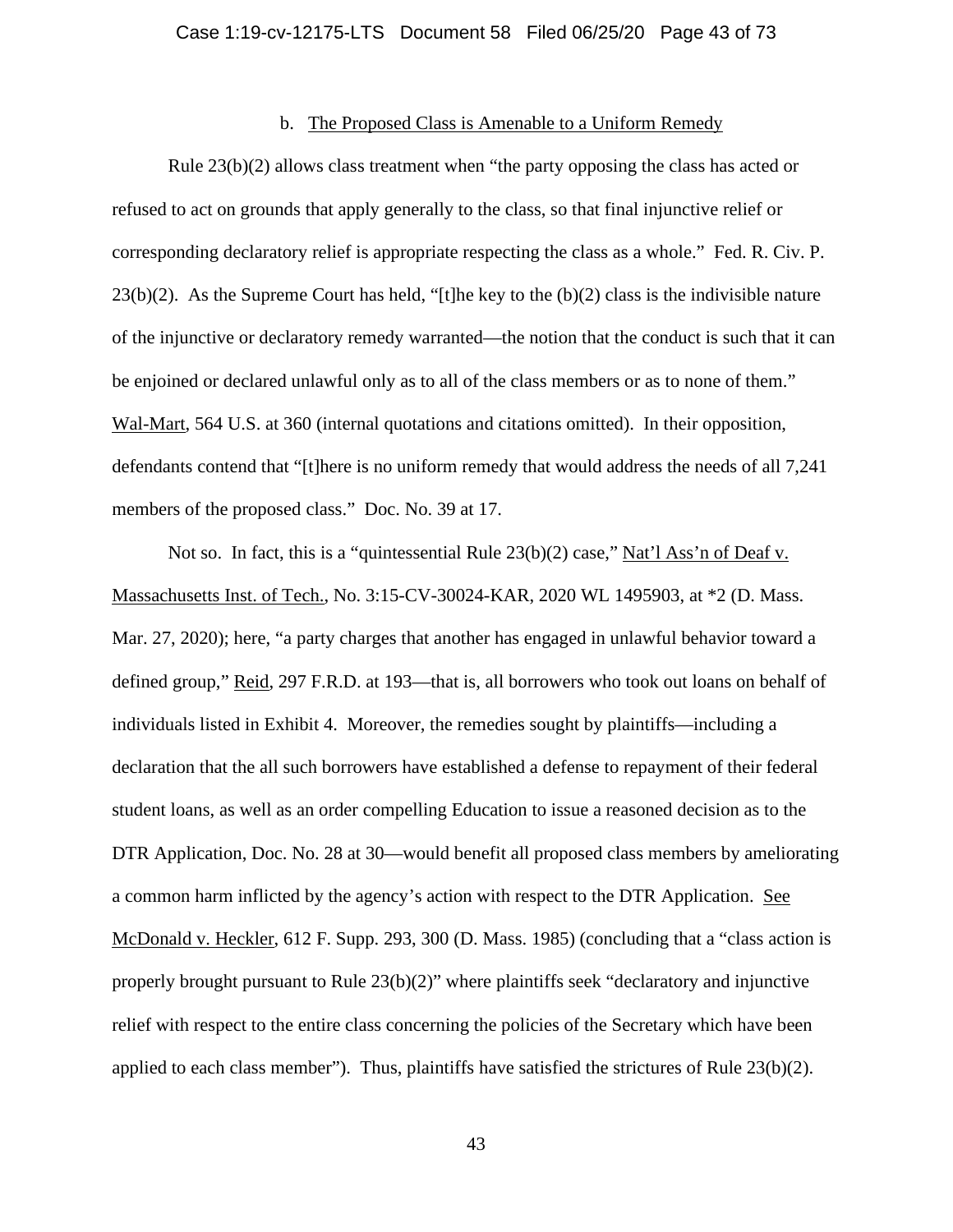# C. Conclusion

For the foregoing reasons, plaintiffs' motion for class certification is ALLOWED. The

following class is CERTIFIED:

All individuals who borrowed a federal student loan to pay the cost of attendance for the 7,241 students identified in Exhibit 4 to the DTR Application who have not yet had their federal student loans completely discharged due to a successful borrower defense claim, have not yet received a refund of sums already collected, and have not yet received a favorable decision as to a borrower defense application. [19](#page-43-0)

Named Plaintiffs Kennya Cabrera, Indrani Manoo, Noemy Santiago, Diana Vara, and Amanda Wilson are hereby APPOINTED as class representatives. Plaintiffs' counsel from the Harvard Legal Services Center's Project on Predatory Student Lending are hereby APPOINTED as class counsel.

# III. MOTION FOR JUDGMENT

Now before the Court is plaintiffs' motion for judgment. Doc. No. 38. First, plaintiffs argue that the DTR Application "is a valid borrower defense application" on behalf of all borrowers who took out loans for students on Exhibit 4. Id. at 2. Second, plaintiffs submit that Education "must render a reasoned decision" with respect to the borrower defenses invoked by the DTR Application. Id. Finally, plaintiffs argue that any decision failing to grant full relief to

<span id="page-43-0"></span><sup>&</sup>lt;sup>19</sup> The Court certifies this slightly redefined class,  $c\bar{f}$ . Doc. No. 11 at 1, in order to overtly recognize an additional grievance that plaintiffs raise throughout their Second Amended Complaint and motion for class certification: that they have been harmed, in multiple ways, by defendants' failure to render a decision as to their borrower defenses. See Doc. No. 28 ¶ 7 ("Named Plaintiffs, on behalf of themselves and all of their classmates, ask the Court to rule that the Secretary is violating the Administrative Procedure Act by failing to render a reasoned decision on the Borrower Defense that the Attorney General submitted on behalf of 7,241 students in 2015."); see also Manning v. Bos. Med. Ctr. Corp., 725 F.3d 34, 60 (1st Cir. 2013) (holding that "the district court has many tools at its disposal to address concerns regarding the appropriate contours of the putative class, including redefining the class during the certification process").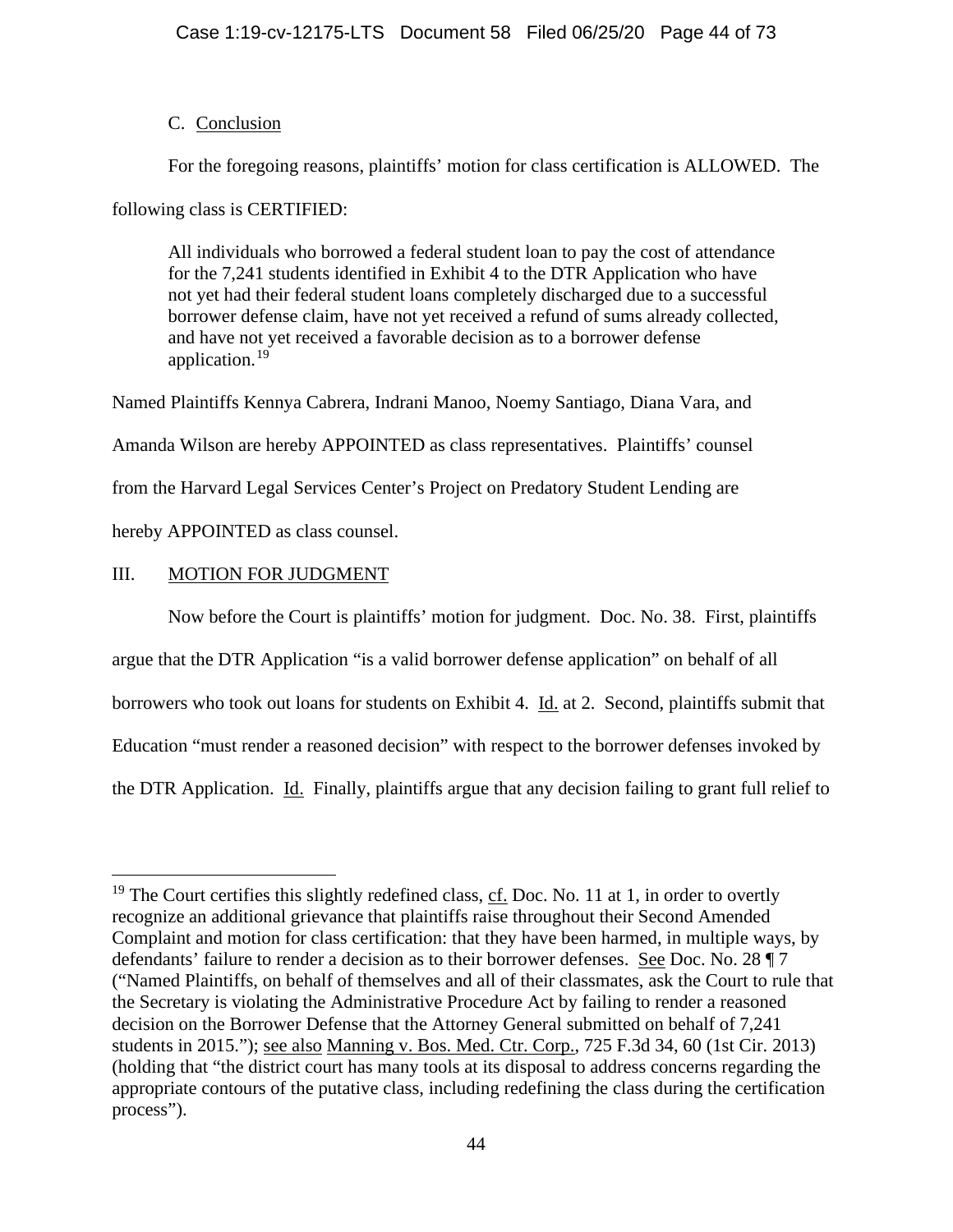## Case 1:19-cv-12175-LTS Document 58 Filed 06/25/20 Page 45 of 73

the class—that is, complete loan cancellations, the return of any money paid on relevant loans, and a favorable borrower defense determination for all borrowers in the class—would be arbitrary, capricious, and contrary to law. Id. Defendants have opposed the motion on multiple grounds. First, defendants argue that "judicial review under the [APA] is unavailable because the Secretary's decision to not initiate a process to determine whether a particular group of borrowers has a borrower defense is committed to her discretion as a matter of law." Doc. No. 49 at 2. Second, defendants argue that "the APA did not require a formal, reasoned decision here." Id. Third, defendants contend that the Court is not authorized to grant plaintiffs the relief that that they seek. Id. The motion for judgment is now ripe for resolution.

## A. Legal Standard

In the administrative law context, "a motion for summary judgment is simply a vehicle to tee up a case for judicial review and, thus, an inquiring court must review an agency action not to determine whether a dispute of fact remains but, rather, to determine whether the agency action was arbitrary and capricious." Boston Redevelopment Auth. v. Nat'l Park Serv., 838 F.3d 42, 47 (1st Cir. 2016). An agency has acted arbitrarily and capriciously if it has "relied on improper factors, failed to consider pertinent aspects of the problem, offered a rationale contradicting the evidence before it, or reached a conclusion so implausible that it cannot be attributed to a difference of opinion or the application of agency expertise." Associated Fisheries of Maine, Inc. v. Daley, 127 F.3d 104, 109 (1st Cir. 1997). An agency action may only be upheld "on the basis articulated by the agency itself." Motor Vehicle Mfrs. Ass'n of U.S., Inc. v. State Farm Mut. Auto. Ins. Co., 463 U.S. 29, 50 (1983) (internal citations omitted). Courts considering a claim under the APA's arbitrary and capricious standard must "carefully review[]" the record to "satisfy[] themselves that the agency has made a reasoned decision[.]" Marsh v. Oregon Nat.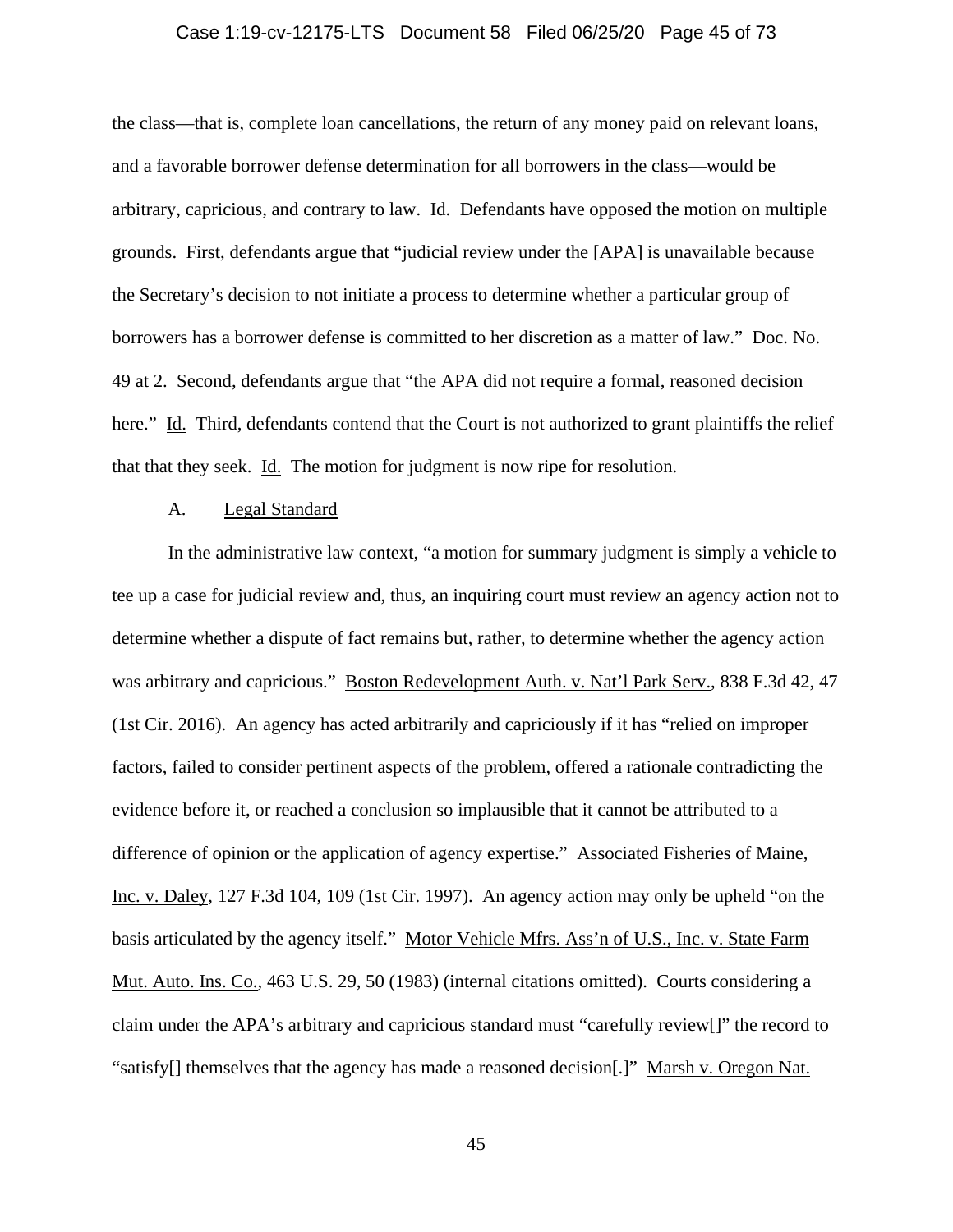## Case 1:19-cv-12175-LTS Document 58 Filed 06/25/20 Page 46 of 73

Res. Council, 490 U.S. 360, 378 (1989). "While this is a highly deferential standard of review, it is not a rubber stamp." Penobscot Air Servs., Ltd. v. F.A.A., 164 F.3d 713, 720 (1st Cir. 1999) (quoting Citizens Awareness Network, Inc. v. U.S. Nuclear Regulatory Comm'n, 59 F.3d 284, 290 (1st Cir.1995)). Although "the ultimate standard of review is a narrow one," the court must undertake "a thorough, probing, in-depth review," necessitating a "searching and careful" inquiry into the record. Citizens to Preserve Overton Park, Inc. v. Volpe, 401 U.S. 402, 415–16 (1971).

### B. The Court May Review the Challenged Action

As a threshold matter, defendants argue that this Court may not review plaintiffs' "claim that Defendants erred by not initiating a process to determine whether the seven thousand borrowers listed in the DTR [Application] had a borrower defense claim." Doc. No. 49 at 11. This is so, defendants argue, because "[s]uch action is committed to Defendants' discretion as a matter of law, and there is no law for the Court to apply in evaluating Defendants' action." Id. Plaintiffs, for their part, contend that "[t]his Court is empowered to review the Department's denial of the DTR [Application]." Commonwealth, Civil Case No. 19-12177-LTS, Doc. No. 27 at 38; Doc. No. 50 at 2 (incorporating this argument by reference).

The Court first notes that there is a "strong presumption" favoring judicial review of administrative action. Mach Mining, LLC v. EEOC, 575 U.S. 480, 486 (2015); accord Block v. Cmty. Nutrition Inst., 467 U.S. 340, 349 (1984). The APA "generally provides a vehicle for reviewing agency decisions that are alleged to violate federal law." Union of Concerned Scientists v. Wheeler, 954 F.3d 11, 17 (1st Cir. 2020). Supreme Court cases have repeatedly "established that judicial review of a final agency action by an aggrieved person will not be cut off unless there is persuasive reason to believe that such was the purpose of Congress." Bowen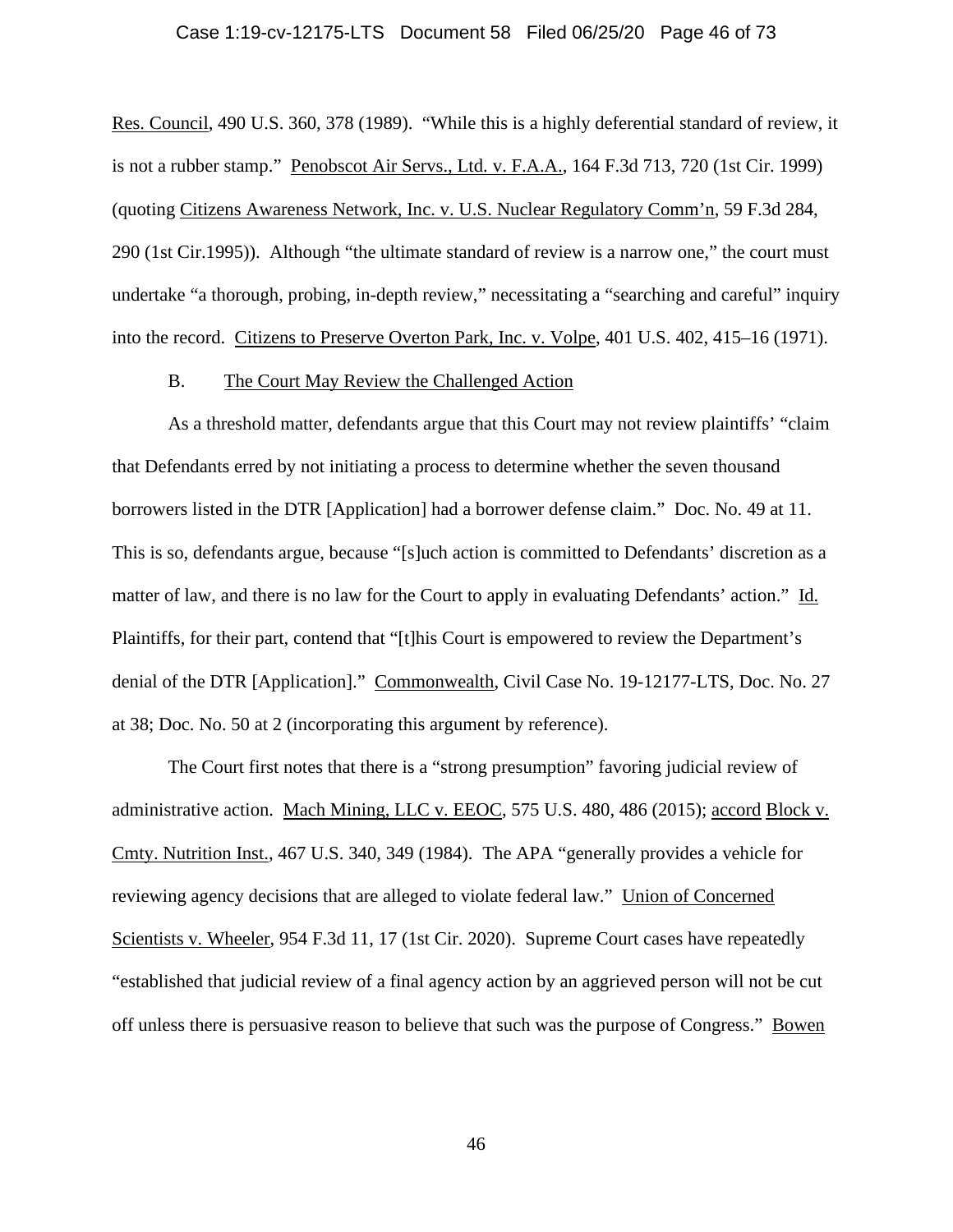v. Mich. Acad. of Family Physicians, 476 U.S. 667, 670 (1986) (internal alteration and quotation marks omitted).

"Notwithstanding that strong presumption, agency actions can evade judicial review under the APA if they are 'committed to agency discretion by law.'" Union of Concerned Scientists, 954 F.3d at 17 (quoting 5 U.S.C. § 701(a)(2)).<sup>[20](#page-46-0)</sup> This exception applies only in the "rare circumstances" where the relevant law "is drawn so that a court would have no meaningful standard against which to judge the agency's exercise of discretion." Lincoln v. Grover Vigil, 508 U.S. 182, 191 (1993) (quoting Heckler v. Chaney, 470 U.S. 821, 830 (1985)). Recently, the Supreme Court emphasized that the  $\S 701(a)(2)$  exception to the presumption of reviewability is "quite narrow[]." Dep't of Commerce v. New York, 139 S. Ct. 2551, 2568 (2019).<sup>21</sup>

Ultimately, the Court's inquiry into whether this "narrow" exception applies turns on whether there is "law to apply," Citizens to Preserve Overton Park, 401 U.S. at 410, that provides "judicially manageable standards" for judging the agency's exercise of discretion, Chaney, 470 U.S. at 830. The First Circuit "ha[s] not clearly defined the outer limits of the types of 'law' that may furnish meaningful standards for deciding claims under  $\S 706(2)(A)$ ." Union of Concerned Scientists, 954 F.3d at 21; see also Cowels v. Fed. Bureau of Investigation, 936 F.3d 62, 67 (1st Cir. 2019), cert. denied, 140 S. Ct. 1118 (2020) (declining to decide whether an FBI manual was sufficient to provide law to apply). However, the First Circuit has echoed other

<span id="page-46-0"></span><sup>&</sup>lt;sup>20</sup> Defendants do not rely on the APA's other exception to judicial review, 5 U.S.C. § 701(a)(1), which provides that review of an agency action is unavailable where "statutes preclude judicial review."

<span id="page-46-1"></span> $21$  The Supreme Court also stressed that it has "generally limited [this] exception to certain categories of administrative decisions that courts traditionally have regarded as committed to agency discretion, such as a decision not to institute enforcement proceedings or a decision by an intelligence agency to terminate an employee in the interest of national security." Id. (internal citations and quotation marks omitted).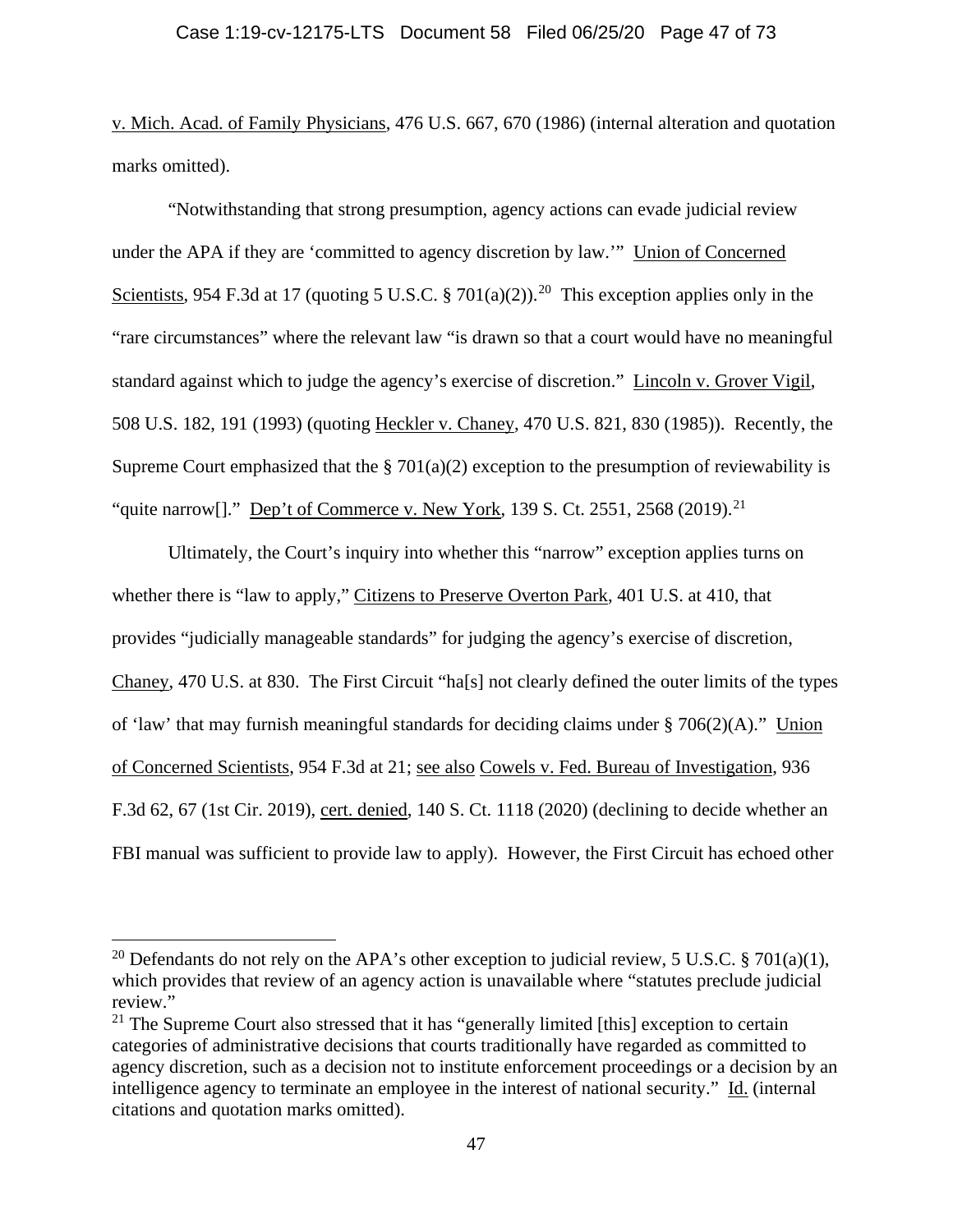## Case 1:19-cv-12175-LTS Document 58 Filed 06/25/20 Page 48 of 73

courts in holding that "[a]gencies are under an obligation to follow their own regulations, procedures, and precedents, or provide a rational explanation for their departures." Distrigas of Massachusetts Corp. v. F.E.R.C., 737 F.2d 1208, 1219 (1st Cir. 1984). Indeed, the First Circuit recently reiterated the longstanding principle that "an agency is expected to apply the same basic rules to all similarly situated supplicants,'" Thompson v. Barr, No. 18-1823, 2020 WL 2570167, at \*6 (1st Cir. May 21, 2020) (quotation marks omitted), echoing its earlier observation that "[a]n agency cannot merely flit serendipitously from case to case, like a bee buzzing from flower to flower, making up the rules as it goes along," Henry v. I.N.S., 74 F.3d 1, 6 (1st Cir. 1996).

These legal principles necessarily inform the proper scope of judicial review. As a unanimous Supreme Court held:

Though [an] agency's discretion [may be] unfettered at the outset, if it announces and follows—by rule or by settled course of adjudication—a general policy by which its exercise of discretion will be governed, an irrational departure from that policy . . . could constitute action that must be overturned as arbitrary, capricious, or an abuse of discretion.

I.N.S. v. Yueh–Shaio Yang, 519 U.S. 26, 32 (1996) (internal alteration omitted); see also Morton v. Ruiz, 415 U.S. 199, 235 (1974) (holding that "where the rights of individuals are affected, it is incumbent upon agencies to follow their own procedures . . . even where the internal procedures are possibly more rigorous than otherwise would be required."); Serv. v. Dulles, 354 U.S. 363, 388 (1957) (explaining that an agency is bound to adhere to the more "rigorous substantive and procedural standards" enumerated in its own regulations). Given these teachings, federal circuit courts throughout the country look not only "to the statutory text" when determining whether there is "law to apply," but also consider "the agency's regulations, and informal agency guidance that govern the agency's challenged action," Salazar v. King, 822 F.3d 61, 76 (2d Cir. 2016), as well as agency's practice when applying the relevant regulatory scheme, see ASSE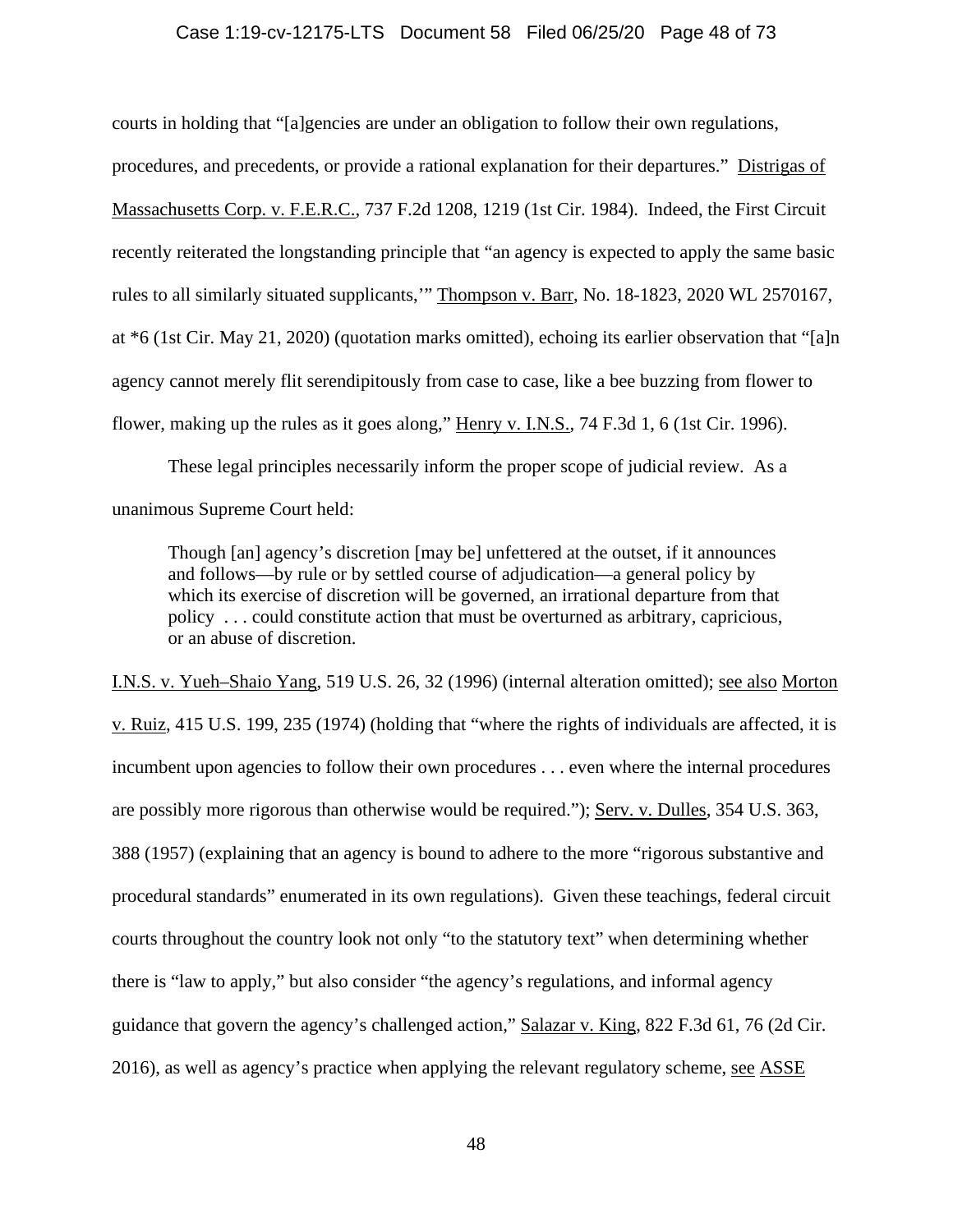## Case 1:19-cv-12175-LTS Document 58 Filed 06/25/20 Page 49 of 73

Int'l, Inc. v. Kerry, 803 F.3d 1059, 1069 (9th Cir. 2015) ("Even where statutory language grants an agency unfettered discretion, its decision may nonetheless be reviewed if regulations or agency practice provide a meaningful standard by which this court may review its exercise of discretion."); Doe v. United States, 100 F.3d 1576, 1583 (Fed. Cir. 1996) (holding that Treasury regulations and an agency handbook offered "guidance or constraint" sufficient to guide judicial review of federal agency's discretionary determination); Padula v. Webster, 822 F.2d 97, 100 (D.C. Cir. 1987) ("Judicially manageable standards may be found in formal and informal policy statements and regulations as well as in statutes . . .").

In this case, upon review of the HEA, the 1995 borrower defense regulations, Education's published interpretations of that regulation in the Federal Register, and Education's practice of adjudicating borrower defenses, the Court concludes that there is sufficient law to apply to permit judicial review of plaintiffs' claims. As noted above, see supra section I.A.1, the HEA itself ensures that a defense to repayment is available to federal student loan borrowers. As defendants concede, in enacting the HEA, "Congress required the Secretary to promulgate borrower defense regulations." Commonwealth, Civil Case No. 19-12177-LTS, Doc. No. 18 at 15. Pursuant to the HEA's command, 20 U.S.C. § 1087e(h), Education promulgated a regulation that established borrowers' right to "assert as a defense against repayment, any act or omission of the school attended by the student that would give rise to a cause of action against the school under applicable State law."  $34$  C.F.R. §  $685.206(c)(1)$  (eff. until Oct. 16, 2018). This regulatory scheme established Education's duty to adjudicate borrower defense claims, including those affirmatively asserted before a borrower was in default.

Moreover, throughout the existence of that regulation, the agency used mandatory language to indicate the circumstances under which it "will acknowledge" a "right to relief."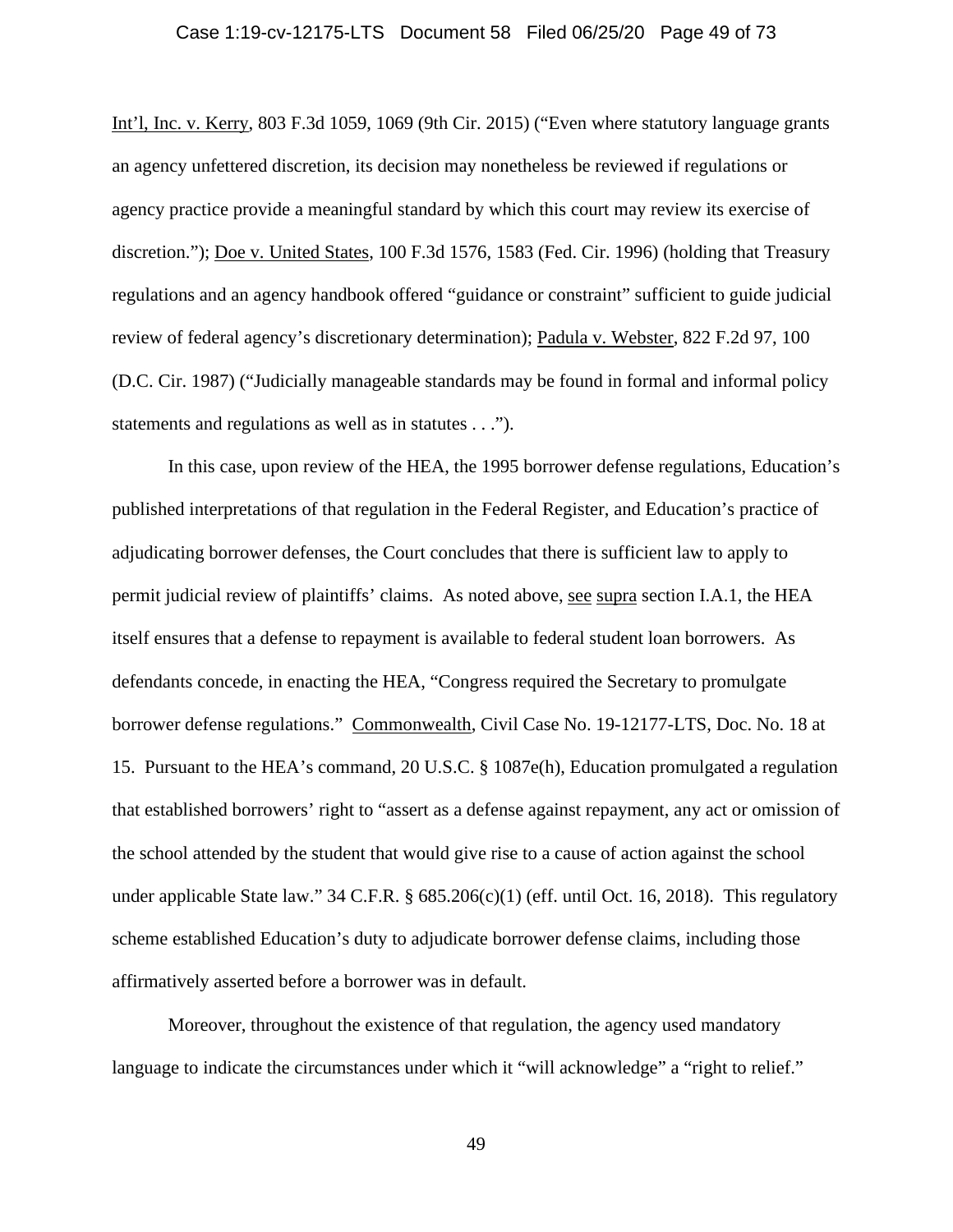#### Case 1:19-cv-12175-LTS Document 58 Filed 06/25/20 Page 50 of 73

First Special Master Report at 3-4 (quoting 60 Fed. Reg. 37768, 37769 (July 21, 1995)); see also Hewitt v. Helms, 459 U.S. 460, 471 (1983) (describing the use of words like "will" and "must" in administrative guidelines as "language of an unmistakably mandatory character"); Salazar, 822 F.3d at 77 (holding that "mandatory, non-discretionary language creates boundaries and requirements for agency action"). The agency consistently interpreted its regulation to encompass borrower defense claims asserted at any time during the loan collection process, an interpretation that was codified in the master promissory note governing all federal student loans. See supra section I.A.1. Additionally, Education's practice—memorialized in multiple memoranda authored by the agency's Office of the General Counsel—demonstrates that the agency was bound to adjudicate affirmative borrower defense applications by analyzing relevant state law to determine whether applicants had established a right to relief, as well as to determine the appropriate remedy. See, e.g., Calvillo Manriquez v. Devos, Civil Case No. 3:17-cv-07210- SK, Doc. No. 35-8 at 89 (concluding that Education "must evaluate these 58 students' claims under North Dakota law") (emphasis added); id. at 92 ("To quantify [these borrowers'] damages, we have to determine the amount of damages they could recover from [the fraudulent for-profit college] under state law.") (emphasis added); Doc. No. 33-11 at 6-10 (applying Massachusetts state law to determine whether borrowers had established a right to relief and to determine the appropriate remedy).

Notwithstanding these numerous sources of law, defendants now argue that the borrower defense regulation "does not contain any criteria or guidelines to apply in making the determination that a borrower successfully asserted a defense to repayment." Commonwealth, Civil Case No. 19-12177-LTS, Doc. No. 18 at 15; Doc. No. 49 at 11 (incorporating this argument by reference). Remarkably, this position is directly rebutted by defendants' own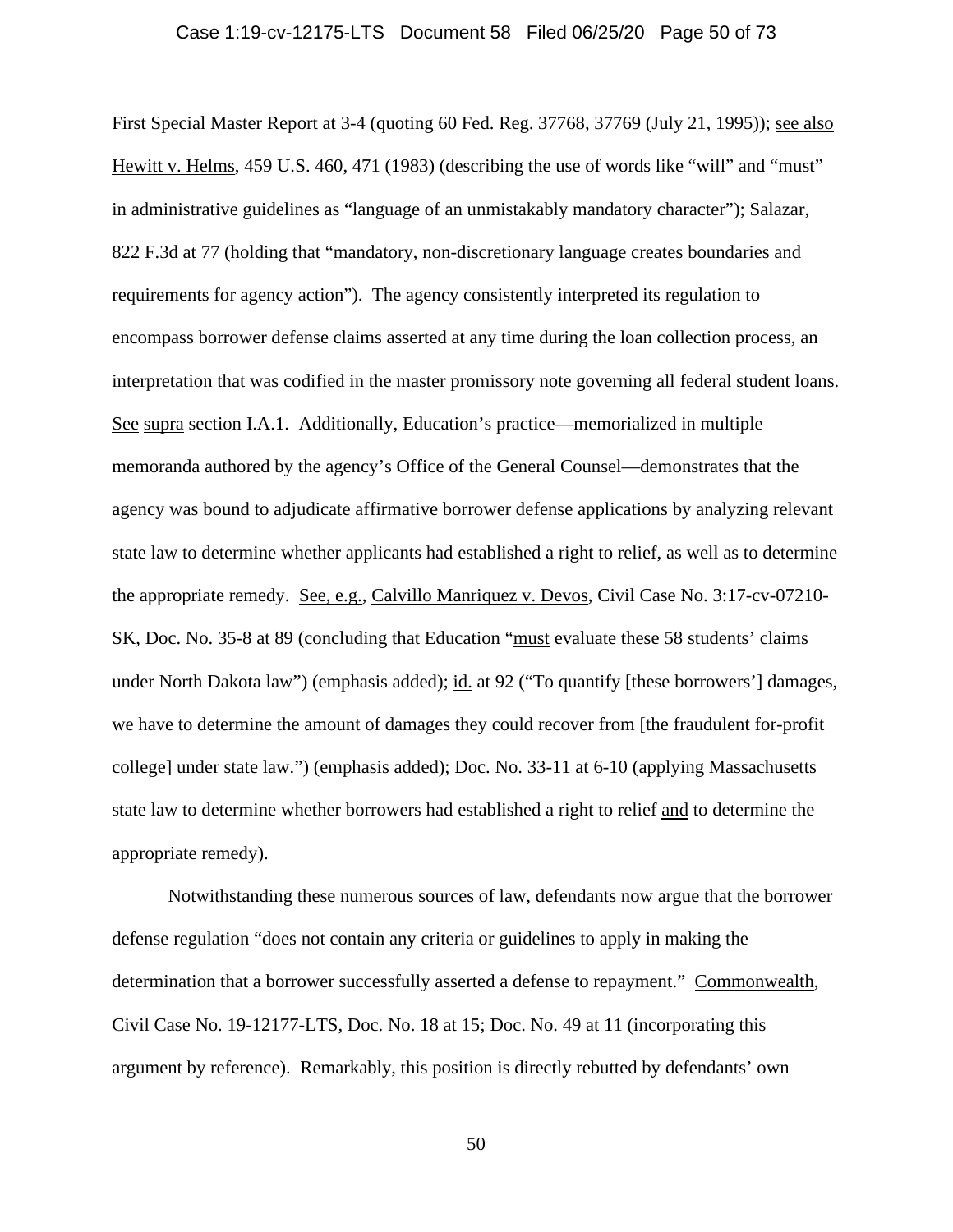#### Case 1:19-cv-12175-LTS Document 58 Filed 06/25/20 Page 51 of 73

admissions in this litigation. In their Answer to plaintiffs' Second Amended Complaint, Doc. No. 37 ¶ 33 defendants "admitted" that "[s]tate law provides the standard for borrower defense for all federal student loans at issue in this lawsuit," Doc. No. 28 ¶ 33 (citing "34 C.F.R. § 685.206(c) (eff. until Oct. 16, 2018)") (emphasis added)). Defendants reiterated this position in their brief in the Commonwealth's related case. Commonwealth, Civil Case No. 19-12177-LTS, Doc. No. 32 at 4 (stating that "state law provides the basis upon which Defendants evaluate a borrower defense claim").

These admissions establish the law to apply to the decision under review. Nothing more is required, but there is more. Back in 2015, Education's own Special Master stated in his First Report: "Under [the borrower defense] regulations, the Department looks to the law of the state where the action took place to determine whether to accept the borrower defense," and further explained that a "cause of action under state law against the school [] establishes an equivalent right to relief from the obligation to repay a Direct Loan." First Special Master Report at 3-4. Thus, defendants have consistently recognized that a specific legal standard—that is, one supplied by state law—governs the agency's consideration of borrower defense applications.

In these circumstances, where the Court may look to the statutory and regulatory text, the agency's published interpretations, contractual language drafted by and binding the agency, as well as its "settled course of adjudication," Yueh–Shaio Yang, 519 U.S. at 32, the Court concludes that there is "law to apply," Citizens to Preserve Overton Park, 401 U.S. at 410, that provides "judicially manageable standards" for judging the agency's actions with respect to the DTR Application, Chaney, 470 U.S. at 830. Accordingly, the Court now turns to plaintiffs' claims under the APA and the DJA.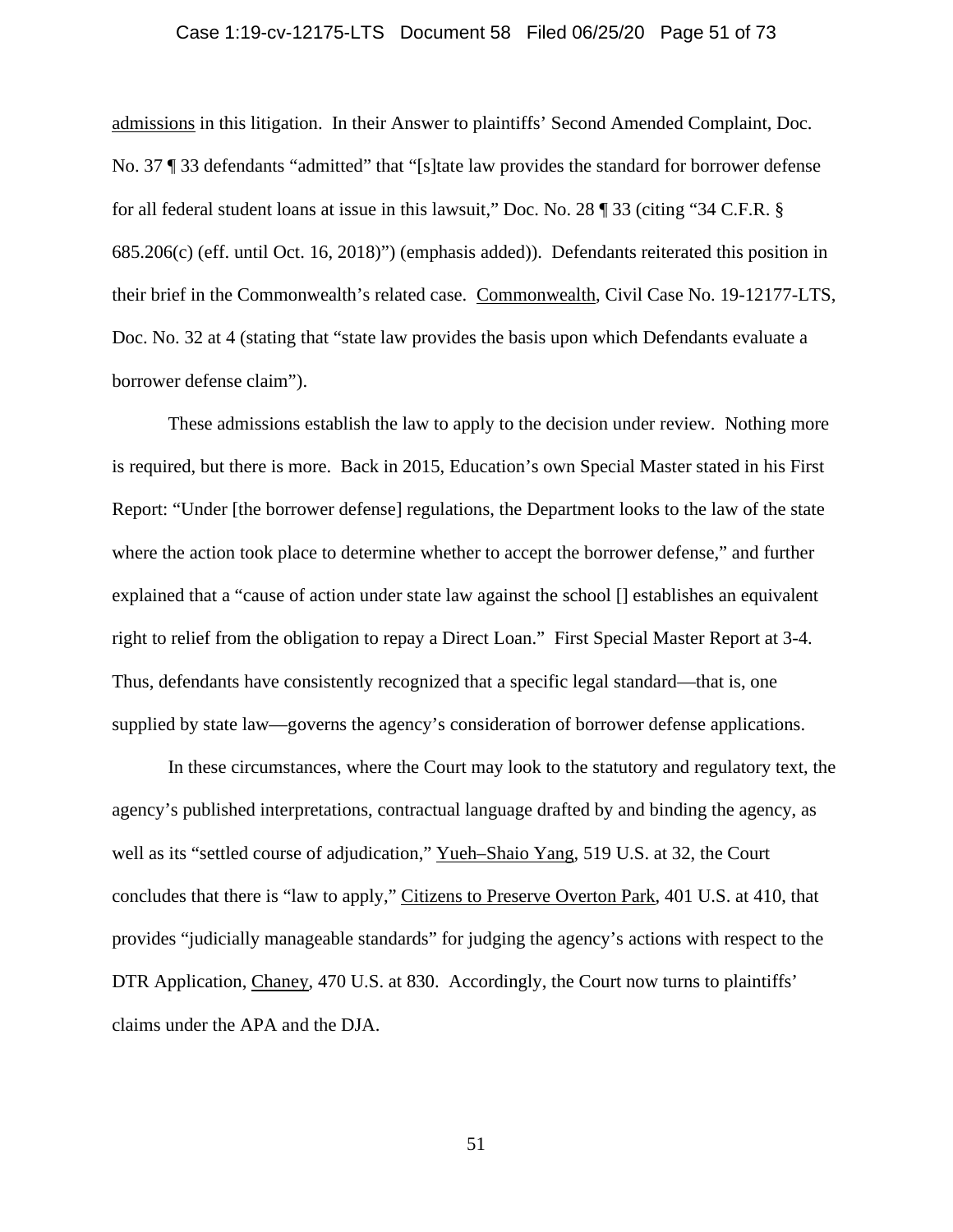## C. Defendants Must Render Reasoned Decisions on Borrower Defense Applications

The Court must now consider plaintiffs' argument that defendants are generally obligated to render reasoned decisions in response to applications for borrower defense relief, irrespective of whether those applications are ultimately successful. Doc. No. 38 at 15-17. Defendants contend that an application for borrower defense relief creates no such obligation, arguing instead that "text of the [borrower defense] regulation itself does not require the Secretary to issue a statement of reasons" if an application is denied or is otherwise unsuccessful. Doc. No. 32 at 12.

Courts have repeatedly held that "[a] fundamental requirement of administrative law is that an agency set forth its reasons for decision[s]," maintaining that "an agency's failure to do so constitutes arbitrary and capricious agency action." Tourus Records, Inc. v. Drug Enf't Admin., 259 F.3d 731, 737 (D.C. Cir. 2001) (internal quotation marks omitted). This fundamental requirement is codified in section 6(d) of the APA, 5 U.S.C. § 555, which requires that "[p]rompt notice shall be given of the denial in whole or in part of a written application, petition, or other request of an interested person made in connection with any agency proceeding . . . accompanied by a brief statement of the grounds for denial." 5 U.S.C. § 555(e). "This requirement not only ensures the agency's careful consideration of such requests, but also gives parties the opportunity to apprise the agency of any errors it may have made and, if the agency persists in its decision, facilitates judicial review." Tourus Records, Inc., 259 F.3d at 737. As Judge Henry Friendly observed in a seminal work on the subject, "the core requirement is that the agency explain 'why it chose to do what it did.'" Id. (quoting Henry J. Friendly, *Chenery* Revisited: Reflections on Reversal and Remand of Administrative Orders, 1969 Duke L.J. 199, 222). Ultimately, "conclusory statements will not do; an 'agency's statement must be one of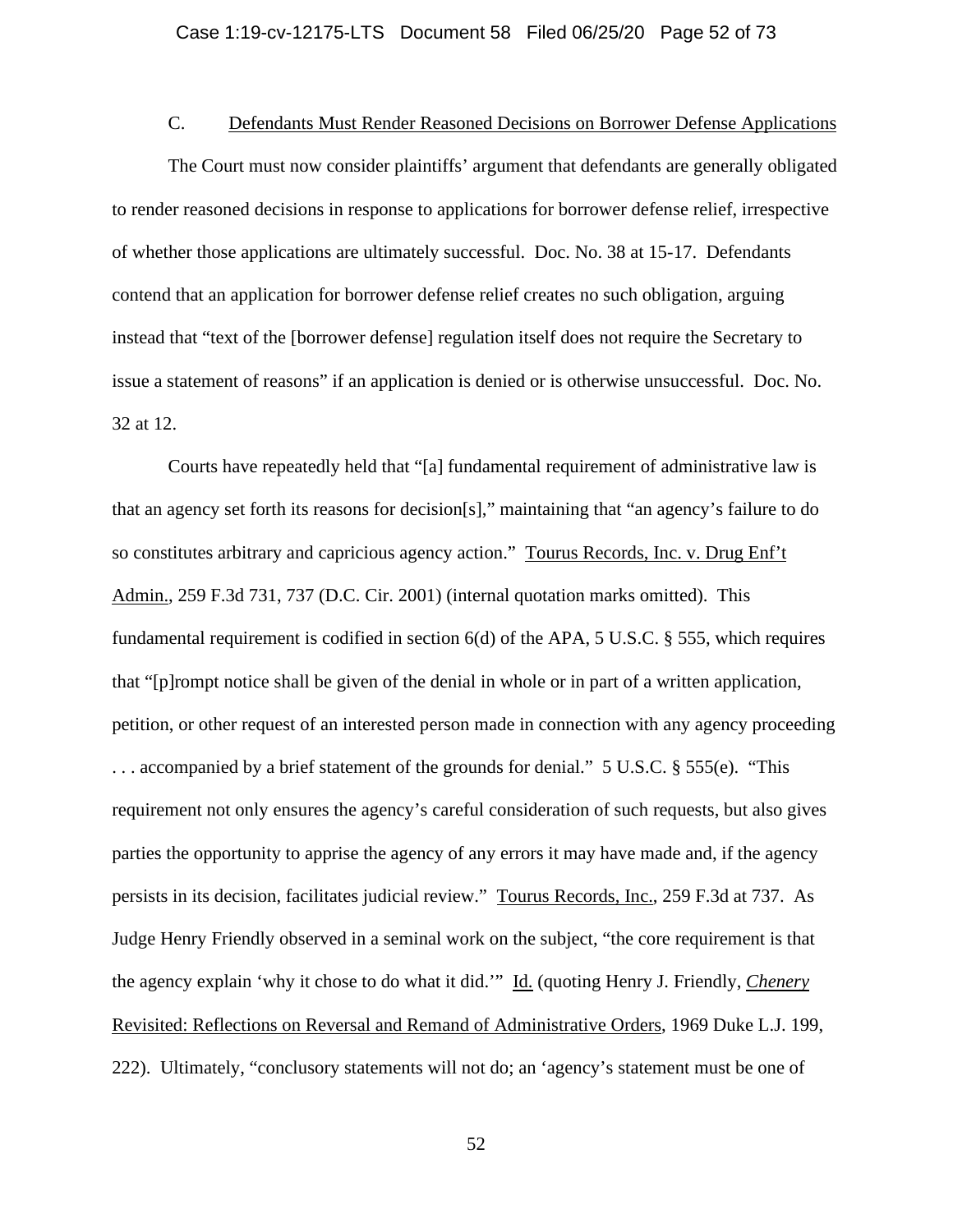reasoning.'" Amerijet Int'l, Inc. v. Pistole, 753 F.3d 1343, 1350 (D.C. Cir. 2014) (quoting Butte Cnty., Cal. v. Hogen, 613 F.3d 190, 194 (D.C. Cir. 2010)) (emphasis in original).

By its plain terms, section 6(d) applies to "any agency proceeding." 5 U.S.C. § 555(e). The APA provides that "agency proceedings" include rule makings, adjudications, and licensing proceedings. 5 U.S.C.  $\S$   $\S$  551(5), (7), (9), (12). As the Court has already observed, see supra section I.A.1, the governing regulatory scheme creates a duty to adjudicate borrower defense applications, and both the agency and reviewing courts treat Education's consideration of borrower defense applications—including those submitted on behalf of borrowers who have not yet defaulted on their loans—as "adjudications." Indeed, throughout the briefs submitted in the instant case, defendants repeatedly refer to the agency's consideration of borrower defense claims as "adjudications." See Commonwealth, Civil Case No. 19-12177, Doc. No. 18 at 12 (stating that it placed certain borrowers' applications submitted by the AGO "in the queue for adjudication") (emphasis added); Doc. No. 32 at 15 (same). Thus, there can be no doubt that Education, upon receipt of borrower defense applications, undertakes the obligation to "articulate [] satisfactory explanation[s]" for the agency's actions. State Farm, 463 U.S. at 43. Such explanations must be fashioned in order to "facilitate judicial review" under the APA's familiar arbitrary and capricious standard. Tourus Records, Inc., 259 F.3d at 737.

## D. The AGO Validly Sought Individual Relief for All Exhibit 4 Borrowers

In light of the APA's demands detailed above, plaintiffs argue that the DTR Application validly sought relief on behalf of all Exhibit 4 borrowers, and, as such, obligated the agency to render a reasoned, non-arbitrary decision as to whether each borrower was entitled to borrower defense relief. Defendants, however, contend that the DTR Application did not trigger any of the APA's constraints on agency adjudications. See Doc. No. 49 at 12 (arguing that "the AGO did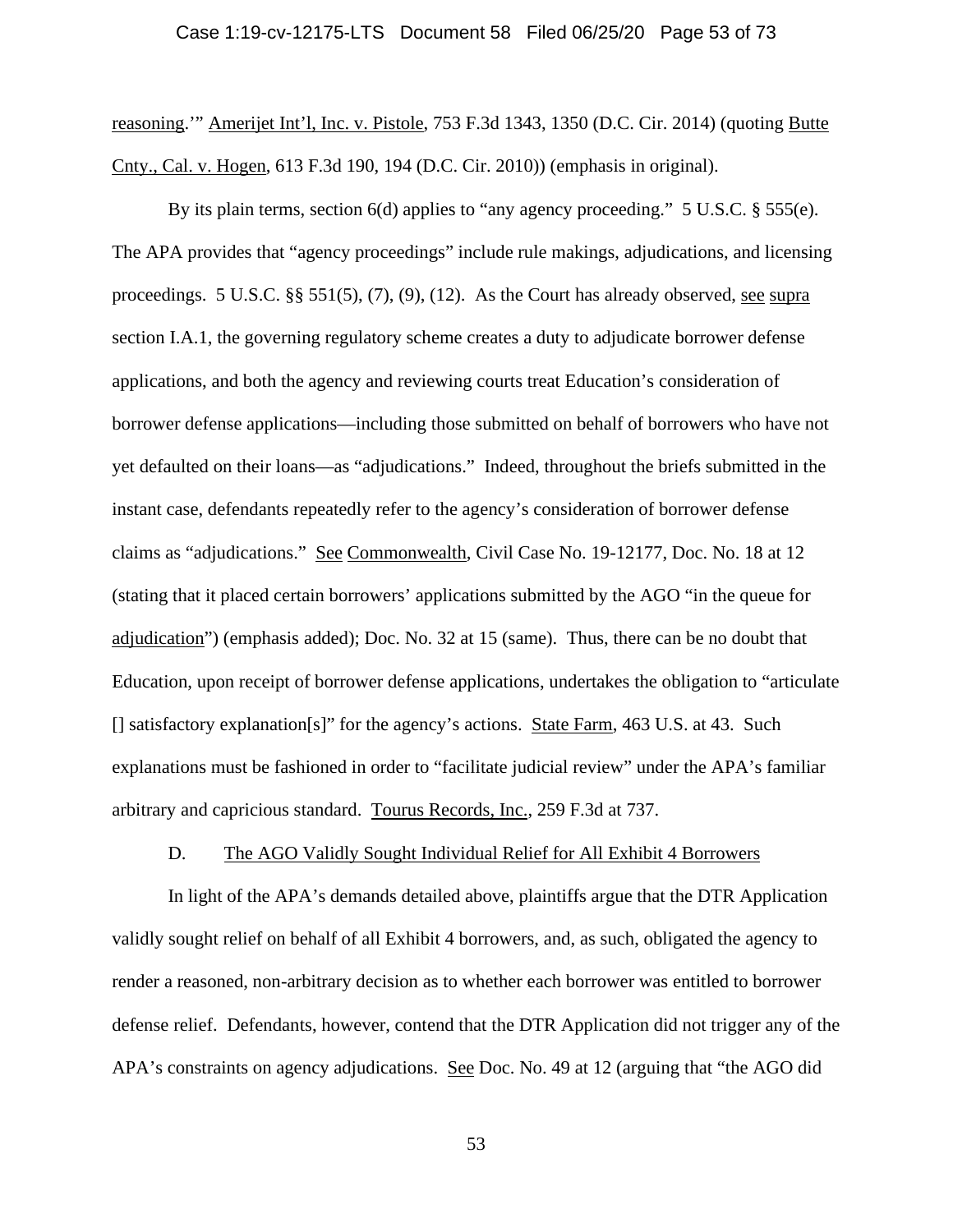## Case 1:19-cv-12175-LTS Document 58 Filed 06/25/20 Page 54 of 73

not have the authority to create such obligation[s] for the Defendants simply by asking for something."). In defendants' view, the DTR Application only requested that the agency initiate a "group discharge process," a request that could not have precipitated the agency's ordinary duties because "such [a] process did not exist for group submissions" under the governing regulation. Id. at 13.

The parties do not dispute that the AGO presented its DTR Application, at least in part, as "an application for group loan discharge." Doc. No. 33-4 at 1. The Court rejects defendants' claim that a group discharge process did not exist and thus could not be requested by the AGO. In fact, this claim is contradicted by overwhelming record evidence, which demonstrates that the agency repeatedly exercised its discretion to initiate group discharge processes upon receipt of group applications. See, e.g., Doc. No. 33-11 (granting a request for group discharge submitted by the AGO); Calvillo Manriquez v. Devos, Civil Case No. 3:17-cv-07210-SK, Doc. No. 35-8 at 89 (considering and granting a borrower defense application submitted on behalf of 58 borrowers). However, defendants are correct insofar as they argue that nothing in the 1995 borrower defense regulation nor the agency's adjudicatory practice required the agency to adjudicate en masse or in group form an application submitted on behalf of multiple borrowers. Put another way, while the agency's practice clearly indicates that it engaged in group discharge adjudications, nothing in the text of the HEA, the 1995 borrower defense regulation, nor in the agency's interpretations or memoranda indicate that the agency considered itself bound to adjudicate as a group an application requesting borrower defense relief on behalf of multiple similarly situated persons. Rather, the agency was free to either adjudicate such a group application in one fell swoop or adjudicate constituent individual applications one at a time. As noted above, though, the agency was not free to simply ignore such an application.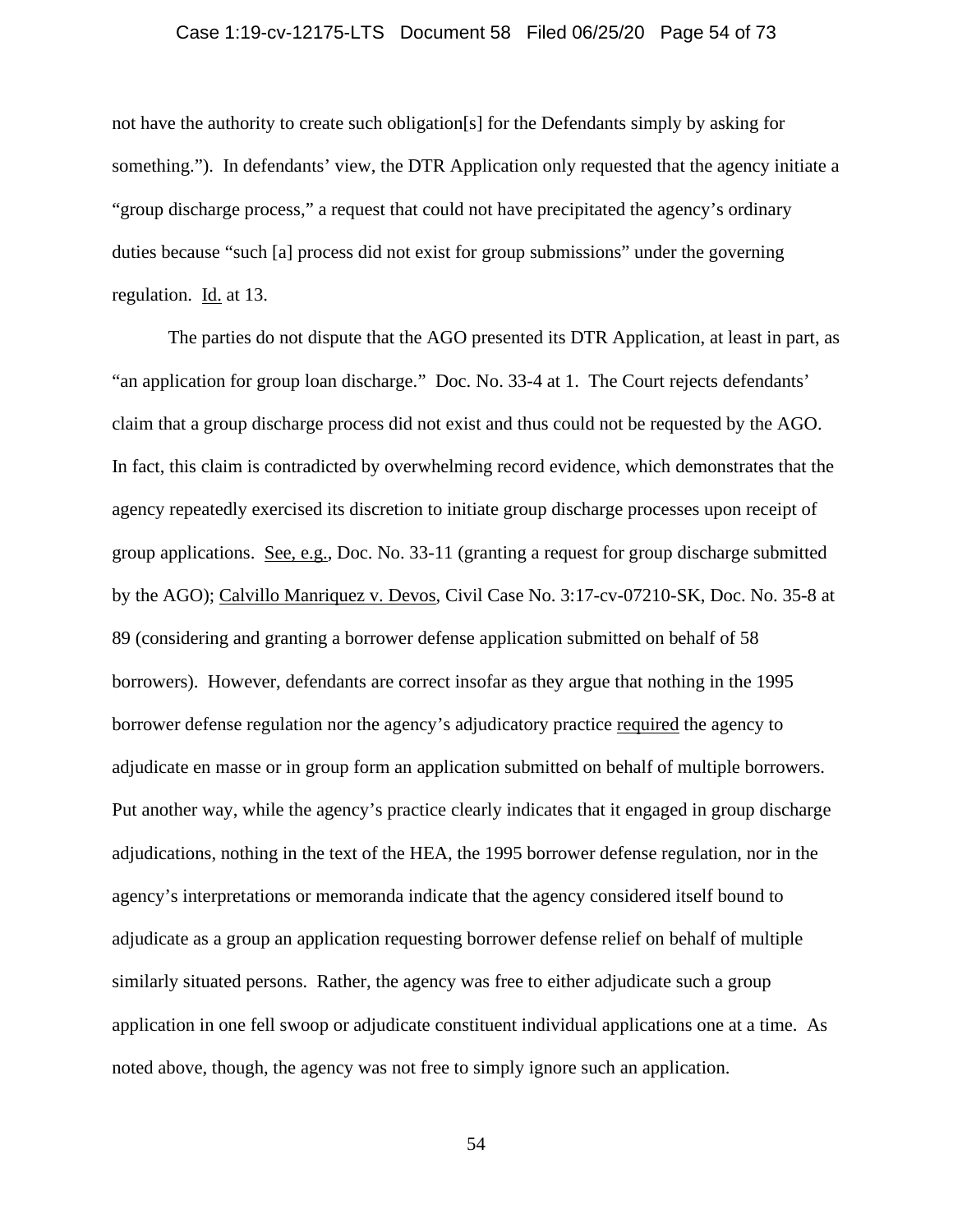## Case 1:19-cv-12175-LTS Document 58 Filed 06/25/20 Page 55 of 73

In any event, the DTR Application sought more than the initiation of a group discharge process, a point this Court resolved in Williams. See 2018 WL 5281741, at \*14. There, the Court held that "the language of the DTR submission itself requested the application of the borrower defense on behalf of all persons listed on Exhibit 4." Id. at \*12 (emphasis added). Indeed, the AGO requested "that the Department provide a swift, wholesale, and automatic discharge (including providing refunds on loan payments previously made and removal of any negative credit report entries) for each of Corinthian's Everest MA students, including the [approximately] 7,200 students shown on Exhibit 4." Doc. No. 33-5 at 6 (emphasis added). The AGO specifically requested that Education view the DTR Application as initiating a process that would "assist borrowers in asserting their individual defense to repayment." Doc. No. 33-5 at 6 n.5 (emphasis added). Moreover, the AGO provided each "student's name, dates of enrollment, contact information, and programs attended" to facilitate the provision of such individual relief. Williams, 2018 WL 5281741, at \*4.

Defendants, as they did throughout the Williams litigation, maintain that the DTR Application did not validly seek individual relief on behalf of all Exhibit 4 borrowers.<sup>22</sup> Once again, defendants' arguments fail.

<span id="page-54-0"></span> $22$  Much ink has been spilled discussing the import of the Court's decision in Williams. To the extent that defendants contend that the Court in Williams (1) only ordered relief as to the two plaintiffs in the lawsuit, id. at \*15; and (2) only resolved whether the Secretary's decision to certify the two plaintiffs' debts to TOP without first considering the DTR Application was arbitrary and capricious, id., those observations are plainly correct. Necessarily, then, plaintiffs' contention that defendants have "refused to comply with the [Court's] judgment," Doc. No. 38 at 3, is inaccurate. However, to the extent defendants wish to characterize the Court's reasoning in Williams as to whether the DTR Application "invoked a borrower defense proceeding on behalf of the people listed on Exhibit 4," id., as "dicta," Doc. No. 49 at 13, such nomenclature in no way disproves the Court's logic. Cf. Traglio v. Harris, 104 F.2d 439, 441 (9th Cir. 1939) ("The force of these statements, when so deliberately made on the precise point, may not be destroyed by calling it 'dicta.'").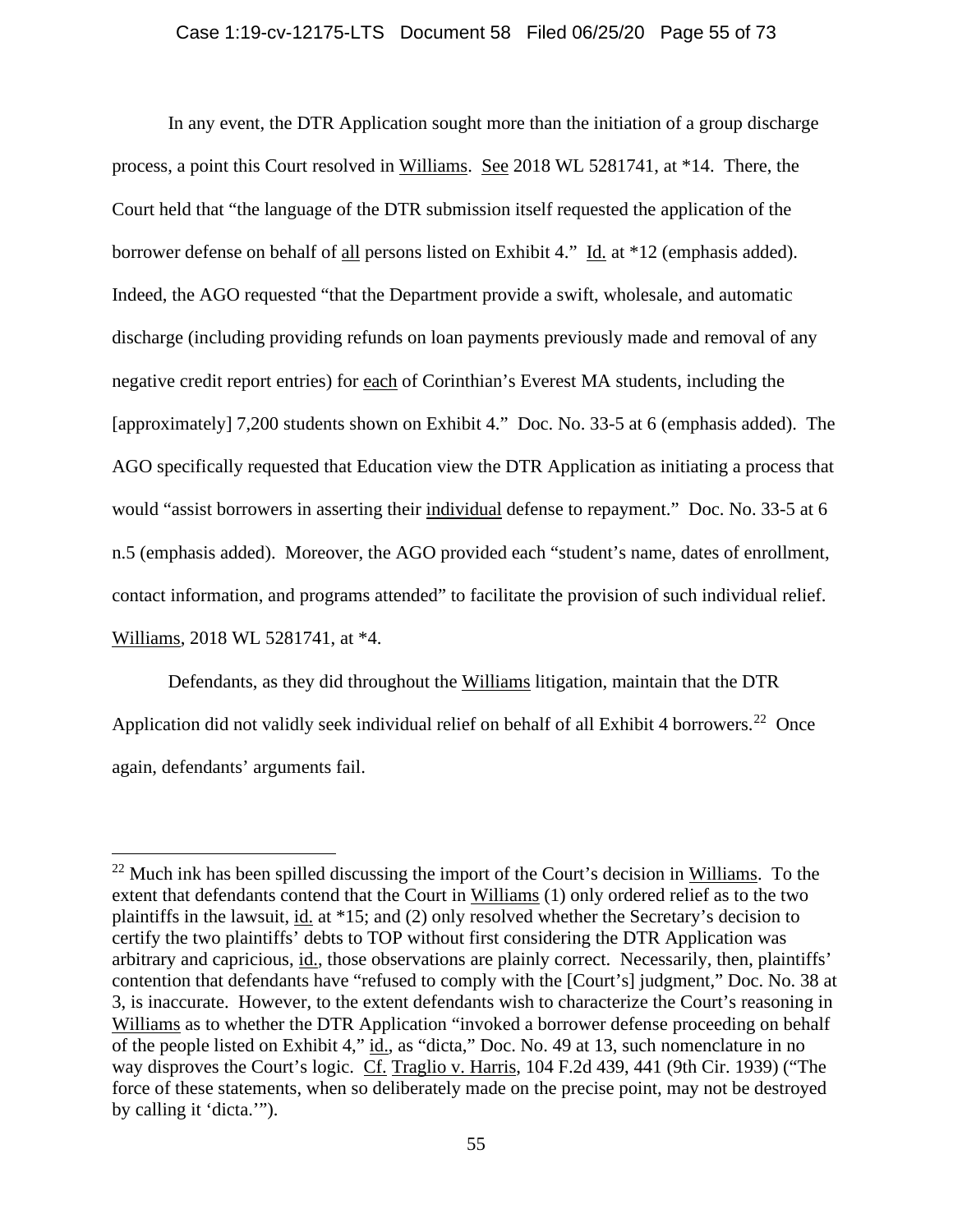## Case 1:19-cv-12175-LTS Document 58 Filed 06/25/20 Page 56 of 73

First, defendants' contention that only individual borrowers themselves may present borrower defense claims to Education, Williams, Civil Case No. 16-11949, Doc. 81 at 14, is plainly incorrect. Lawyers routinely represent clients before administrative agencies and present claims on their clients' behalf. See George M. Cohen, The Laws of Agency Lawyering, 84 Fordham L. Rev. 1963, 1963 (2016) ("A significant part of lawyering in the regulatory state involves lawyers appearing and practicing before federal administrative agencies on behalf of clients."); see also Calvillo Manriquez v. Devos, Civil Case No. 3:17-cv-07210-SK, Doc. No. 35-8 at 98 (reproducing a letter from a private lawyer indicating his representation of a number of students who attended a for-profit college and seeking borrower defense relief on their behalf). As the Court noted in Williams, "[t]he Attorney General is a lawyer, licensed to 'seek the lawful objectives of [those whom she represents] through reasonably available means permitted by law,' including through recourse to administrative proceedings." Williams, 2018 WL 5281741, at \*11 (quoting Mass. R. Prof'l Conduct 1.2). Defendants offer no source of law that vitiates the AGO's competence to appear as a lawyer in proceedings before Education, including adjudications of borrower defense claims. They offer no law, regulation, or practice either precluding lawyers from representing borrowers in asserting a borrower defense or requiring the borrowers to proceed pro se before the agency. In fact, the notice that Education sends to borrowers whose debts the agency intends to refer to TOP, unsurprisingly, states otherwise. See id. at \*2 (observing that Education's notices informed the Williams plaintiffs that they may "have a lawyer represent them in exercising their rights" during debt collection proceedings).

Next, defendants protest that, even if the AGO may generally represent Massachusetts citizens in federal administrative proceedings—a point that defendants tacitly conceded when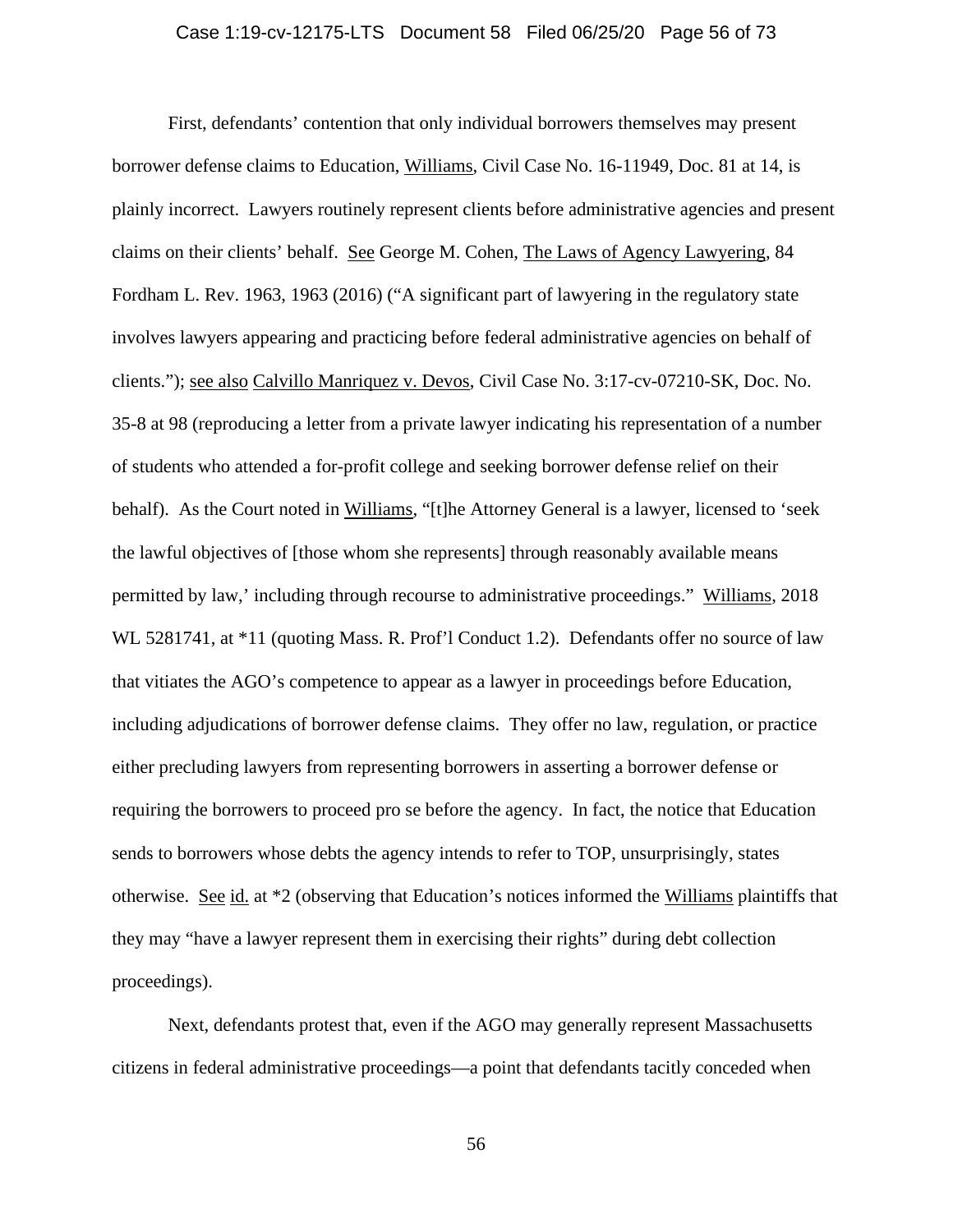## Case 1:19-cv-12175-LTS Document 58 Filed 06/25/20 Page 57 of 73

they adjudicated applications submitted by the AGO on behalf of borrowers included in Exhibit 3 of the DTR Application, id. at \*11 n.19—the Attorney General's representation of Exhibit 4 borrowers is defective because her submission lacked signed attestation forms indicating that all of the persons listed on Exhibit 4 consented to her representation or authorized the request for relief. Williams, Civil Case No. 16-11949, Doc. 81 at 15. This argument fundamentally misunderstands that the scope of the AGO's authority and its capacious role in protecting the public interest. Numerous sources of statutory and common law support the AGO's "routine[] and presumptive[] represent[ation]" of Massachusetts citizens in legal proceedings without their specific written consent. Williams, 2018 WL 5281741, at \*11 (collecting authorities and noting that "Attorney General Healey stands in very different shoes than a private lawyer seeking relief on behalf of a class of individuals"). Given the AGO's additional statutory charge to enforce Massachusetts' consumer protection laws, Mass. Gen. Laws ch. 93A, §§ 2, 4, the AGO was authorized to assert borrower defense claims on behalf of Massachusetts citizens and is not at all akin to a private lawyer who seeks to represent a class or group of borrowers. Indeed, in the DTR Application, the AGO sought specific relief for individual borrowers, just as the AGO did in its lawsuit against Corinthian in Massachusetts Superior Court. See Doc. No. 33-1 at 47 (seeking, amongst other relief, "full and complete restitution to current and former students at Everest MA schools").

Finally, defendants continue to argue that the DTR Application did not validly seek individual relief on behalf of all Exhibit 4 borrowers because the Application lacked certain personally identifying information, like social security numbers and birth dates, for each student listed on Exhibit 4. Williams, Civil Case No. 16-11949-LTS, Doc. No. 81 at 16-17. However, contrary to Education's representations, nothing in the HEA, the 1995 borrower defense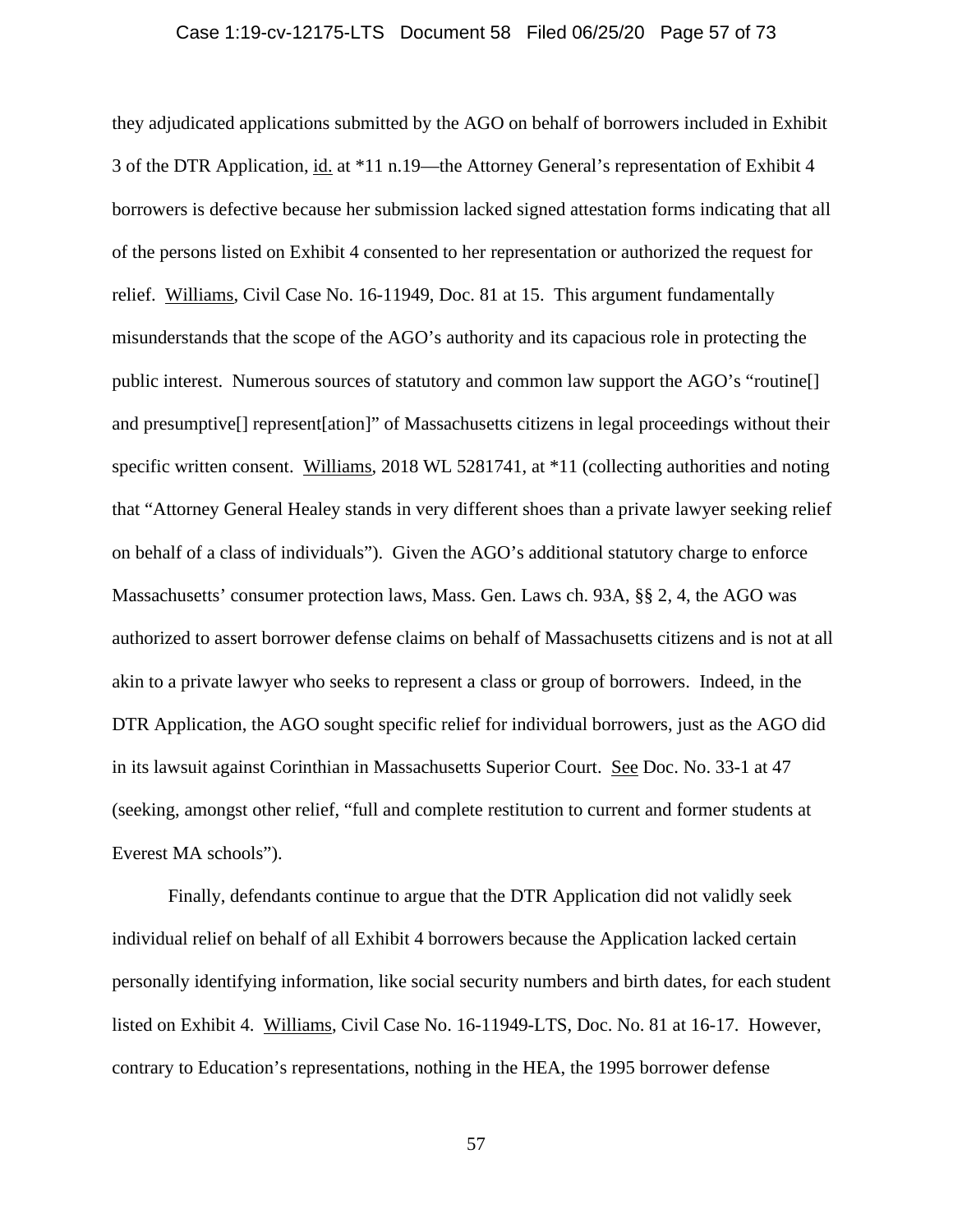### Case 1:19-cv-12175-LTS Document 58 Filed 06/25/20 Page 58 of 73

regulation, or the agency's adjudicatory practice suggests that the inclusion of such information was required for a borrower defense application to validly seek relief. Indeed, even the 2015 Federal Student Aid website cited by defendants did not, as they claim, state that "student[s] must include, 'at a minimum,'" such information; rather, it merely stated that "submission materials . . . should include" certain listed information, id. at 17 (emphasis added), much of which was, in fact, appended to the DTR Application in Exhibit 4, Williams, 2018 WL 5281741, at \*4 (noting that Exhibit 4 included each "student's name, dates of enrollment, contact information, and programs attended," in addition to the AGO's 60-page memorandum chronicling Corinthian's fraudulent practices). Cf. Lambert v. Austin Ind., 544 F.3d 1192, 1196 (11th Cir. 2008) (noting that the word "should" indicates "permissive, rather than mandatory language") (citing Black's Law Dictionary 1379 (6th ed. 1990) (noting that "should" means "usually no more than an obligation of propriety or expediency . . . it does not ordinarily express certainty as 'will' sometimes does."); Atla–Medine v. Crompton Corp., No. 00 CIV 5901(HB), 2001 WL 1382592, at \*5 (S.D.N.Y. Nov. 7, 2001) (finding that a statement that parties "should negotiate the terms and conditions" was not a promise because "'should' is permissive, not mandatory.")). Moreover, as the Court noted in Williams, "Education never identified the [DTR Application's] lack of [social security numbers and birth dates] as a deficiency requiring cure." 2018 WL 5281741, at \*14. To the extent that social security numbers or birth dates are necessary at any stage of borrower defense process—a proposition that is not supported by any evidence presently before the Court—such information most certainly is not required for a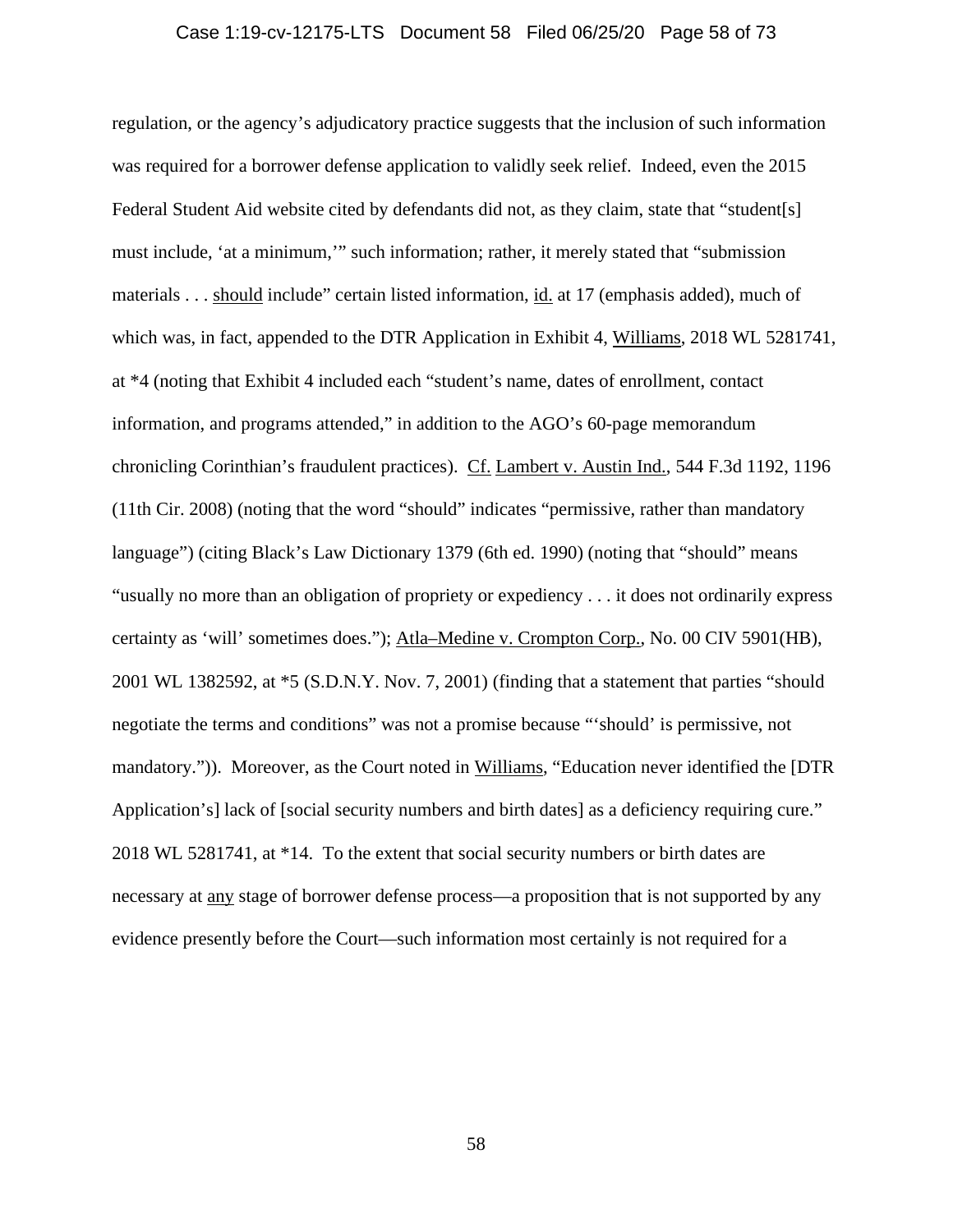## Case 1:19-cv-12175-LTS Document 58 Filed 06/25/20 Page 59 of 73

borrower defense application to validly seek relief on behalf of an individual borrower or for the agency to adjudicate that application in the ordinary course.<sup>23</sup>

Thus, as this Court determined in Williams, the DTR Application "invoked a borrower defense proceeding on behalf of the people listed on Exhibit 4," Williams, 2018 WL 5281741, at \*15, an invocation that triggered Education's duty to render reasoned, non-arbitrary decisions as to each borrower who took out loans on behalf of students listed in Exhibit  $4.^{24}$  While Education was not required to adjudicate the DTR Application in a single group adjudication, it was required to adjudicate the individual claim advanced on behalf of each Exhibit 4 borrower.

# E. Defendants Constructively Denied the DTR Application

Next, plaintiffs aver that the Secretary constructively denied the DTR Application's request for individual borrower defense relief. Doc. No. 38 at 11. Specifically, plaintiffs note that, notwithstanding the events of the Williams litigation, defendants have continued "to collect on the loans of former students of Everest Massachusetts, including by seizing the tax refunds

<span id="page-58-0"></span><sup>&</sup>lt;sup>23</sup> The Court does not understand defendants to contend that the DTR Application could not constitute an application on behalf of borrowers associated with Exhibit 4 students merely because none of those borrowers signed a piece of paper requesting the relief. This is, of course, a different contention than the argument defendants did advance: that borrowers who took out loans on behalf of Exhibit 4 students are not entitled to relief because each borrower has not made a showing of individual reliance. That contention has been addressed in the text. See supra section II.B. In any event, the contention that an application does not validly seek borrower defense relief without a signed statement from the borrower saying they want the relief is without merit. Neither the HEA nor the 1995 borrower defense regulation impose such a requirement. And, at least in the context of an application made by the Commonwealth's Attorney General with her plenary authority to advance claims on behalf of individuals, see Williams, 2018 WL 5281741, at \*11, defendants have identified no reason or purpose supporting such a requirement. If this was the basis for denial, that is arbitrary and capricious.

<span id="page-58-1"></span> $24$  Previously, defendants also argued that the DTR Application could not constitute a valid invocation of the borrower defense on behalf of all class members because the AGO's submission did not include individualized evidence of detrimental reliance as to each borrower. Williams, Civil Case No. 16-11949, Doc. 81 at 18. Now, defendants concede that the absence of such evidence "would not justify a failure to consider a discharge request." Commonwealth, Civil Case No. 19-12177, Doc. No. 32 at 4 n.2 (quoting Williams, 2018 WL 5281741, at \*12).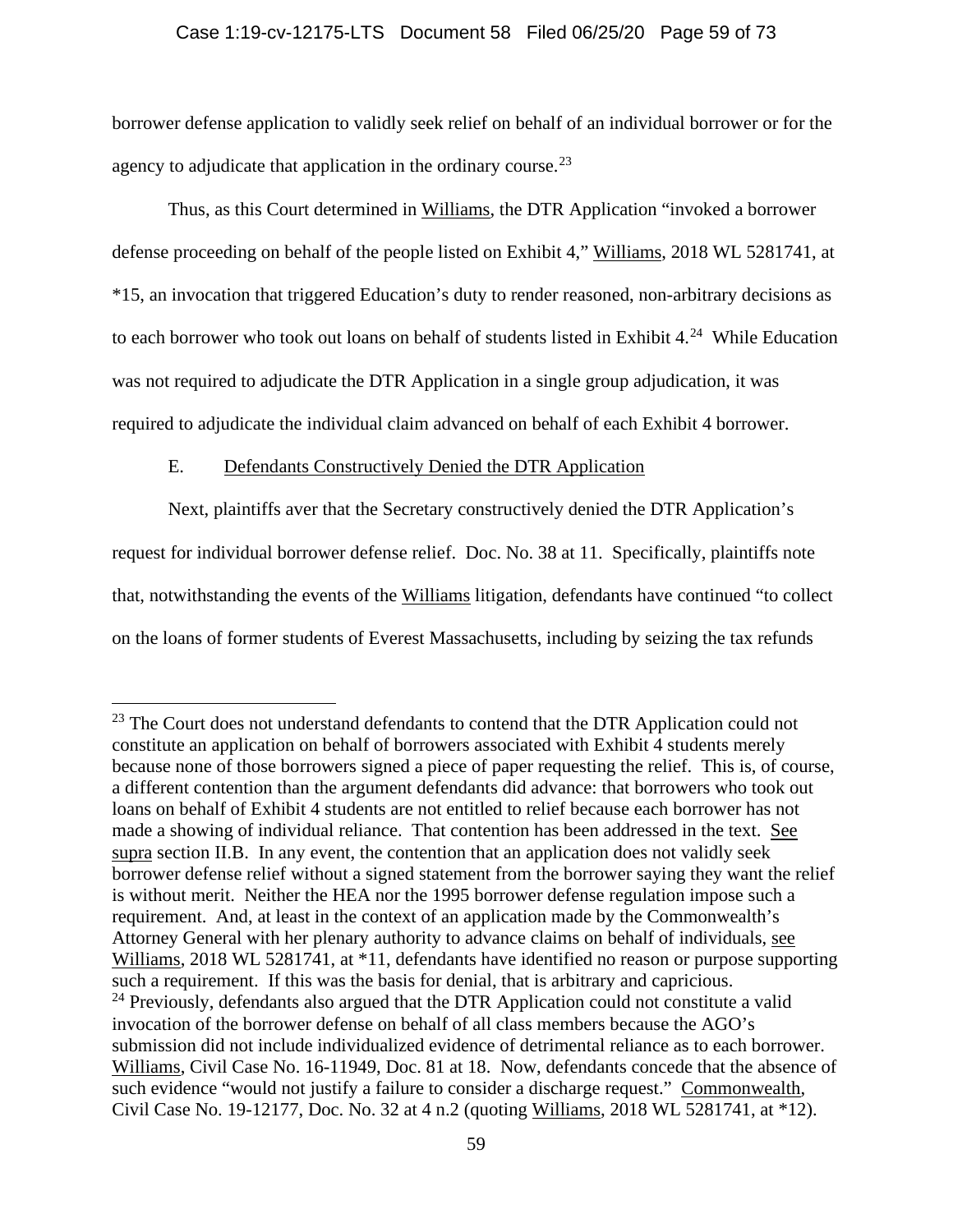## Case 1:19-cv-12175-LTS Document 58 Filed 06/25/20 Page 60 of 73

and garnishing the wages of individuals specifically named by the Attorney General as qualifying for loan cancellation." Doc. No. 28 ¶ 5.

In the administrative law context, it is black letter law that "inaction may represent effectively final agency action that the agency has not frankly acknowledged." Sierra Club v. Thomas, 828 F.2d 783, 793 (D.C. Cir. 1987). As the D.C. Circuit has held, "when administrative inaction has precisely the same impact on the rights of the parties as denial of relief, an agency cannot preclude judicial review by casting its decision in the form of inaction rather than in the form of an order denying relief." Id. (quoting Environmental Defense Fund, Inc. v. Hardin, 428 F.2d 1093, 1099 (D.C. Cir. 1970)); see also Her Majesty the Queen in Right of Ontario v. U.S. E.P.A., 912 F.2d 1525, 1531 (D.C. Cir. 1990) (holding that "the absence of a formal statement of the agency's position . . . is not dispositive" as to whether a final agency action is subject to review); All. To Save Mattaponi v. U.S. Army Corps of Engineers, 515 F. Supp. 2d 1, 10 (D.D.C. 2007) (reviewing under section 706(2) an agency's failure to exercise its discretion to veto a permit where "the agency 'did' nothing").

Here, the agency's inaction amounts to a constructive denial of the DTR Application's request for relief on behalf of all Exhibit 4 borrowers. After the Court's October 24, 2018 Order in Williams, Education notified the Williams plaintiffs that the DTR Application would "be considered to initiate a borrower defense application submitted on [their] behalf" and informed the plaintiffs that Education would not "be able to process [their] borrower defense application" until Education received "additional documentation," including a separate application form for borrower defense relief issued by Education. Williams, Civil Case No. 16-11949-LTS, Doc. No. 101-1. After Named Plaintiff Santiago entered this case, Education similarly notified her that the DTR Application "will be considered to initiate a borrower defense application submitted on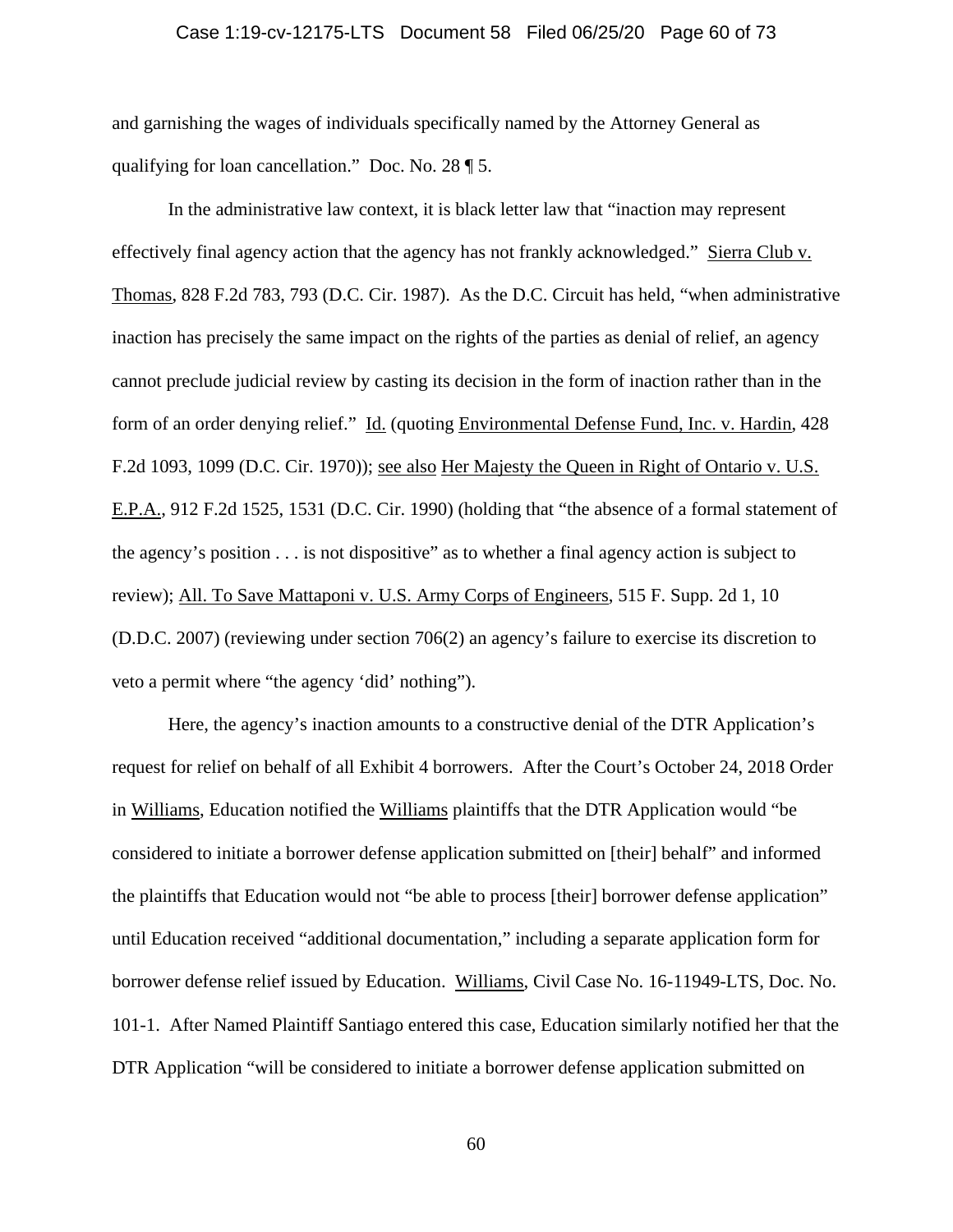## Case 1:19-cv-12175-LTS Document 58 Filed 06/25/20 Page 61 of 73

[her] behalf" and that she will not receive borrower defense relief unless she submits an additional application form. Doc. No. 38-1 at 1. Education's apparent, but unstated, position in these communications—that the DTR Application, in and of itself, is insufficient to establish a right to borrower defense relief for all borrowers who took out loans for students listed in Exhibit 4—comports with the position taken by the agency's in-house counsel during the Williams litigation. See Williams, Civil Case No. 16-11949-LTS, Doc. No. 108 at 2 (noting that, on February 5, 2018, Education's counsel informed the Court that, while the agency was contemplating providing relief to the Williams plaintiffs on a discretionary basis, it would deny the relief sought by the DTR Application unless it was supplemented with individual application forms). Now, more than a year since the agency made that representation in open court, "the collection procedures on unpaid federal student loans continue for former Massachusetts Everest students who have not personally applied for Borrower Defenses or other types of student loan discharges." Doc. No. 33 ¶ 18. Moreover, in a post-argument letter, defendants contend that "[m]ere presence on the Exhibit 4 list does not preclude certification or collection activity because . . . the list lacks birthdates and social security numbers." Doc. No. 56 at 2. While the agency has not "frankly acknowledged" its denial of the DTR Application for individual borrower defense relief, in these circumstances, defendants' continued refusal to grant the plaintiffs individual relief based on the DTR Application "has precisely the same impact on the rights of the parties as denial of relief." Sierra Club, 828 F.2d at 793.

Plaintiffs argue that this constructive denial was arbitrary, capricious, and contrary to law, in violation of the APA. Doc. No. 38 at 10. This is so, plaintiffs say, because defendants have not—as they are obligated to do—rendered a reasoned decision on the merits of the DTR Application's request for relief for all Exhibit 4 borrowers. Id. at 15-17. Defendants, for their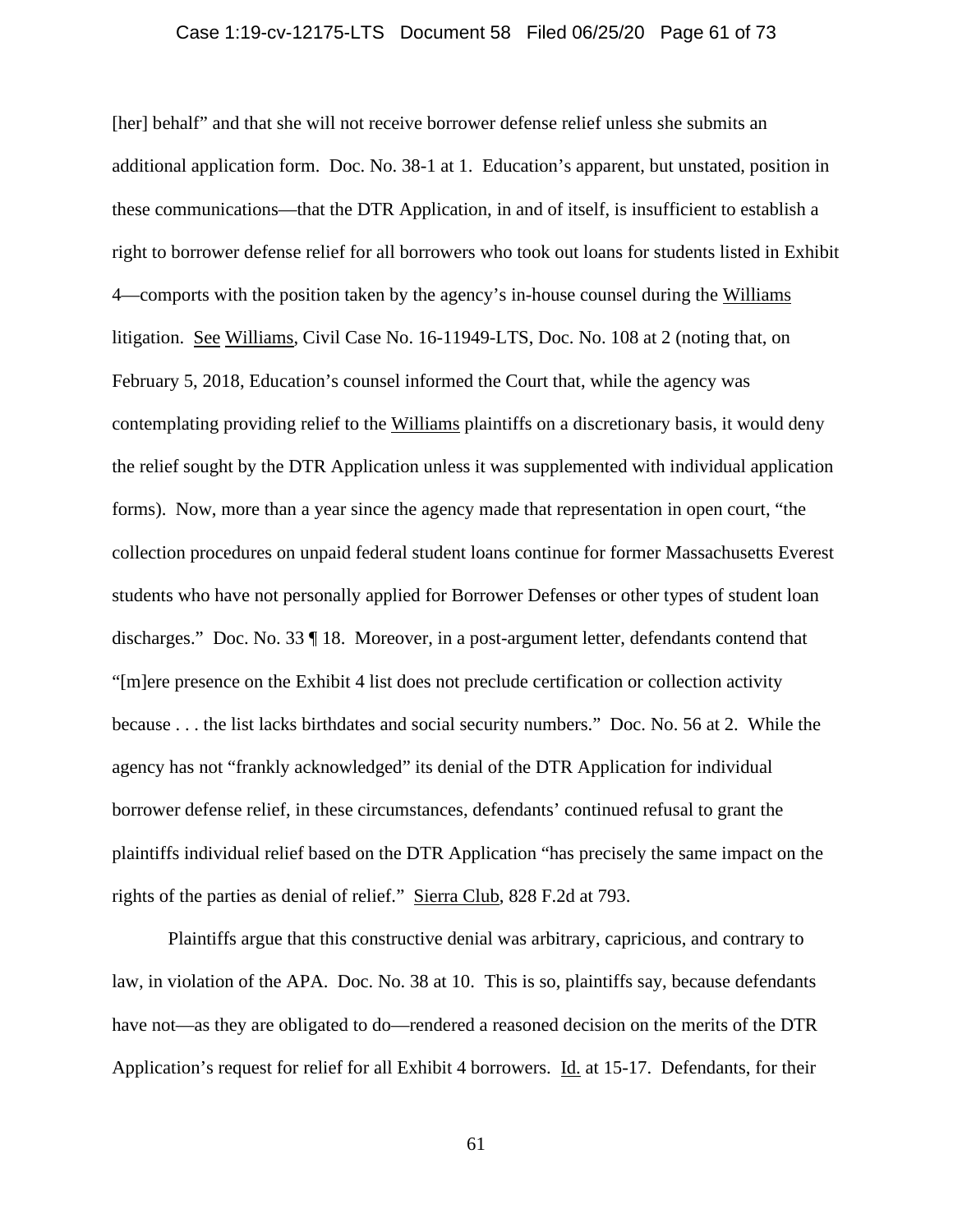## Case 1:19-cv-12175-LTS Document 58 Filed 06/25/20 Page 62 of 73

part, argue that the APA's strictures do not apply because the DTR Application was not a part of an "agency proceeding." Doc. No. 49 at 11.

Not so. As the Court explained above, the agency's consideration of the DTR Application, like its consideration of other affirmative borrower defense claims, was an "adjudication" within the meaning of the APA. See supra section III.C. Nonetheless, Education attempts to evade the APA's procedural requirements by recasting a familiar form of agency action as an alien proceeding, suggesting that the DTR Application—which, on its face, is a written application that invokes an adjudicatory process on behalf of certain borrowers—may disappear undetected. Cf. Doc. No. 49 at 12 (arguing that the DTR Application "does not squarely fit in the APA definition of 'adjudication'"). This runs counter to the letter and spirit of the APA. State Farm, 463 U.S. at 48 (holding that the Supreme Court has "frequently reiterated that an agency must cogently explain why it has exercised its discretion in a given manner"). Accordingly, the Court concludes that defendants' failure to render a reasoned decision justifying its denial of the DTR Application is arbitrary, capricious, and contrary to law.

## F. All Class Members Have Established a Right to Full Relief

In light of the above conclusion—that the agency's constructive denial of the DTR Application's request on behalf of all Exhibit 4 borrowers violated the APA, at least due to the agency's failure to render a reasoned decision—the Court is now tasked with determining the appropriate remedy. On this front, defendants contend that, even if their actions violated the APA, the only acceptable path forward is an order remanding this matter back to the agency for reconsideration. Doc. No. 49 at 13-14.

There can be no dispute that "the proper way to handle an agency error in the ordinary circumstance is to remand to the agency for additional investigation or explanation." Boliero v.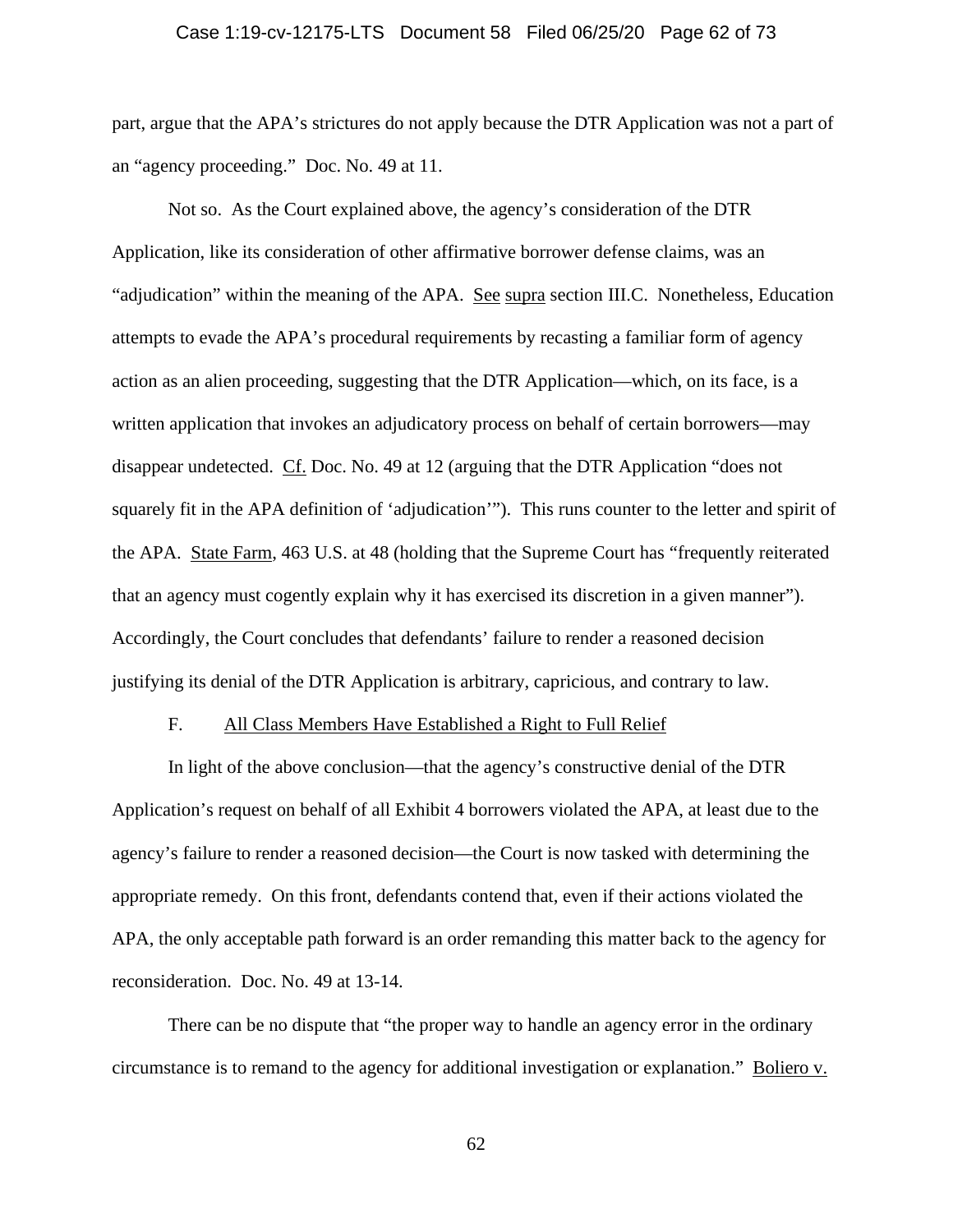## Case 1:19-cv-12175-LTS Document 58 Filed 06/25/20 Page 63 of 73

Holder, 731 F.3d 32, 38 (1st Cir. 2013) (describing the "ordinary remand rule"). The Supreme Court has long held that, in the ordinary course, "if the record before the agency does not support the [challenged] agency action, [or] if the agency has not considered all relevant factors . . . the proper course, except in rare circumstances, is to remand to the agency for additional investigation or explanation." Fla. Power & Light Co. v. Lorion, 470 U.S. 729, 744 (1985). However, it is also well established that courts are "not strictly bound to [the] ordinary remand rule when it is clear that remand would be futile." Singh v. Holder, 558 F. App'x 76, 81 (2d Cir. 2014); accord Watson v. Geren, 569 F.3d 115, 134–35 (2d Cir. 2009) (holding that where "the record contains no basis in fact for denial of [an] application," remand to the agency is futile). The Supreme Court has noted that its precedents do not "require that [courts] convert judicial review of agency action into a ping-pong game" and has further held that there is no need to remand a matter to an agency when such a procedure "would be an idle and useless formality." N. L. R. B. v. Wyman-Gordon Co., 394 U.S. 759, 766 n.6 (1969). The D.C. Circuit has reiterated this principle, repeatedly holding that a remand is unnecessary where "only one conclusion would be supportable." Donovan ex rel. Anderson v. Stafford Const. Co., 732 F.2d 954, 961 (D.C. Cir. 1984); George Hyman Const. Co. v. Brooks, 963 F.2d 1532, 1539 (D.C. Cir. 1992) (holding "that a remand would be futile on certain matters as only one disposition is possible as a matter of law").

In this case, the precise legal questions at issue—whether plaintiffs have established their right to borrower defense relief and whether plaintiffs are entitled as a matter of law to full loan discharges—are directly and unequivocally answered by the record evidence. As to the first legal question, the parties do not—and cannot—dispute that "[s]tate law governs the right to relief under the [1995] borrower defense rule." California v. U.S. Dep't of Educ., No. 17-CV-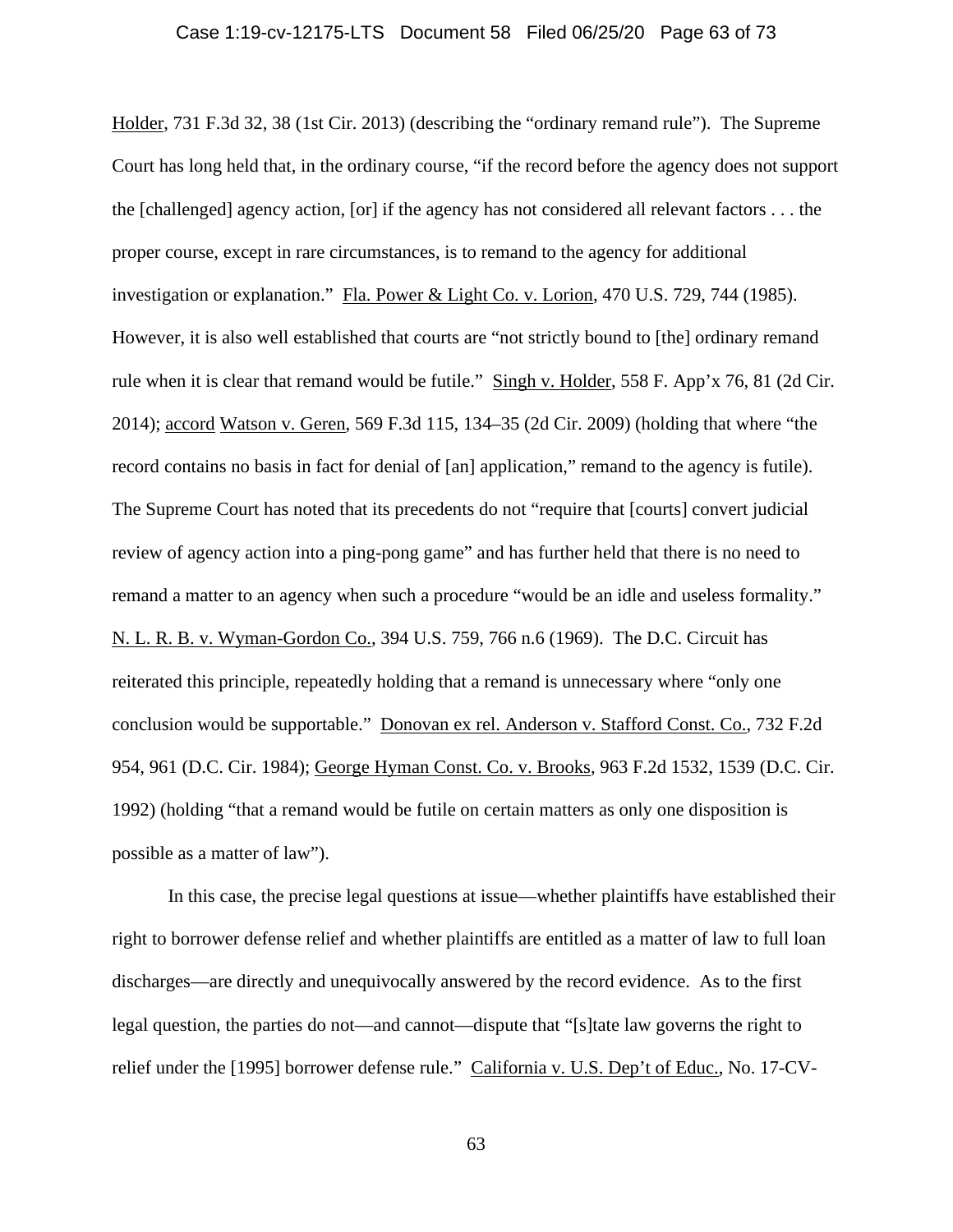#### Case 1:19-cv-12175-LTS Document 58 Filed 06/25/20 Page 64 of 73

07106-SK, 2018 WL 10345668, at \*10 (N.D. Cal. June 27, 2018). Indeed, the Secretary has admitted as much in her Answer to which she is bound. Doc. No. 37 ¶ 33.

Here, the overwhelming, uncontradicted evidence demonstrates that plaintiffs have satisfied the 1995 borrower regulation's requirement to establish a cause of action under Massachusetts state law. In 2016, the AGO secured a judgment against Corinthian in Massachusetts Superior Court. Doc. No. 33 | 3. In that judgment, the Massachusetts Superior Court wrote that it had allowed the AGO's "summary judgment motion as to [Corinthian's] liability for [the AGO's] claims," Doc. No. 33-3 at 1, including the AGO's allegation that Corinthian "violated M.G.L. c. 93A by misleading prospective students about the school's job placement rates, transferability of credits, and other issues," Doc. No.  $33-2$ .<sup>25</sup> The Superior Court then made findings as to damages, noting that "[r]estitution is authorized in cases where defendants are found to have liability for unfair or deceptive acts or practices in violation of c. 93A, section 4." Doc. No. 33-3 ¶ 5. Additionally, the Superior Court wrote that its restitution calculation was based on a "complete list of all students enrolled at Corinthian during the relevant time period," which was July 1, 2007 through June 30, 2014. Id.  $\blacksquare$  9-10. The Superior Court also noted that its "restitution calculation makes no distinction between graduates as to whom the record on summary judgment contains statements that such students relied on defendants' misrepresentations and graduates as to whom the record contains no such

<span id="page-63-0"></span> $25$  The Massachusetts Superior Court's judgment made clear that it had scrutinized the AGO's submissions and findings of fact. Compare Calvillo Manriquez, Doc. No. 35-8 at 91 (observing that Education could not rely solely on a default judgment because "there [was] no way to determine whether the court in fact scrutinized the complaint, or simply relied on [the college's] failure to answer"), with Doc. No. 33-3 (acknowledging in its Entry of Judgment that the Superior Court had "considered the Commonwealth's . . . statement of undisputed facts, together with the affidavits and exhibits submitted by the Commonwealth in support of [its summary judgment] motion," and had held a hearing to consider the Commonwealth's request for damages).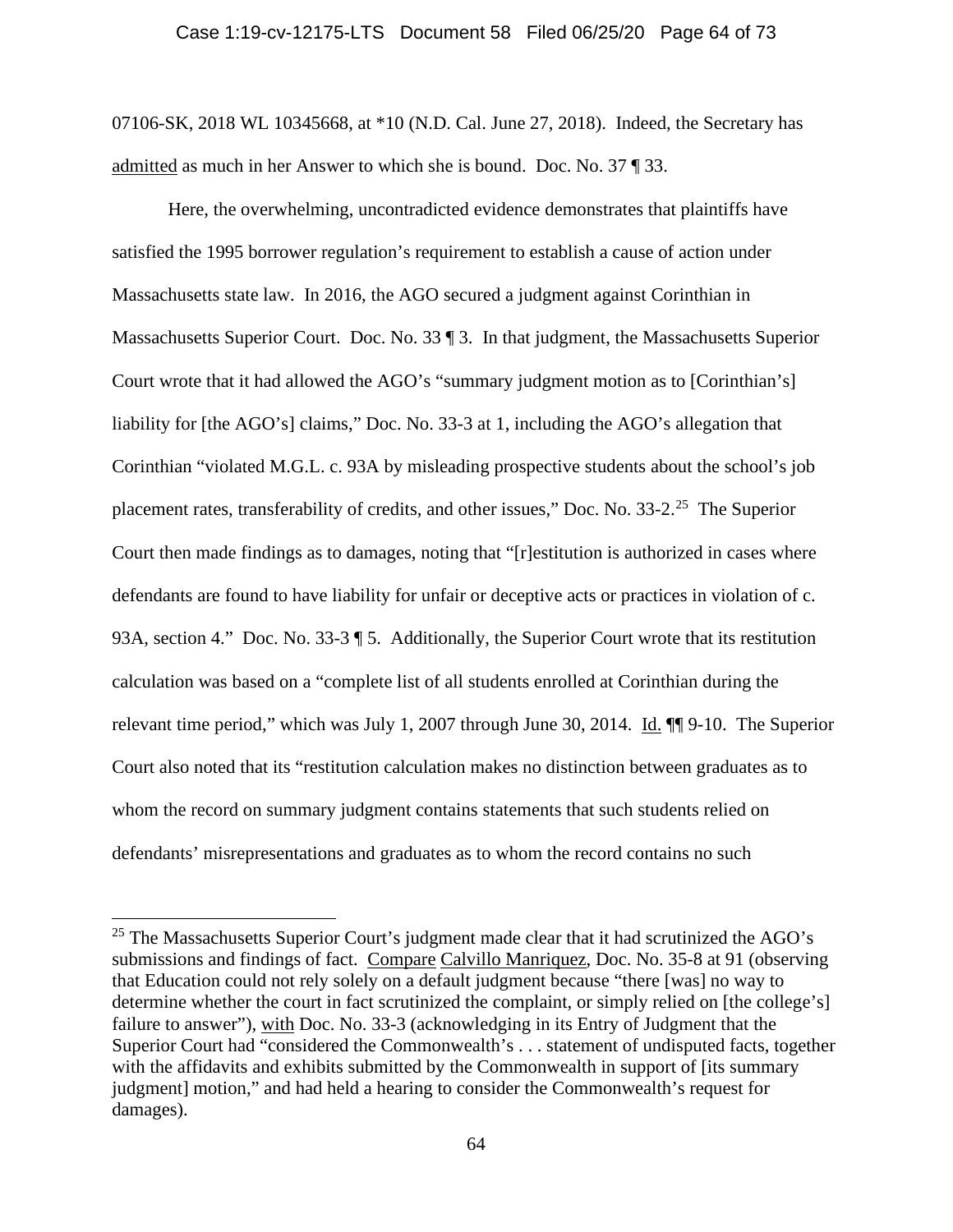## Case 1:19-cv-12175-LTS Document 58 Filed 06/25/20 Page 65 of 73

statements."[26](#page-64-0) Id. ¶ 12. Given this conclusive state court judgment, as well as the copious factual findings included in the DTR Application, see Williams, 2018 WL 5281741, at \*5, the Court concludes that plaintiffs have established their right to borrower defense relief. Accordingly, remand is inappropriate as to this legal question—that is, whether the borrowers are entitled to relief. Other courts have reached similar conclusions about the mandatory nature of this entitlement. See Calvillo Manriquez, 345 F. Supp. 3d at 1100; California, 2018 WL 10345668, at \*10.

This does not end the matter. There remains a second legal question: whether plaintiffs are entitled to full loan discharges under the 1995 borrower defense regulation as a matter of law. Urging the Court to answer this question in the negative, defendants point to two recent decisions issued by district courts in the Northern District of California. There, the courts determined that, while a successful borrower defense claim necessarily triggers a "mandatory right to some relief," as well as a "mandatory right to be notified about the amount of the relief," the borrower defense regulation "do[es] not provide a mandatory right to a full discharge." Calvillo Manriquez, 345 F. Supp. 3d at 1100; California, 2018 WL 10345668, at \*10 (holding that "the regulation at issue gives the Secretary discretion to determine the amount of relief, not tethered to state law").

Calvillo Manriquez and California rendered rulings based only on the governing statutes and regulations. See Calvillo Manriquez, 345 F. Supp. 3d at 1101 (determining that there is a "mandatory right to some relief but not a full discharge[] under the [relevant] section of the Higher Education Act and its [implementing] regulations"); California, 2018 WL 10345668, at

<span id="page-64-0"></span><sup>&</sup>lt;sup>26</sup> As previously noted, Massachusetts law does not require a showing of individual reliance. See supra section II.B; Doc. No. 33-11 at 8.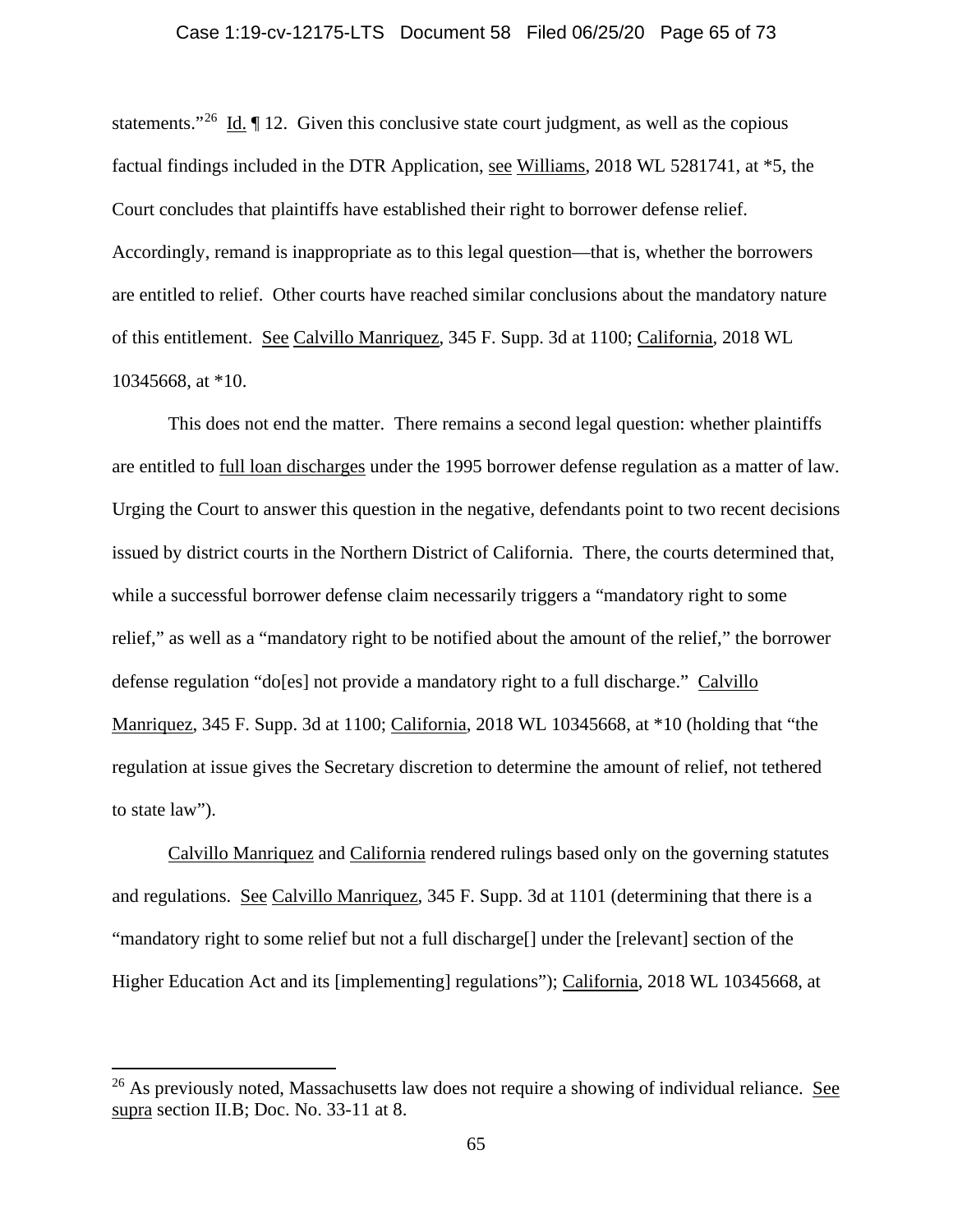## Case 1:19-cv-12175-LTS Document 58 Filed 06/25/20 Page 66 of 73

\*10 (looking only to the text of the 1995 borrower defense regulation in determining that states did not have standing to pursue their claim based on Education's alleged failure to enforce state unfair competition law). This Court, on the other hand, has before it a more robust record depicting a "settled course of adjudication" under the 1995 borrower defense regulatory scheme. Yueh–Shaio Yang, 519 U.S. at 32.

Here, the agency's course of adjudication—that state law determines the measure of relief for a successful borrower defense—is settled. In the pre-2017 cases in which the agency applied the 1995 borrower defense regulation, the measure of relief was uniformly determined by reference to the state law that gave rise to the right to relief. See, e.g., Calvillo Marquez, Doc. No. 35-8 at 91 ("To quantify [these borrowers'] damages, we have to determine the amount of damages they could recover from IBC under state law."); id. at 82 (same); Doc. No. 33-11 (framing its inquiry into the appropriate amount of relief by applying Massachusetts law).<sup>27</sup> Critically, even the agency now admits that, in the years before 2017, "the Department [took] the position internally that the amount of relief due to [borrower defense] applicants [was] dictated by state law." Policy Statement, U.S. Dep't of Educ., Tiered Relief Methodology to Adjudicate Certain Borrower Defense Claims 9 (December 10, 2019),

http://ed.gov/sites/default/files/documents/borrower-defense-relief.pdf. According to the agency, "[t]his position was based on an extension of the application of state law in the adjudication of [borrower defense] claims under the 1995 regulation to the determination of relief and reliance,"

<span id="page-65-0"></span><sup>&</sup>lt;sup>27</sup> Remarkably, in its ACI memorandum, Doc. No. 33-11, the agency makes this observation when determining the appropriate amount of relief: "The facts described above with respect to ACI's practices and product resemble those for Corinthian Colleges, where the Department determined that borrowers should receive full relief. This determination was based in substantial part on the lack of value attendant to a Corinthian education." Id. at 10. The agency then applied Massachusetts case law to determine that full relief was appropriate.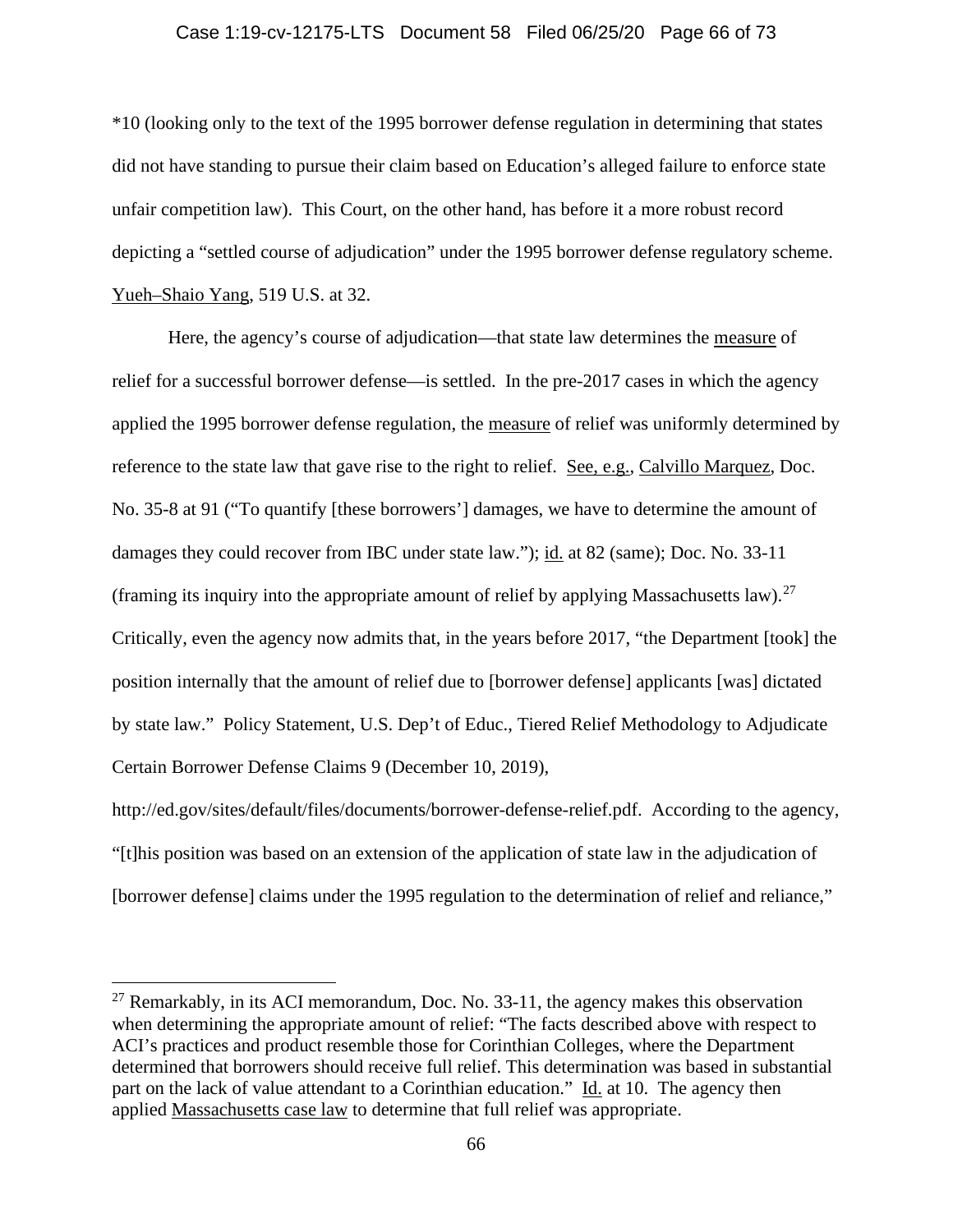## Case 1:19-cv-12175-LTS Document 58 Filed 06/25/20 Page 67 of 73

which adopted the interpretive method endorsed by "courts in consumer protection cases." Id. Education has pointed to no contemporaneous adjudications under the governing 1995 borrower defense regulation in which the agency determined the measure of relief for a borrower defense claim arising from a state law cause of action on a basis other than by reference to state law.<sup>[28](#page-66-0)</sup>

Irrespective of whether the agency was required by statute or regulation to apply the 1995 borrower defense regulation in this manner, it may not irrationally shift the legal framework that, in practice, governed like applications for relief. As the First Circuit recently reiterated, "an agency is expected to 'apply the same basic rules to all similarly situated supplicants.'" Thompson, 2020 WL 2570167, at \*6 (quoting Henry, 74 F.3d at 6). Indeed, a "zigzag course is not open to an agency when . . . the agency has failed to explain why it is changing direction." Id. (quoting Davila-Bardales v. I.N.S., 27 F.3d 1, 5 (1st Cir. 1994)).

Here, defendants offer one post-hoc attempt to distinguish its contemporaneous adjudication of the ACI matter: They note that ACI, unlike Corinthian, "actually required its students to sign an acknowledgment that they had received the information containing the misrepresentations." Williams, Civil Case No. 16-11949, Doc. No. 81 at 18. This attempt fails for two reasons. First, as the agency itself noted in the ACI memorandum, "individual reliance on a representation is not required" for Massachusetts borrowers to either state a claim or receive full relief under the 1995 borrower defense regulation. Doc. No. 33-11 at 8 (emphasis in original). Second, this factual difference in no way explains or supports a departure in this case from the settled legal rule that uniformly governed the measure of relief in borrower defense adjudications. As the First Circuit has long held, the law "prohibit[s] an agency from adopting

<span id="page-66-0"></span> $28$  The Court notes that Education was enjoined from utilizing a post-2017 methodology for determining the measure of borrower defense relief. Calvillo Manriquez, 345 F. Supp. at 1107.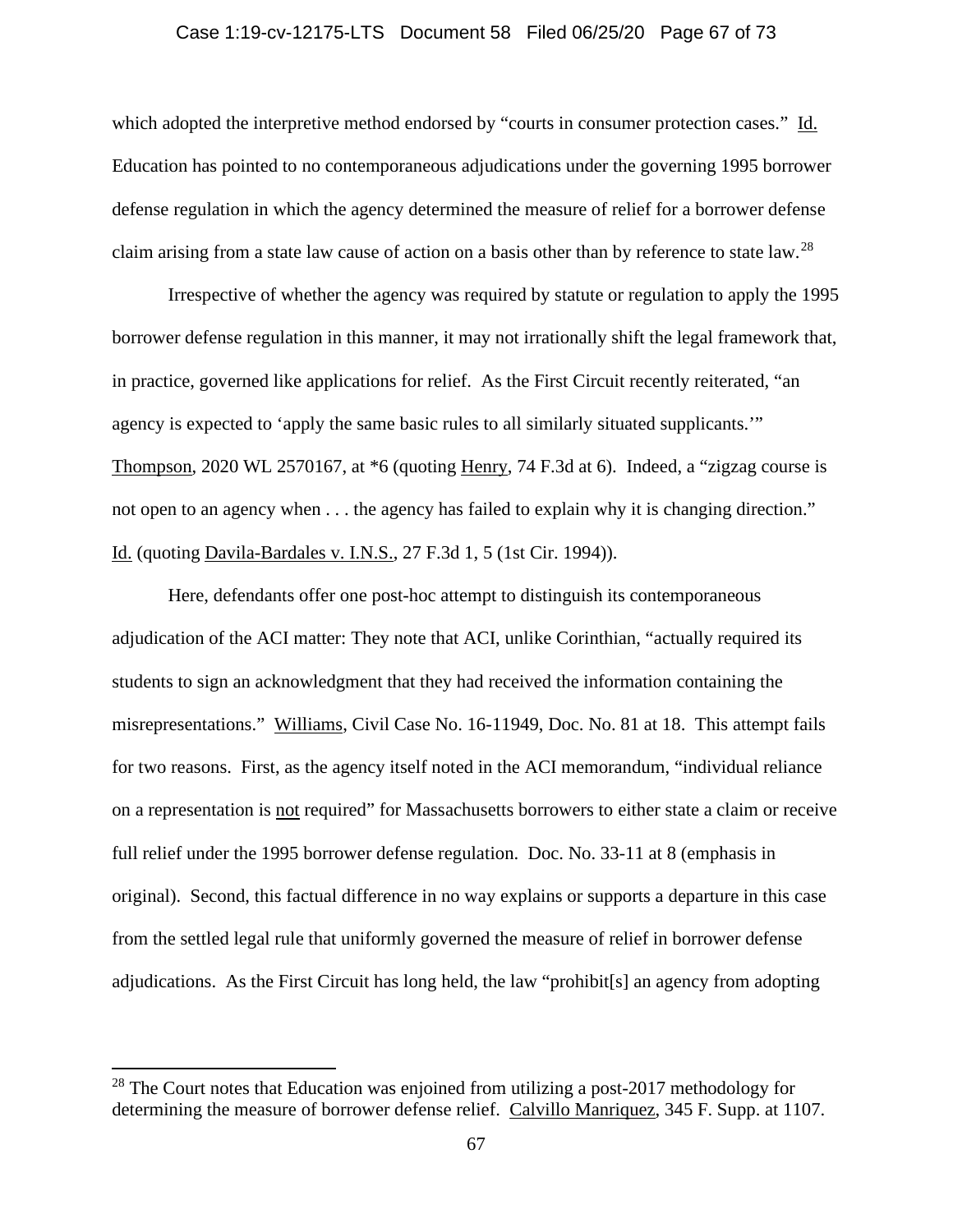## Case 1:19-cv-12175-LTS Document 58 Filed 06/25/20 Page 68 of 73

significantly inconsistent policies that result in the creation of 'conflicting lines of precedent governing the identical situation.'" Davila-Bardales, 27 F.3d at 5 (quoting Shaw's Supermarkets, Inc. v. NLRB, 884 F.2d 34, 37 (1st Cir. 1989)). Given this prohibition, as well as the clarity of the agency's pre-2017 adjudicatory practice, the Court need not remand this matter to the agency for redetermination.

Notwithstanding this undisputed evidence as to plaintiffs' entitlement to relief and their entitlement to full loan discharges, defendants argue that the Court may not issue declaratory relief in this case because doing so would "circumvent the ordinary remand rule." Doc. No. 49 at 14. However, the DJA allows "any court of the United States" to "declare the rights and other legal relations of any interested party seeking such declaration, whether or not further relief is or could be sought," so long as the declaration is made "[i]n a case of actual controversy within [that court's] jurisdiction." 28 U.S.C. § 2201(a). "Since its inception, the Declaratory Judgment Act has been understood to confer on federal courts unique and substantial discretion in deciding whether to declare the rights of litigants." Wilton v. Seven Falls Co., 515 U.S. 277, 286 (1995); Ernst & Young v. Depositors Econ. Prot. Corp., 45 F.3d 530, 534 (1st Cir. 1995) (noting that the DJA is "designed to enable litigants to clarify legal rights and obligations"). Ultimately, the Supreme Court has held that "the propriety of declaratory relief in a particular case will depend upon a circumspect sense of its fitness informed by the teachings and experience concerning the functions and extent of federal judicial power." Pub. Serv. Comm'n of Utah v. Wycoff Co., 344 U.S. 237, 243 (1952).

The parties do not dispute that the Secretary may, pursuant to the HEA, "sue . . . in any district court of the United States," including to "enforce" any "claim" arising from her administration of the federal student loan programs. 20 U.S.C. § 1082(a); see also United States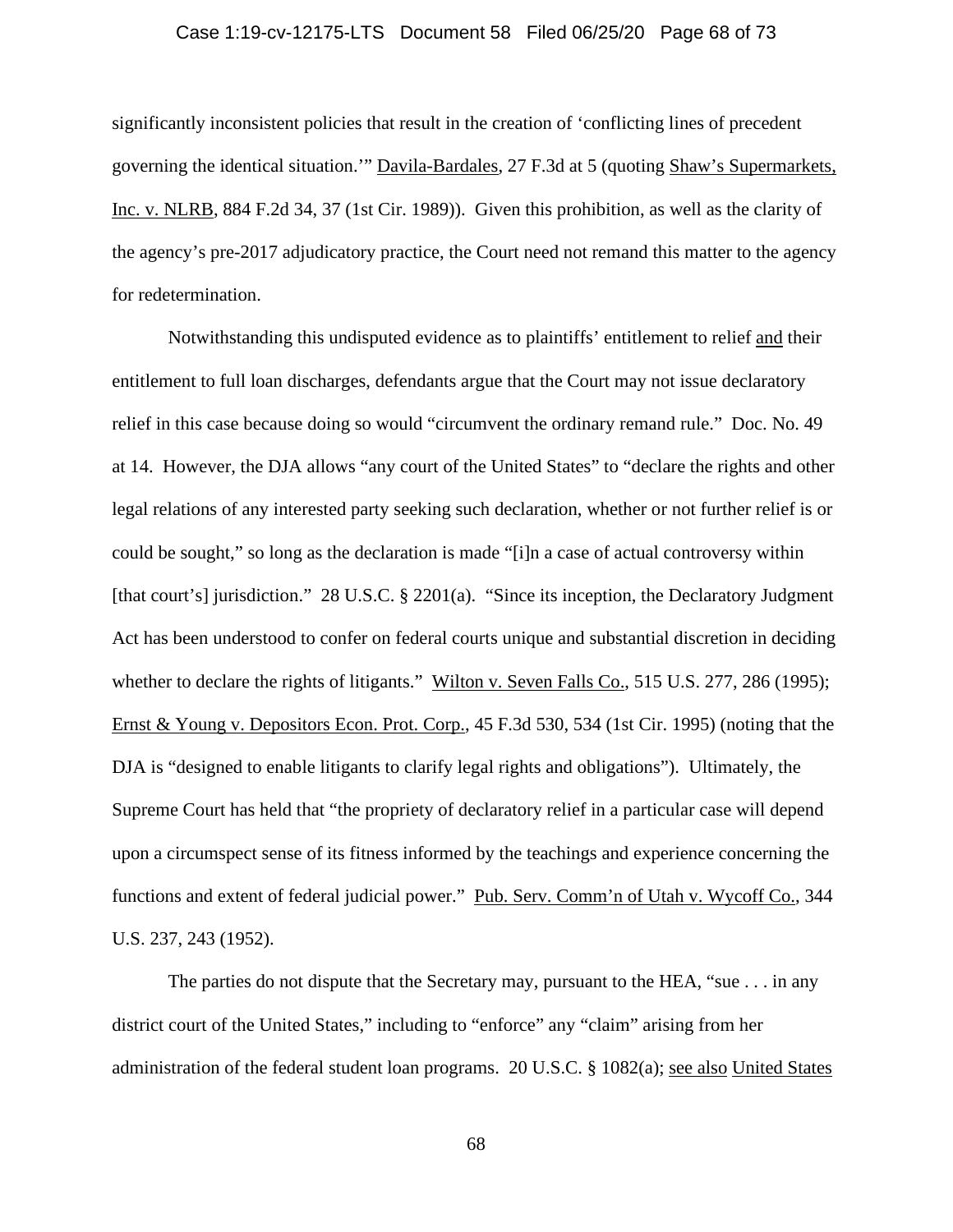#### Case 1:19-cv-12175-LTS Document 58 Filed 06/25/20 Page 69 of 73

v. Mance, 2020 WL 1080438, at \*1 (E.D.N.Y. Mar. 6, 2020) ("The United States of America . . . commenced the instant action to recover the amounts owed by Defendant Shondell Mance on Mance's defaulted student loan"). In their Answer to plaintiffs' Second Amended Complaint, defendants also admit that "[i]n such a lawsuit, the individual borrower, as defendant, could raise a borrower defense to [Education's] claim, based on school misconduct." Doc. No. 37 ¶ 174; Doc. No. 28 ¶ 174. Further, defendants admit that "[t]his Court may exercise jurisdiction over the affirmative defense to putative collection actions raised by the AGO in her borrower defense submission and reiterated by the Plaintiff Class in this action." Doc. No. 37 ¶ 175; Doc. No. 28 ¶ 175.

In these circumstances, the Court concludes that declaratory relief is appropriate. The parties dispute whether the DTR Application "in and of itself or in combination with all other information available to [Education] . . . establish[es] a borrower defense for any and all individuals who took out a federal student loan in connection with Everest Massachusetts." Doc. No. 28 ¶ 8. The resolution of this dispute depends on whether plaintiffs can "assert," as the 1995 borrower defense regulation demands, "any act or omission of the school attended by the student[s] that would give rise to a cause of action against the school under applicable State law." 34 C.F.R.  $\S 685.206(c)(1)$  (eff. until Oct. 16, 2018). If plaintiffs have asserted such acts or omissions, then they have necessarily "established an equivalent right to relief from the obligation to repay a Direct Loan." First Special Master Report at 4 (emphasis added and alteration omitted). As noted above, the parties also dispute whether they are entitled to full relief as a matter of law. Where, as here, the Court is faced with purely legal questions and benefits from a robust evidentiary record, the Court is well-suited to declare the litigants' rights.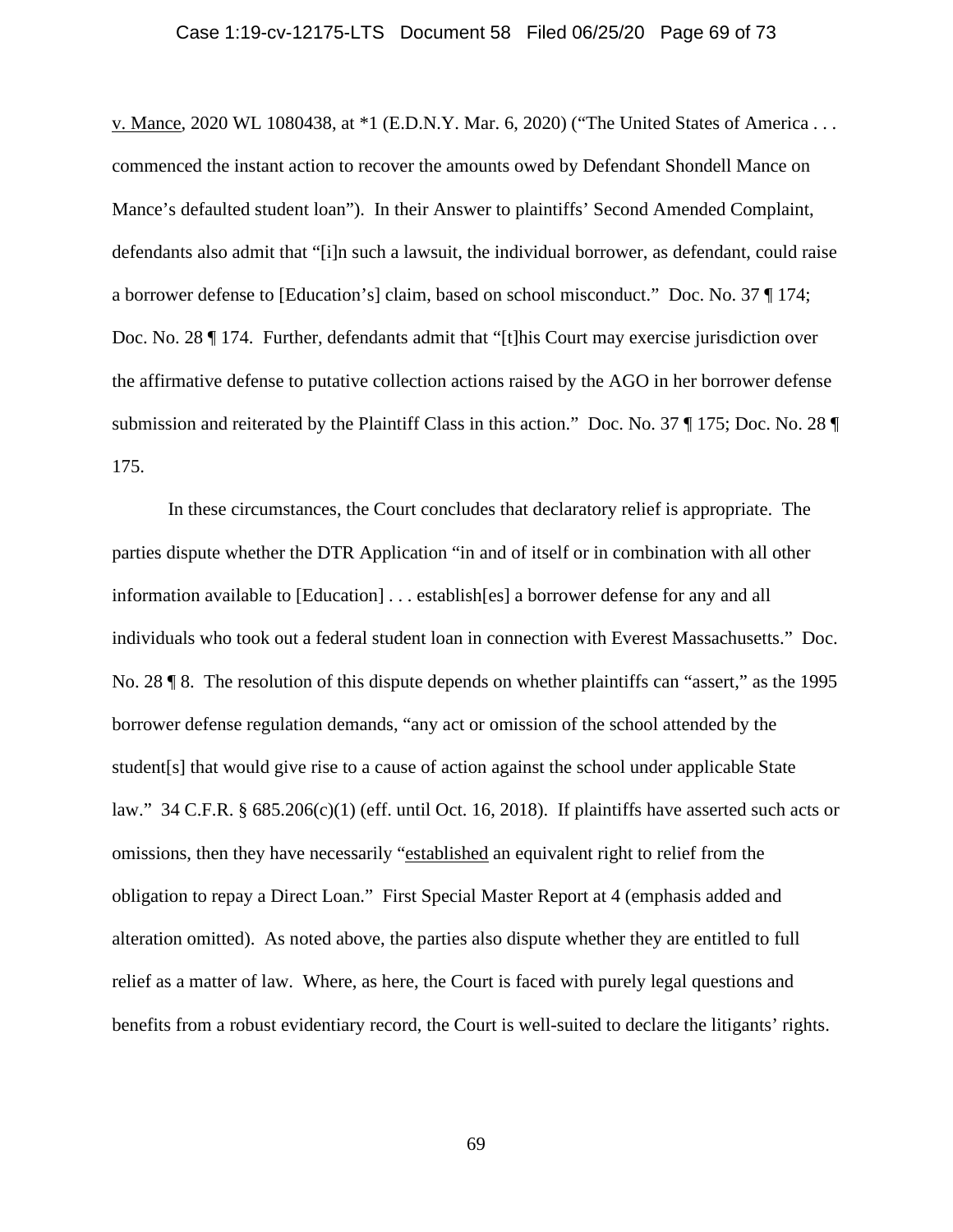## G. Certifications of Legal Enforceability and Wage Garnishment Orders

In their Second Amended Complaint, plaintiffs also seek a declaration that "every certification of legal enforceability and every wage garnishment order issued by the Department, since November 26, 2015, against any individual listed on Exhibit 4 is unlawful." Doc. No. 28 at 30. The Court has not made such a declaration for two reasons. First, in light of the declarations made by the Court, a declaration with respect to the certifications or wage garnishments might be moot. Second, not all of the borrowers who took out loans associated with Exhibit 4 students have been subject to certifications or wage garnishments, thus raising significant class certification concerns. See Fed. R. Civ. P. 23(b)(2) (dictating that relief must be "appropriate with respect to the class as a whole").

The Court does note, however, that Education has admitted in a binding Answer that "[s]tate law provides the standard for borrower defense for all federal student loans at issue in this lawsuit." Doc. No. 37 ¶ 33. Further, Education has admitted in a binding stipulation that a Massachusetts Superior Court entered judgment against Corinthian for violations of Massachusetts state law in a lawsuit that sought "full and complete restitution to current and former students at Everest MA schools." Doc. No. 33 ¶ 4, Doc. No. 33-1 at 47. Despite these unequivocal concessions, Education has acknowledged that "collection procedures on unpaid federal student loans," including certifications to TOP and wage garnishments, "continue for former Massachusetts Everest students who have not personally applied for Borrower Defenses or other types of student loan discharges." Doc. No. 33 ¶ 19. The agency has also argued that "[m]ere presence on the Exhibit 4 list does not preclude certification or collection activity." Doc. No. 56 at 2. Of course, a complete borrower defense to repayment vitiates Education's ability to certify a loan for tax refund offset or seek wage garnishment. See 34 C.F.R. §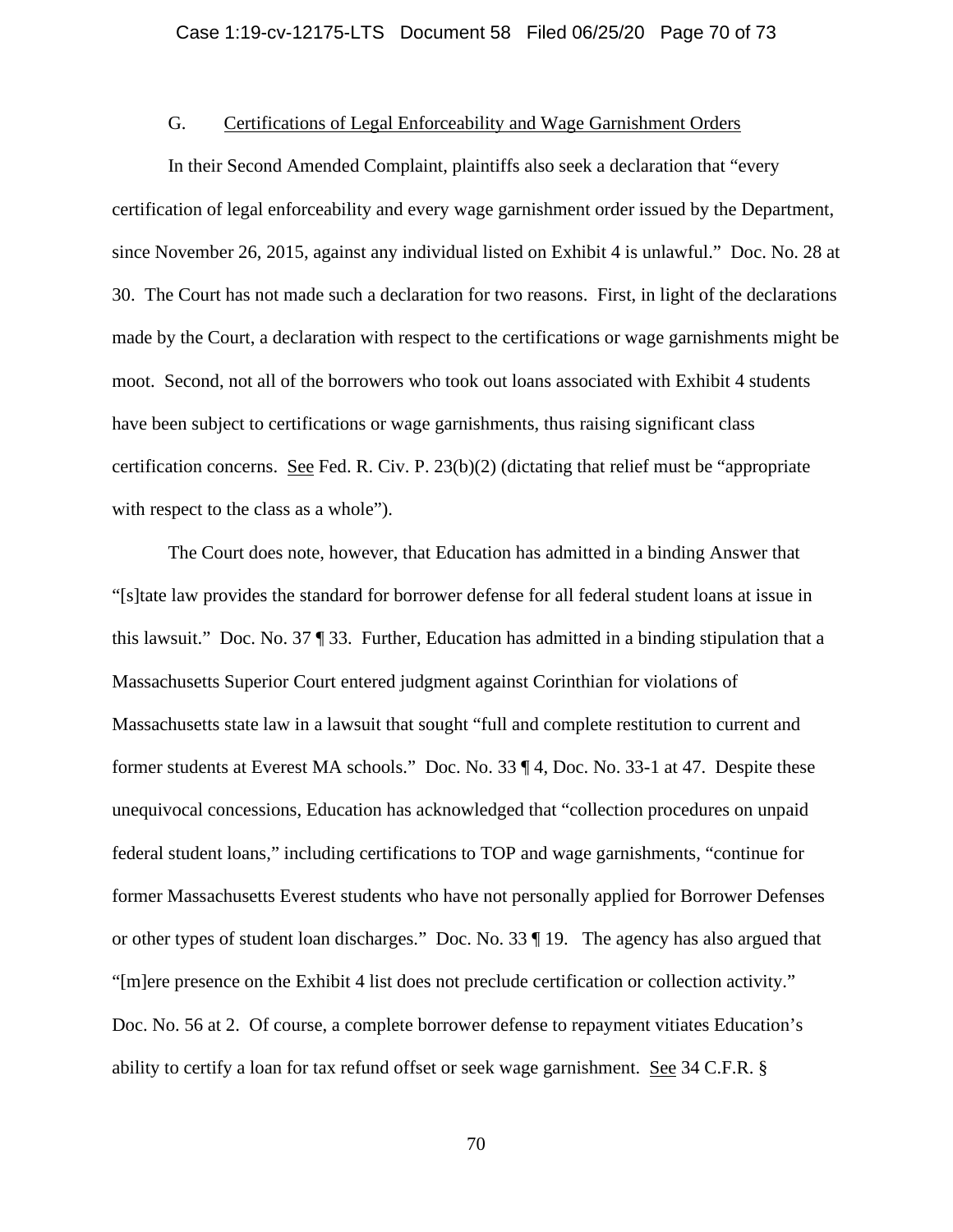#### Case 1:19-cv-12175-LTS Document 58 Filed 06/25/20 Page 71 of 73

685.206(c) (eff. until Oct. 16, 2018). And, as this Court has previously held, the agency is bound by statute and regulation to consider such a defense before a certification or wage garnishment decision is made. See 31 U.S.C. § 3720A(b); 31 C.F.R. § 285.2(b)–(d).

# IV. ORDER

For the foregoing reasons, the Court concludes that: (1) the DTR Application was a valid borrower defense application on behalf of all individuals who took out federal student loans to pay for the cost of attendance for students listed in Exhibit 4, including those who took out Parent PLUS loans; (2) defendants constructively denied the DTR Application without rendering a reasoned decision, thus violating the APA's prohibition on arbitrary and capricious agency action; and (3) plaintiffs have established that they are entitled full loan discharges and a favorable borrower defense decision pursuant to 34 C.F.R. § 685.206(c)(1) (eff. until Oct. 16, 2018). Accordingly, the Court hereby:

- (1) ALLOWS the plaintiffs' Motion for Judgment, Doc. No. 38;
- (2) DECLARES that the DTR Application was a valid borrower defense to repayment application submitted on behalf of all individuals who took out federal student loans to pay for the cost of attendance for students listed in Exhibit 4;
- (3) SETS ASIDE the defendants' constructive denial of the DTR Application for borrower defense relief submitted on behalf of all individuals who took out federal student loans to pay for the cost of attendance for students listed in Exhibit 4;
- (4) DECLARES that plaintiffs have established a right to borrower defense relief for all individuals who took out federal student loans to pay for the cost of attendance for students listed in Exhibit 4;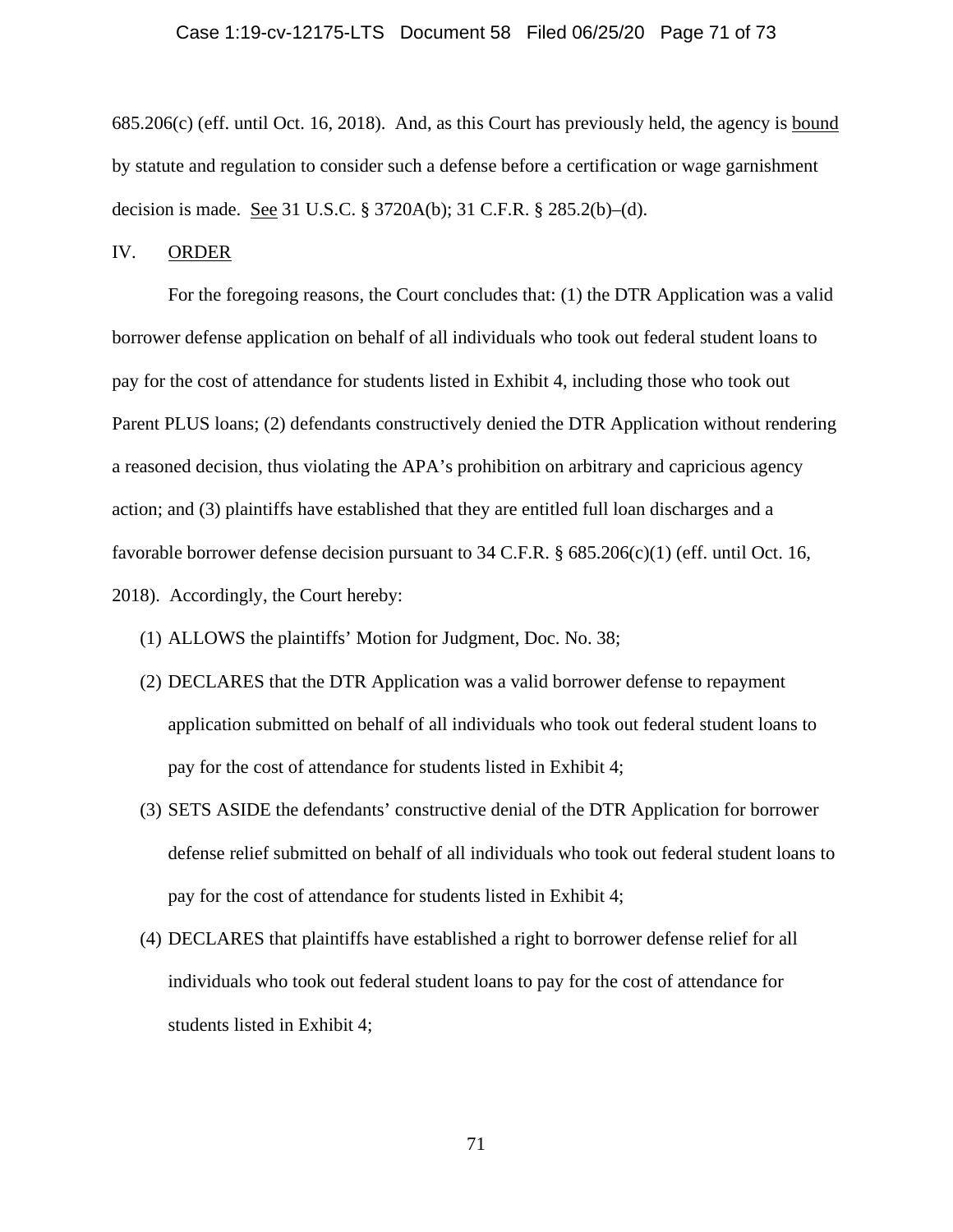- (5) DECLARES that plaintiffs are entitled to full loan discharges pursuant to the agency's settled course of adjudication;<sup>[29](#page-71-0)</sup>
- (6) REMANDS this matter to the Secretary to render a reasoned decision not inconsistent

with this Order:

(7) ORDERS the Secretary to issue her reasoned decision within 60 days of the issuance of

this Order or such further time allowed by the Court;<sup>[30](#page-71-1)</sup>

<span id="page-71-1"></span><sup>30</sup> The Court has carefully considered the time required for the Secretary to render a decision. Among other factors, the Court notes: (1) the AGO filed the DTR Application almost five years ago; (2) the Court rendered its decision in Williams well over a year and a half ago; and (3) defendants have demonstrated their ability to expeditiously compile relevant loan documents for individuals listed in Exhibit 4. See supra note 29. Defendants complain that plaintiffs' case is a plea for favoritism, a request to "jump ahead of all existing claimants without having followed the rules." Doc. No 49 at 2. The Court respectfully disagrees. The DTR Application was filed in 2015. Education never issued a reasoned decision in response to the DTR Application. The Court found in Williams that the DTR Application was a valid borrower defense application as to two borrowers listed in Exhibit 4 and ordered Education to adjudicate the individual borrower defense that the DTR Application presented on their behalf. Education did not appeal this judgment; instead, it persisted in its view that the law did not require it to render a reasoned

<span id="page-71-0"></span> $29$  In a post-argument letter, defendants claim, without evidentiary support, that Education is unable to search its database for borrowers who took out loans for individuals in Exhibit 4 because the DTR Application does not contain birth dates and social security numbers for all such individuals. Doc. No. 56 at 2. The Court notes that within three days of Named Plaintiff Noemy Santiago entering this case—at which point the Amended Complaint and Santiago's Affidavit in support of class certification merely contained her name, dates of attendance at Everest Brighton, and information about which program she attended at Everest Brighton, see Doc. No. 24 ¶¶ 67-80, Doc. No. 29-3—an Education loan analyst produced Santiago's entire loan history, Doc. No. 34. The loan analyst's declaration states that her search of Education's various databases was based on "documents submitted by [Santiago] in this lawsuit." Id. ¶ 8. There is no indication in the loan analyst's declaration that birth dates or social security numbers are necessary to search loan records maintained by or available to the agency, nor is there any support for defendants' claim that Education's "database . . . is not organized by school." Doc. No. 56 at 2. (It is unclear which "database" defendants mean to reference in their post-argument letter. Indeed, as Education's loan analyst confirms in her declaration, electronic records are maintained in several databases, including the Common Origination and Disbursement (COD) system, the National Student Loan Database System, and the Debt Management Collection System. Doc. No. 34 ¶¶ 4-6.). To the extent that defendants require additional information about borrowers who took out loans for those listed in Exhibit 4 in order to effectuate the relief to which borrowers are entitled, that is a matter of implementation that the agency shall consider upon remand.